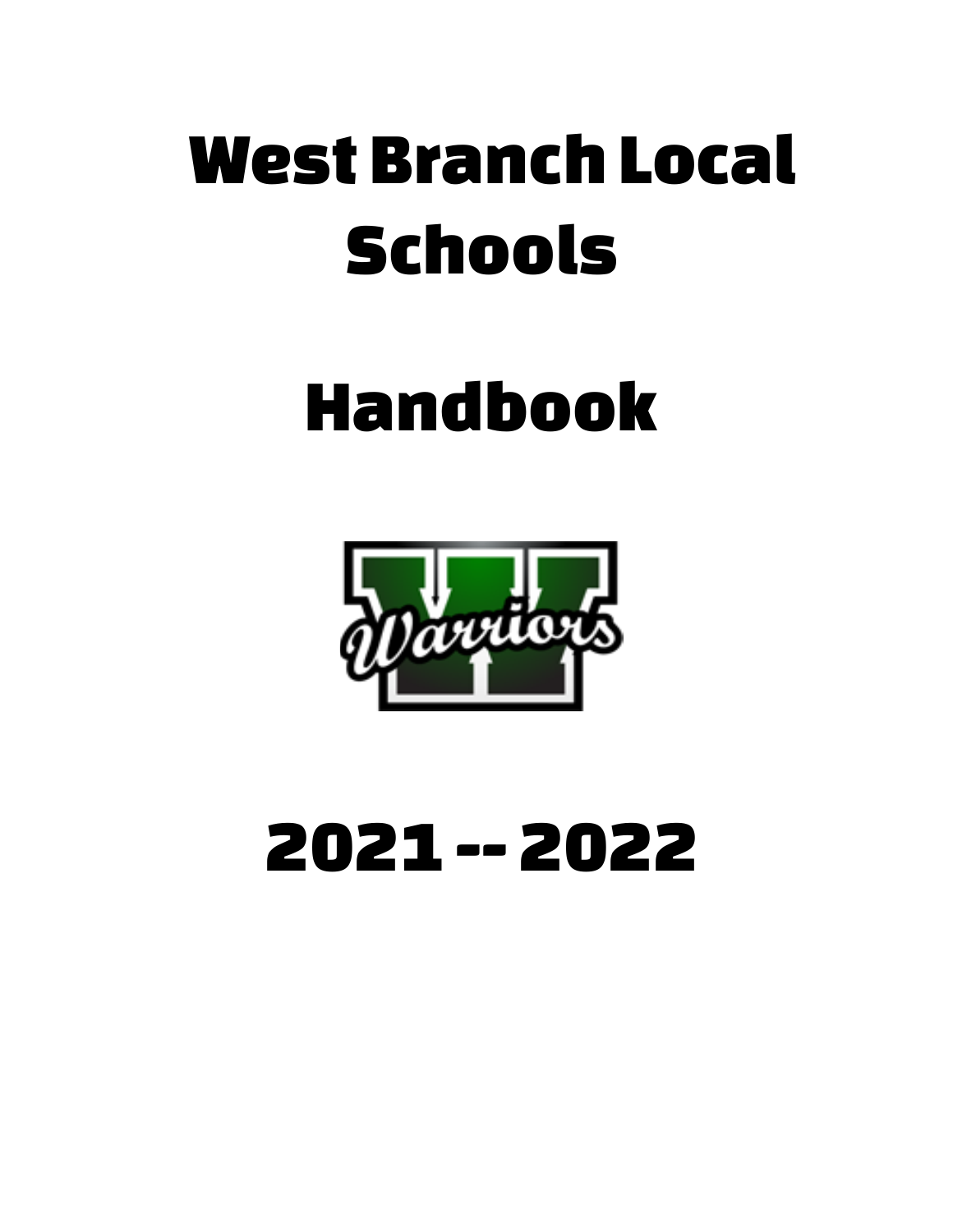#### TABLE OF CONTENTS Topic Board Policy

| Foreword                                                              |               |
|-----------------------------------------------------------------------|---------------|
| Mission of the School                                                 |               |
| <b>Equal Education Opportunity</b>                                    | 2260          |
| Nondiscrimination on the Basis of Sex in District Programs/Activities | 2266          |
| School Day                                                            | 8210          |
| <b>Student Responsibilities</b>                                       | 5200, 5500    |
| Student Well Being                                                    | 3213, 4213    |
| Injury and Illness                                                    | 5330, 5430    |
| <b>Section I - General Information</b>                                |               |
| Enrolling in the School                                               | 5111          |
| Scheduling and Assignment                                             | 5120          |
| Early Dismissal                                                       | 5230          |
| Withdrawal/Transfer from School                                       | 5130          |
| Immunizations                                                         | 5320          |
| <b>Emergency Medical Authorization</b>                                | 5341          |
| Use of Medications                                                    | 5330          |
| Non Prescribed Medications                                            | 5330          |
| Control of Casual-Contact Communicable Disease                        | 8450          |
| Control of Non Casual-Contact Communicable Diseases                   | 8453          |
| Control of Blood-Borne Pathogens                                      | 8453.02       |
| <b>Students with Disabilities</b>                                     | 2460          |
| Homeless Students                                                     | 5111.01       |
| Children and Youth in Foster Care                                     | 5111.03       |
| <b>Student Records</b>                                                | 8330          |
| <b>Student Fees and Fines</b>                                         | 6152, 6152.01 |
| <b>Student FundRaising</b>                                            | 5830          |
| <b>Student Valuables</b>                                              |               |
| <b>Meal Service</b>                                                   | 8500, 8531    |
| <b>AG 8500D</b>                                                       |               |
| Fire, Tornado, and Safety Drills                                      |               |
| <b>Emergency Closings and Delays</b>                                  | 8210          |
| Preparedness for Toxic and Asbestos Hazards                           | 8431          |
| <b>Visitors</b>                                                       | 9150          |
| Use of the Library                                                    |               |
| Use of School Equipment and Facilities                                | 7510, 7530    |
| Lost and Found                                                        |               |
| Use of Office Telephones                                              |               |
| Use of Personal Communication Devices                                 | 5136          |
| <b>Advertising Outside Activities</b>                                 | 5722, 9700    |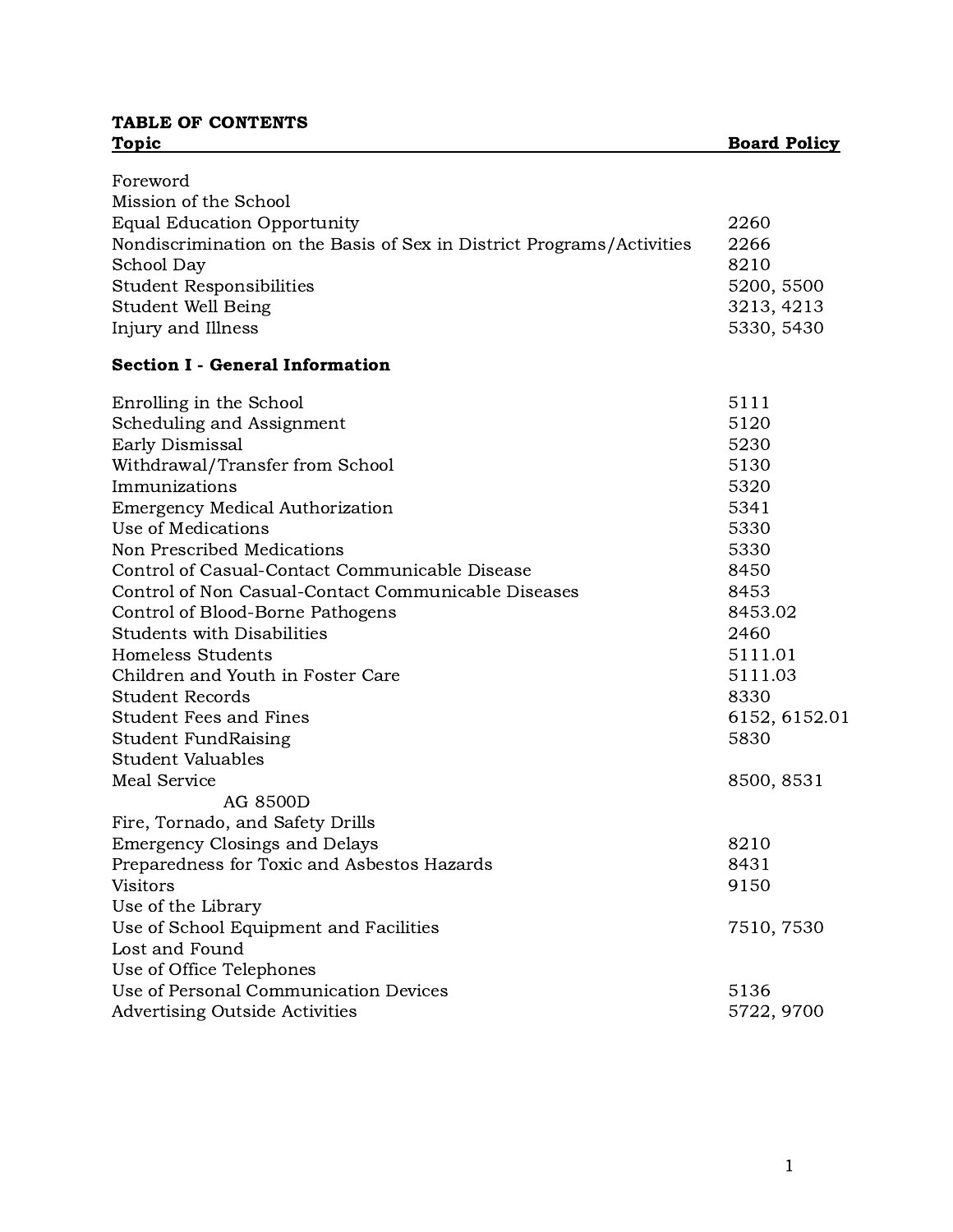#### TABLE OF CONTENTS

### Topic Board Policy

#### Section II - Academics

| Course Offerings                       |      |
|----------------------------------------|------|
| Field Trips                            | 2340 |
| Grades                                 | 5421 |
| Promotion, Acceleration, and Retention | 5410 |
| <b>Graduation Requirements</b>         | 5460 |
| Early Graduation                       | 5464 |
| <b>Educational Options</b>             | 2370 |
| College Credit Plus Program            | 2271 |
| Career Advising Program                | 2413 |
| Recognition of Student Achievement     | 5451 |
| Homework                               | 2330 |
| Computers Technology and Networks      | 7540 |
| Student Assessment                     | 2623 |

#### Section III - Student Activities

| School-Sponsored Clubs and Activities     | 2430       |
|-------------------------------------------|------------|
| Non School-Sponsored Clubs and Activities |            |
| Athletics                                 | 2431       |
| Academic Eligibility                      | 2430, 2431 |
| Student Employment                        | 5895       |
| Student Attendance at School Events       | 5855       |
| <b>Student Precinct Workers</b>           | 5725       |

#### Section IV - Student Conduct

| Attendance                             | 5200                                        |
|----------------------------------------|---------------------------------------------|
| School Attendance Policy               | 5200                                        |
| Code of Conduct                        | 5500                                        |
| Bullying, Harassment, and Intimidation | 5517.01                                     |
| Zero Tolerance                         | 5600                                        |
| Student Discipline Code                | 3217, 5500, 5516, 5517, 5600, 5610, 5610.01 |
| Discipline                             | 5610, 5610.01 - .05                         |
| Due Process Rights                     | 5611                                        |
| Search and Seizure                     | 5771                                        |
| Interrogation of Students              | 5540                                        |
| Student Rights of Expression           | 5722                                        |
|                                        |                                             |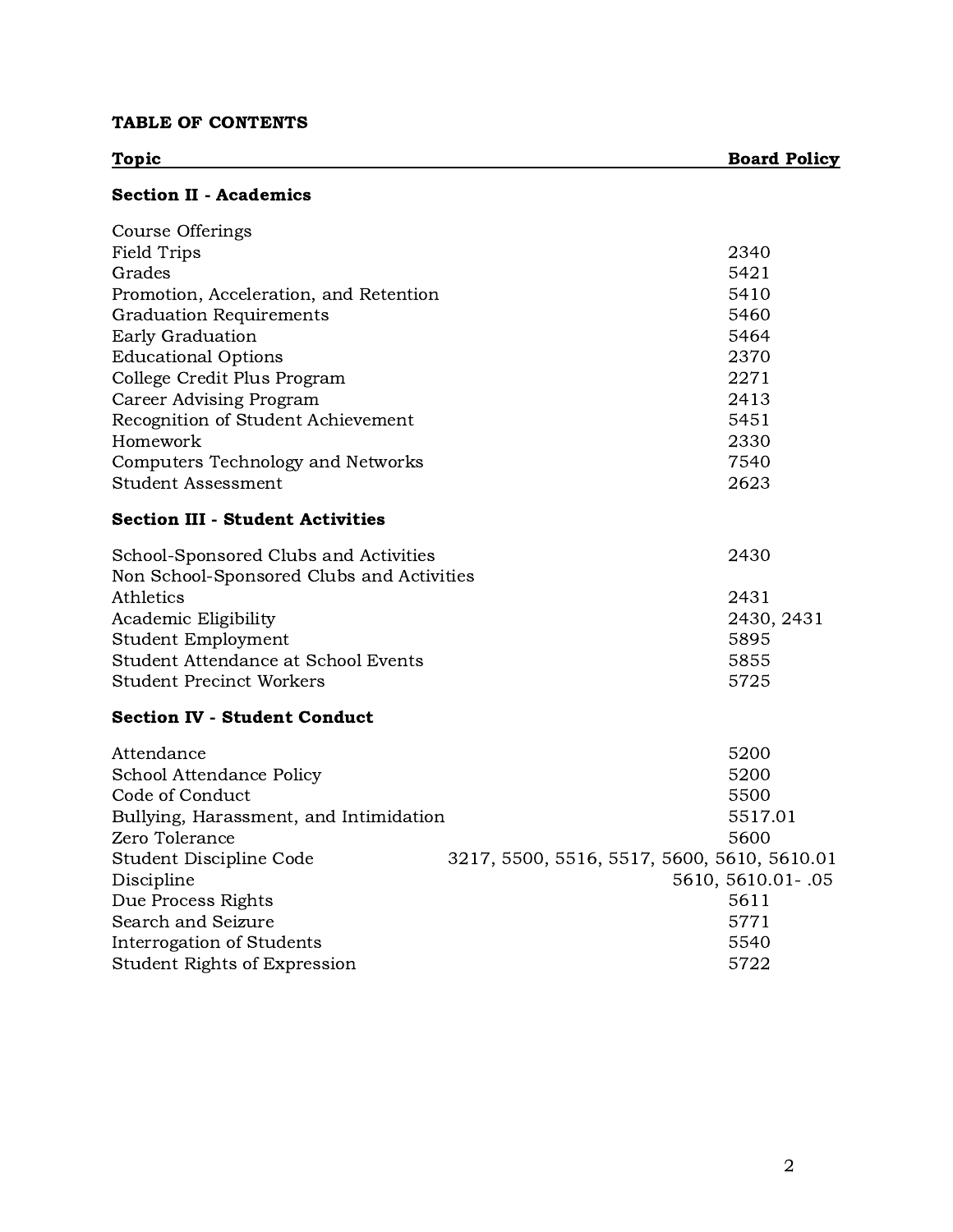#### TABLE OF CONTENTS

| <b>Topic</b>                                  | <b>Board Policy</b> |
|-----------------------------------------------|---------------------|
| <b>Section V - Transportation</b>             |                     |
| Bus Transportation to School                  | 8600                |
| <b>Bus Conduct</b>                            |                     |
| Videotapes on School Buses                    | 8600                |
| Penalties for Infractions                     | 5610, 5610.04       |
| Transportation of Students by Private Vehicle | 8660                |
| Self-Transportation to School                 | 5515                |

| <b>NOTE:</b> | This Student/Parent Handbook is based in significant part on policies adopted by the Board of    |
|--------------|--------------------------------------------------------------------------------------------------|
|              | Education and Administrative Guidelines developed by the Superintendent. Those Board             |
|              | Policies and Administrative Guidelines are incorporated by reference into the provisions of this |
|              | Handbook. The Policies and Administrative Guidelines are periodically updated in response to     |
|              | changes in the law and other circumstances. Therefore, there may have been changes to the        |
|              | documents reviewed in this Handbook since it was printed in <b>August 2021.</b> If you have      |
|              | questions or would like more information about a specific issue or document, contact your        |
|              | school principal or access the document on the District's website: Westbranch.k12.oh.us          |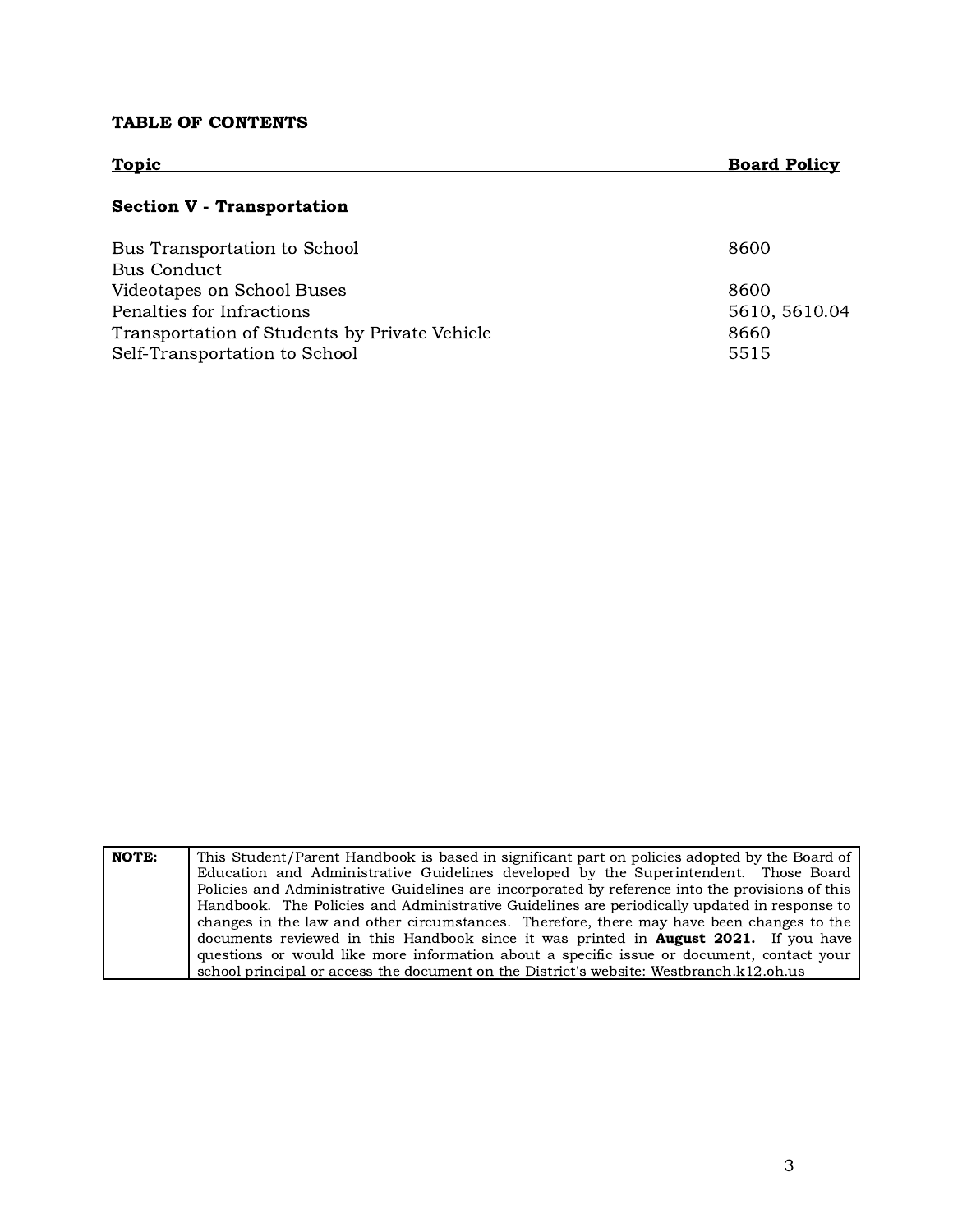#### Student/Parent Handbook

for the

### West Branch Local School District

Welcome to West Branch Local Schools. We are pleased to have you as a student and will do our best to help make your experience here as enjoyable and successful as you wish to make it. To help provide a safe and productive learning environment for students, staff, parents and visitors, the Board of Education publishes this updated Student/Parent Handbook annually to explain students' rights, responsibilities and consequences for misbehavior.

Parents are encouraged to take a few minutes to review and discuss the information in this Handbook with their school-age children. Administration and teachers will also review this Handbook with students at the beginning of the school year.

Thank you for taking the time to become familiar with the important information in this Handbook. If you have any questions, please feel free to contact your building principal. The contacts to the building principals may be found below.

Sincerely,

Micki Egli, Superintendent

14427 Main Street 14409 Beloit-Snodes Rd Beloit, Ohio 44609 Beloit, Ohio 44609 330.938.2183 330.938.4300

14409 Beloit-Snodes Rd 14405 Pricetown Rd Beloit, Ohio 44609 Salem, Ohio 330.938.4300 330.938.4500

**Brian Coffee**, High School Principal **Jayson Yeagley**, Middle School Principal

**Fritz Schlueter, Intermediate Principal Robert Graham, Early Learning Principal** 

Adopted by the Board of Education on June 29, 2021. Student Code of Conduct (including Student Discipline Code) adopted by the Board of Education on June 29, 2021.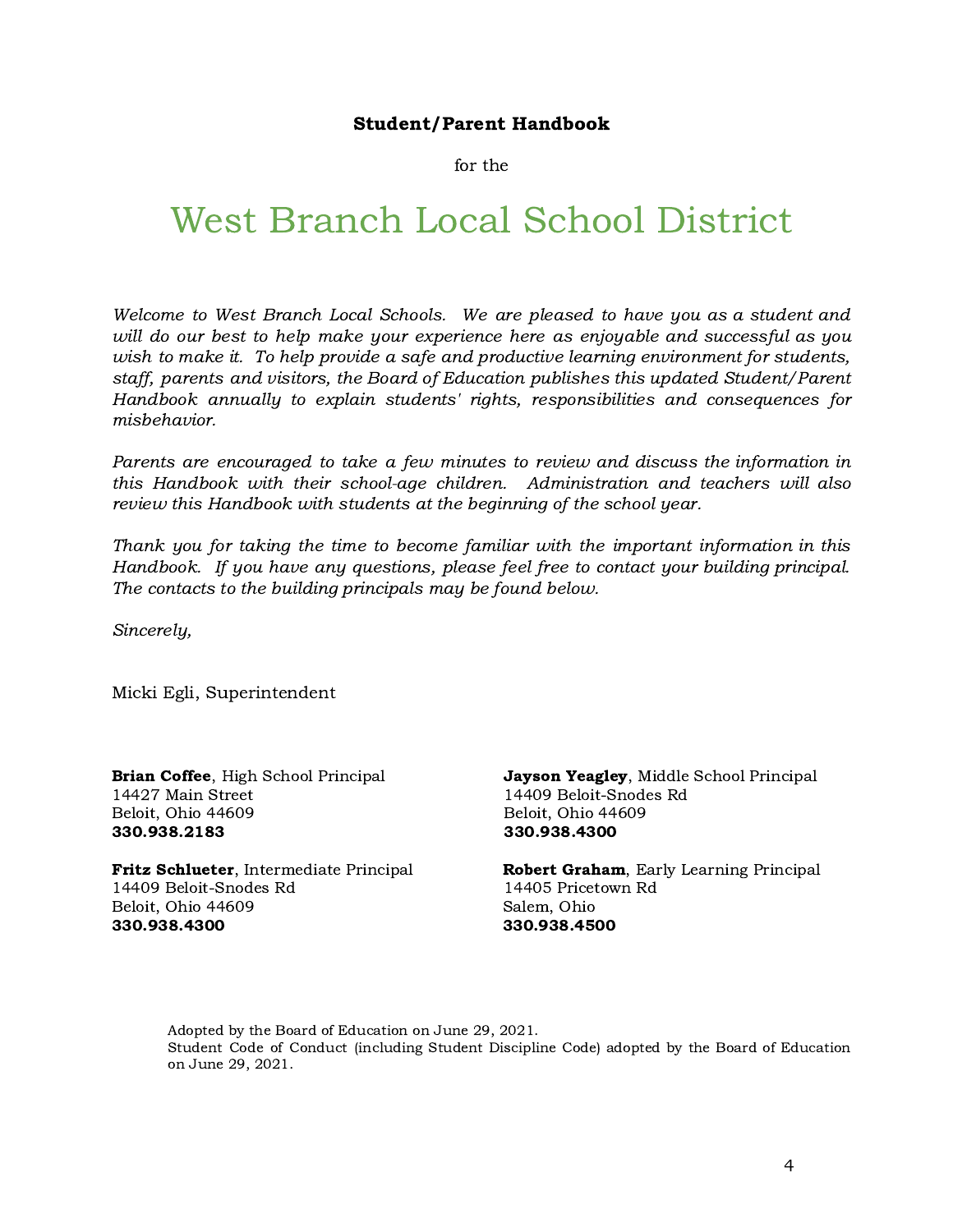#### FOREWORD

This Student Handbook was developed to answer many of the commonly asked questions that you and your parents may have during the school year and to provide specific information about certain Board policies and procedures. Please take time to become familiar with the important information contained in this Handbook and keep the Handbook available for frequent reference by you and your parents. If you have any questions that are not addressed in this Handbook, you are encouraged to talk to your teachers or the building principal. This Handbook replaces all prior handbooks and other written material on the same subjects. This Handbook does not equate to an irrevocable contractual commitment to the student, but only reflects the current status of the Board's policies and the School's rules as of July 18, 2019. If any of the policies or administrative guidelines referenced herein are revised, the language in the most current policy or administrative guideline prevails. Copies of current Board policies and administrative guidelines are available from the building principal and on the District's web site.

#### MISSION OF THE SCHOOL DISTRICT

The mission of the West Branch Local School District is to prepare all students for their tomorrow, today.

#### EQUAL EDUCATION OPPORTUNITY

This District provides an equal educational opportunity for all students.

Any person who believes that s/he has been discriminated against on the basis of his/her race, color, disability, religion, gender, or national origin while at school or a school activity should immediately contact the School District's Compliance Officer(s):

Evelyn Woods, Title IX Coordinator/Assistant High School Principal 330-938-2183 Fritz [Schlueter](mailto:fritz.schlueter@wbwarriors.org) , Title IX Investigator/ West Branch Intermediate Principal 330-938-4300

Complaints will be investigated in accordance with the procedures established by board policy and/or administrative guidelines. Any student making a complaint or participating in a school investigation will be protected from retaliation. The Compliance Officer(s) can provide additional information concerning equal access to educational opportunity.

#### SCHOOL DAY

#### **HIGH SCHOOL – REGULAR SCHEDULE**

| <b>PER</b> | <b>TIMES</b>         | <b>PER</b> | <b>TIMES</b> |
|------------|----------------------|------------|--------------|
|            | Warning Bell $@7:27$ | 5b         | 11:08-11:30  |
| 1/HR       | $7:30 - 8:17$        | <b>6a</b>  | 11:33-11:55  |
|            | $8:20-9:05$          | 6b         | 12:57-12:19  |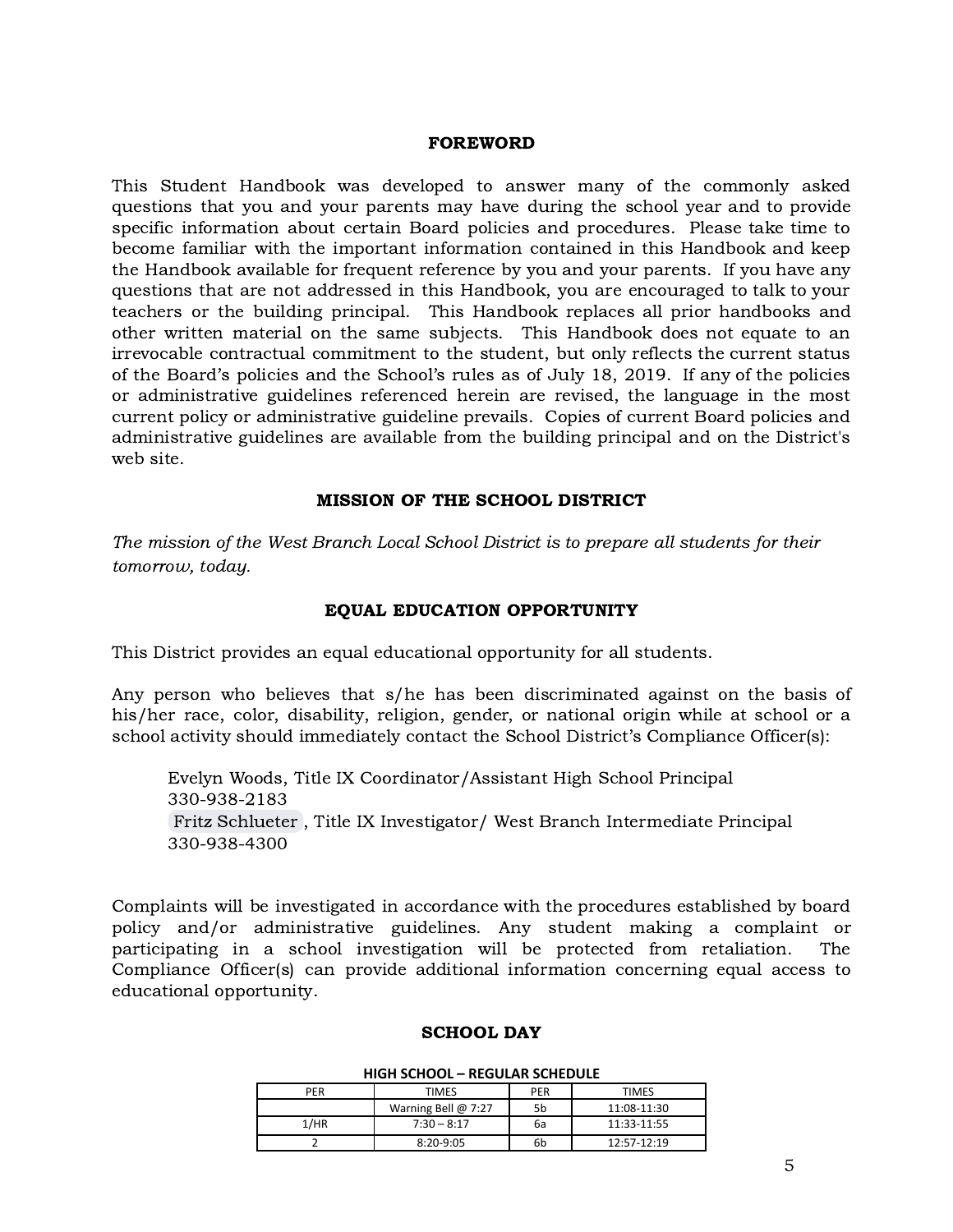| 9:08-9:53   | 12:22-1:07 |
|-------------|------------|
| 9:56-10:41  | 1:10-1:55  |
| 10:44-11:06 | 1:58-2:45  |

| <b>PER</b> | <b>TIMES</b>  | <b>PER</b> | <b>TIMES</b> |
|------------|---------------|------------|--------------|
| Arrival    | 7:15-7:30     |            | 11:13-11:53  |
|            | $7:38-8:18$   |            | 11:56-12:36  |
|            | 8:21-9:01     |            | 12:39-1:19   |
|            | $9:04 - 9:44$ |            | $1:22-2:02$  |
|            | $9:47-10:27$  | 10         | 2:05-2:45    |
|            | 10:30-11:10   |            |              |

#### SCHOOL DAY FOR WEST BRANCH High SCHOOL

Supervision of students is not available until 7:00 am when they may enter the building. Students must be out of the building or into their designated area by 2:55pm.

#### SCHOOL DAY FOR WEST BRANCH Middle SCHOOL

The school day for the West Branch Middle School School for Middle School students is 7:30 a.m. - 2:45 p.m. Supervision of students is not available until 7:15 am when they may enter the building. Parents must call the school office no later than 2:00 p.m. if they plan to pick-up their child.

#### SCHOOL DAY FOR WEST BRANCH INTERMEDIATE SCHOOL

The school day for the West Branch Intermediate School for elementary students is 8:45 a.m. - 3:30 p.m. Supervision of students is not available until 8:20 am when they may enter the building. Parents must call the school office no later than 2:00 p.m. if they plan to pick-up their child.

#### SCHOOL DAY FOR EARLY LEARNING CENTER

The school day at West Branch for elementary students is 8:55 – 3:20 p.m. Students may begin to enter the building beginning at 8:25 AM. The tardy bell is at 8:55 AM. Car line begins at 3:15 PM.

#### STUDENT RESPONSIBILITIES

The School's rules and procedures are designed to allow students to be educated in a safe and orderly environment. All students are expected to follow staff members' directions and to obey all school rules.

Students must arrive at school on time, prepared to learn and participate. If, for some reason, this is not possible, the student should seek help from the Principal or his/her designee.

Adult students (age 18 or older) must follow all school rules.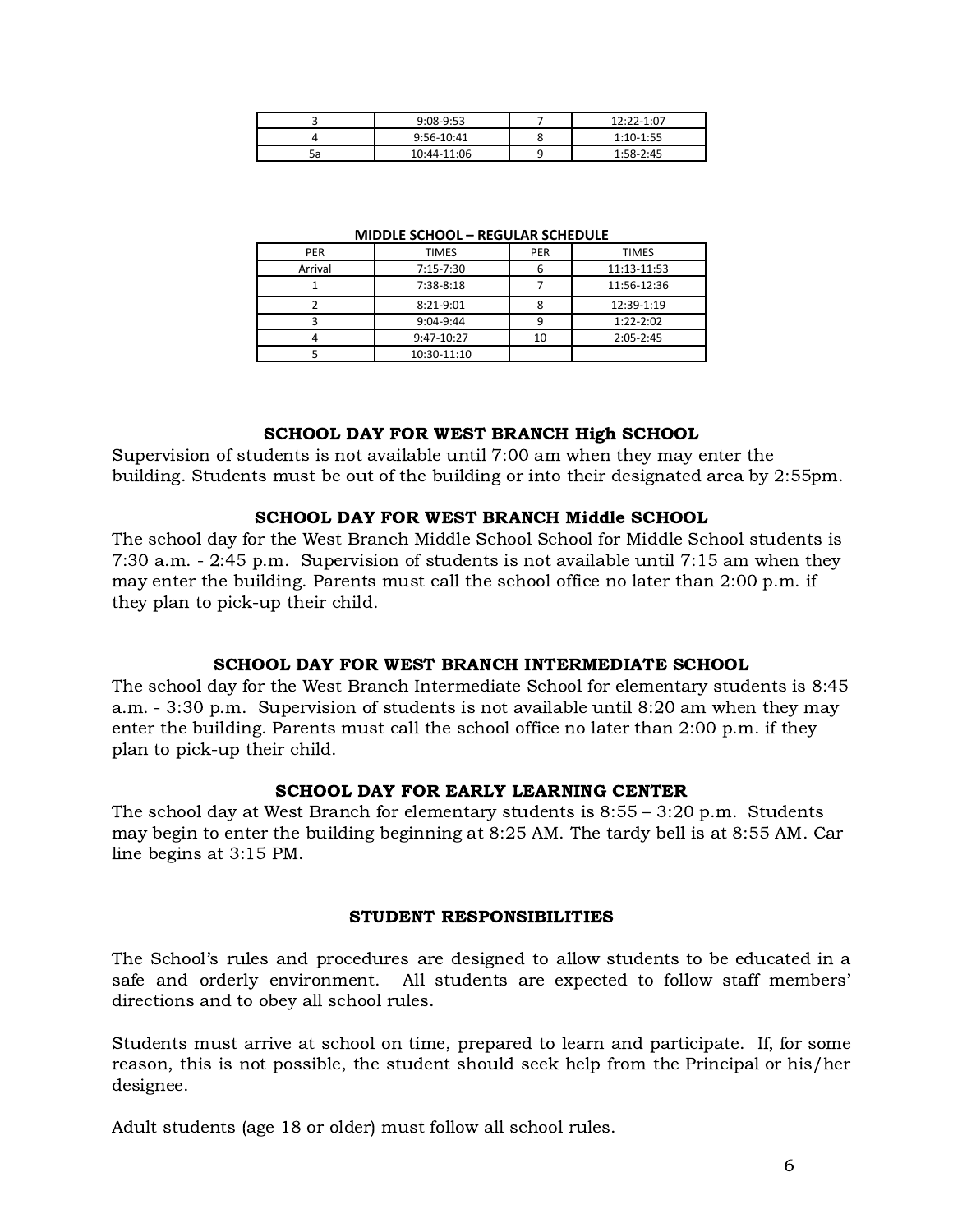If residing at home, adult students are encouraged to include their parents in their educational program.

In order to keep parents informed of their child's progress in school, parents will be provided information on a regular basis and whenever concerns arise. Many times it will be the responsibility of the student to deliver the information. The School, however, may use the mail or hand delivery when appropriate. Parents have the option of receiving communication from the School via email and/or facsimile by filling out the appropriate form available in the school's administrative office. Parents are encouraged to build a two-way link with their child's teachers and support staff by informing the staff of suggestions or concerns that may help their child better accomplish his/her educational goals.

#### STUDENT WELL BEING

Student safety is the responsibility of both students and staff. Staff members are familiar with emergency procedures such as evacuation procedures, fire and tornado drills, safety drills in the event of a terrorist or other violent attack, and accident reporting procedures. If a student is aware of any dangerous situation or accident, s/he must notify a staff person immediately.

State law requires that all students have an emergency medical authorization completed and signed by a parent or guardian on file in the School office.

Students with specific health care needs should deliver written notice about such needs, along with physician documentation, to the School office.

#### INJURY AND ILLNESS

All injuries must be reported to a teacher or the office. If the injuries are minor, the student will be treated and may return to class. If medical attention is required, the office will follow the School's emergency procedures and attempt to make contact with the student's parents.

A student who becomes ill during the school day should request permission to go to the office. An appropriate adult in the office will determine whether the student should remain in school or go home. No student will be released from school without proper parental permission.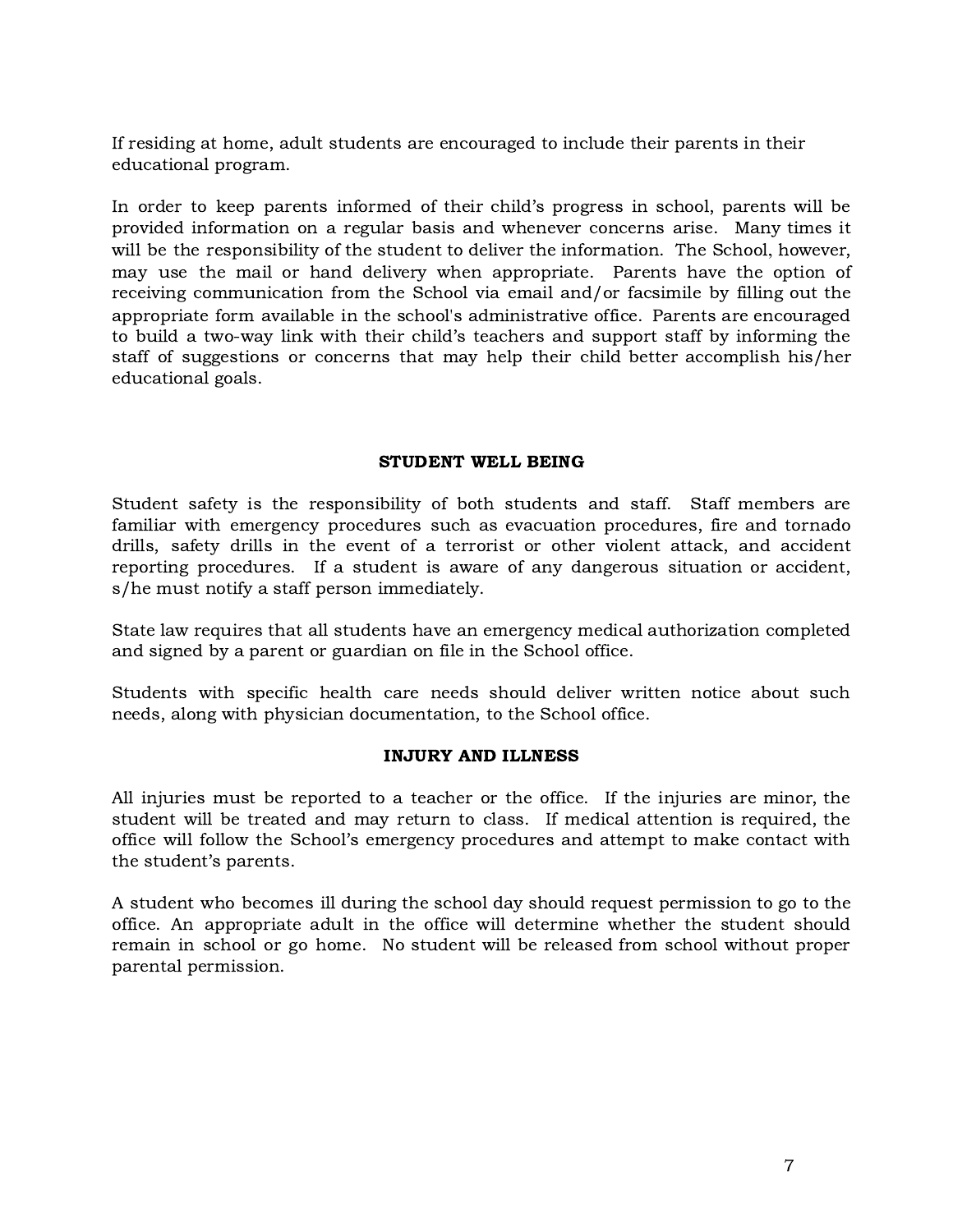#### SECTION I - GENERAL INFORMATION

#### ENROLLING IN THE SCHOOL

In general, State law requires students to enroll in the school district in which their parent or legal guardian reside unless enrolling under the District's open enrollment policy or enrolling and paying tuition.

New students under the age of 18 must be enrolled by their parent or legal guardian. When enrolling, parents must provide copies of the following:

- A. a birth certificate or similar document
- B. court papers allocating parental rights and responsibilities, or custody (if appropriate)
- C. proof of residency
- D. proof of immunizations

Under certain circumstances, temporary enrollment may be permitted. In such cases, parents will be notified about documentation required to establish permanent enrollment.

Students enrolling from another school must have an official transcript from their previous school in order to have credits transferred. The principal or his designee will assist in obtaining the transcript, if not presented at the time of enrollment.

Homeless students who meet the Federal definition of homeless may enroll and will be under the District Liaison Homeless Children with regard to enrollment procedures.

New students 18 years of age or older are not required to be accompanied by a parent when enrolling. When residing with a parent, these students are encouraged to include the parents in the enrollment process. When conducting themselves in school, adult students have the responsibilities of both student and parent.

In addition, if a new student resides in the District with a grandparent and is the subject of a: (1) power of attorney designating the grandparent as the attorney-if-fact; or (2) a caretaker authorization affidavit executed by the grandparent that provides the grandparent with authority over the care, physical custody, and control of the child, including the ability to enroll the child in school, consent in all school related matters, and discuss with the District the child's educational progress, the student's grandparent may enroll the child in school on a tuition-free basis. However, in addition to the above-referenced documents that are typically required for enrollment, the grandparent must provide the District with a duly executed and notarized copy of a power of attorney or caretaker authorization affidavit.

A student suspended or expelled by another public school in Ohio may be temporarily denied admission to the District's schools during the period of suspension or expulsion even if that student would otherwise be entitled to attend school in the District. Likewise, a student expelled or otherwise removed for disciplinary purposes from a public school in another state and the period of expulsion or removal has not expired may be temporarily denied admission to the District's schools during the period of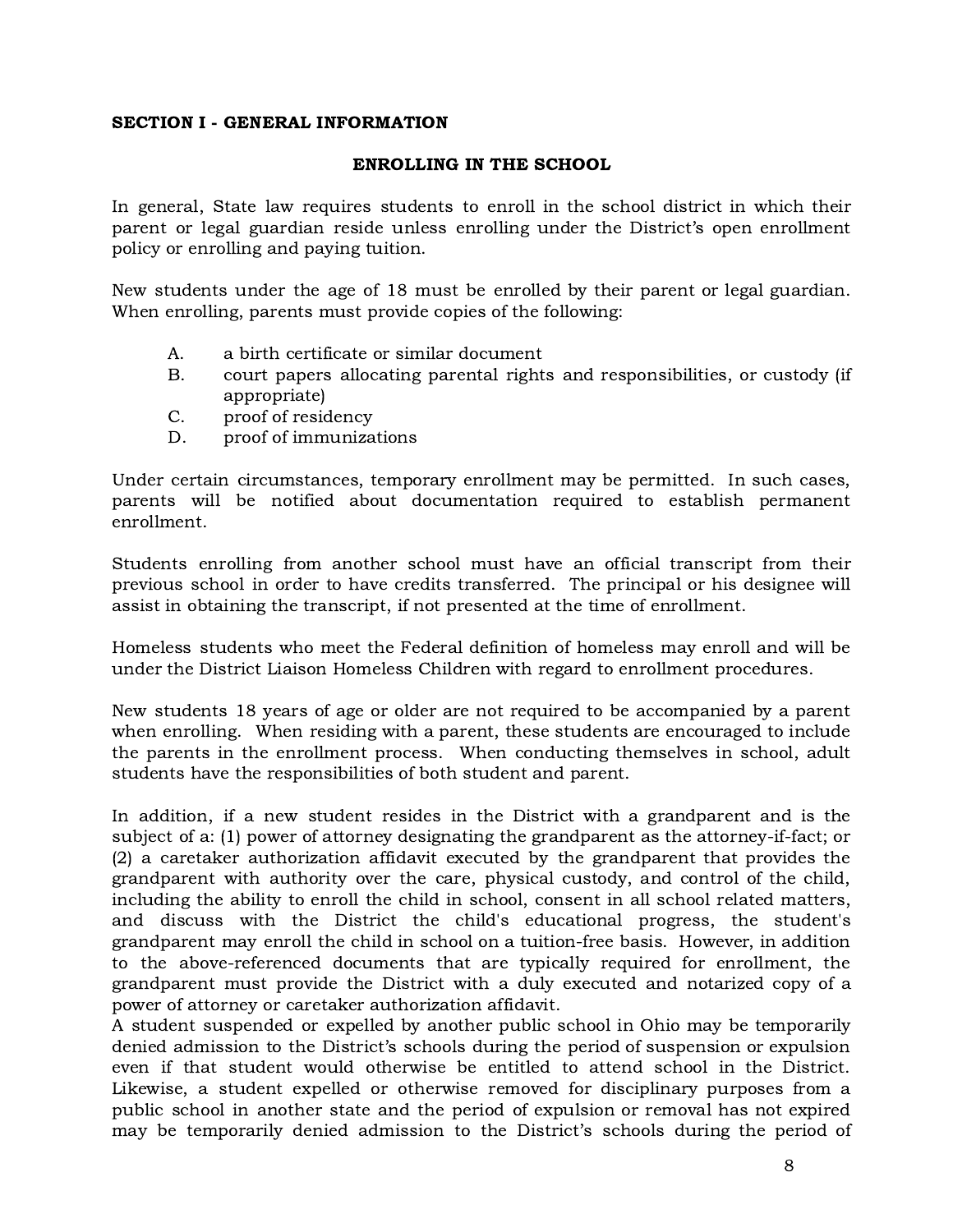expulsion or removal or until the expiration of the period of expulsion or removal which the student would have received in the District had the student committed the offense while enrolled in the District. Prior to denying admission, however, the Superintendent shall offer the student an opportunity for a hearing to review the circumstances of the suspension or expulsion and any other factors the Superintendent determines to be relevant.

If a student has been recently discharged or released from the custody of the Department of Youth Services (DYS) and is seeking admittance or re-admittance into the District, the student will not be admitted until the following records, which are required to be released by DYS to the Superintendent, have been received:

- A. an updated copy of the student's transcript;
- B. a report of the student's behavior while in DYS custody;
- C. the student's current IEP, if one has been developed for the child; and
- D. a summary of the instructional record of the child's behavior.

Foreign students and foreign-exchange students (from recognized and approved student programs) are eligible for admission on the same basis as other non-resident students.

#### SCHEDULING AND ASSIGNMENT

#### Elementary Level

The Principal will assign each student to the appropriate classroom and program. Any questions or concerns about the assignment should be discussed with the Principal.

#### Secondary Level

Schedules are provided to each student at the beginning of the school year or upon enrollment. Schedules are based on the student's needs and available class space. Any changes in a student's schedule should be handled through the Guidance Department. Students may be denied course enrollment due to lack of available space or the need for the student to pass prerequisite courses. Students are expected to follow their schedules. Any variation must be approved with a pass or schedule change.

#### EARLY DISMISSAL

No student may leave school prior to dismissal time without a parent or guardian either submitting a signed written request or coming to the School Office personally to request the release. No student will be released to a person other than a custodial parent(s) or guardian without a written permission note signed by the custodial parent(s) or guardian.

During exam days, students are required to be present the entire scheduled day. Appointments are not to be scheduled during this time. A matter of convenience is not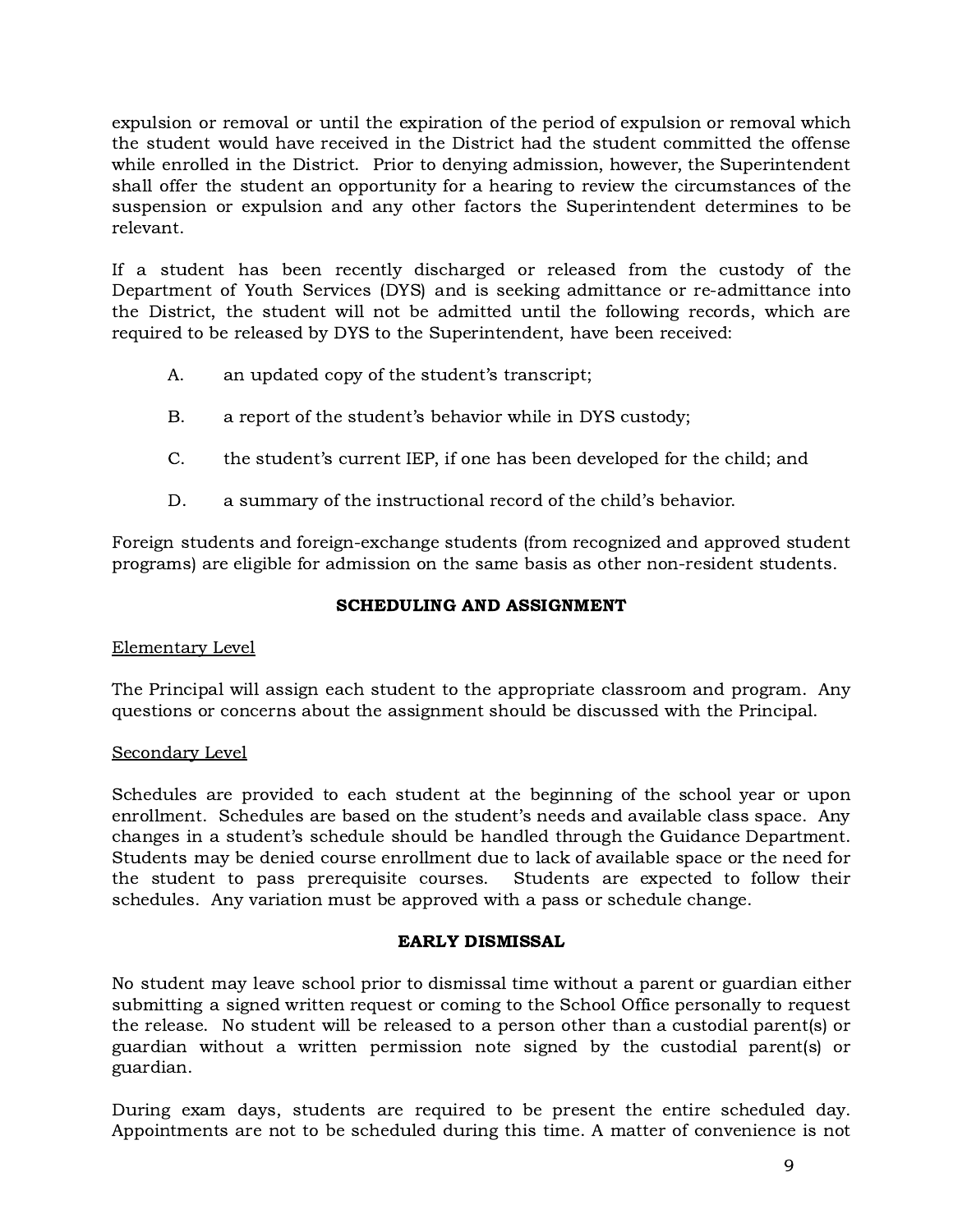to be interpreted as an emergency situation. Students will not be excused from school by a phone call during the course of the day, unless it is an emergency. Written verification will be required from the doctor, dentist, or place of appointment for the time away from school to be excused. Students are discouraged from leaving the building during school hours. Excessive abuse may result in an office referral.

#### WITHDRAWAL/TRANSFER FROM SCHOOL

No student under the age of eighteen (18) is allowed to withdraw from school without the written consent of his/her parents and in compliance with State law. A student who otherwise withdraws from school shall be reported to the juvenile judge of the county and to the Bureau of Motor Vehicles for suspension of their driver's license, if s/he is under the age of 18.

Parents must notify the Principal about plans to transfer their child to another school. School records, including disciplinary records of suspension and expulsion, will be transferred to the new school within 14 days of the parents' notice or request.

#### IMMUNIZATIONS

Students must be current with all immunizations required by law, including but not limited to poliomyelitis, measles, diphtheria, rubella, pertussis, tetanus, and mumps, or have an authorized exemption from State immunization requirements. Kindergarten students must be immunized against Hepatitis B and chickenpox. For the safety of all students, the school principal may remove a student from school or establish a deadline for meeting State requirements if a student does not have the necessary immunizations or authorized exemption. In the event of a chicken pox epidemic, the Superintendent may temporarily deny admission to a student otherwise exempted from the chicken pox immunization requirement. Any questions about immunizations or exemptions should be directed to the school nurse.

#### EMERGENCY MEDICAL AUTHORIZATION

A complete Emergency Medical Authorization Form must be on file with the School in order for a student to participate in any activity off school grounds, including field trips, spectator trips, athletic and other extracurricular activities, and co-curricular activities. The Emergency Medical Authorization form is provided at the time of enrollment and at the beginning of each school year.

#### USE OF MEDICATIONS

Students who must take prescribed medication during the school day, must comply with the following guidelines:

A. Parents should, determine with the counsel of their child's prescriber whether the medication schedule can be adjusted to avoid administering medication during school hours.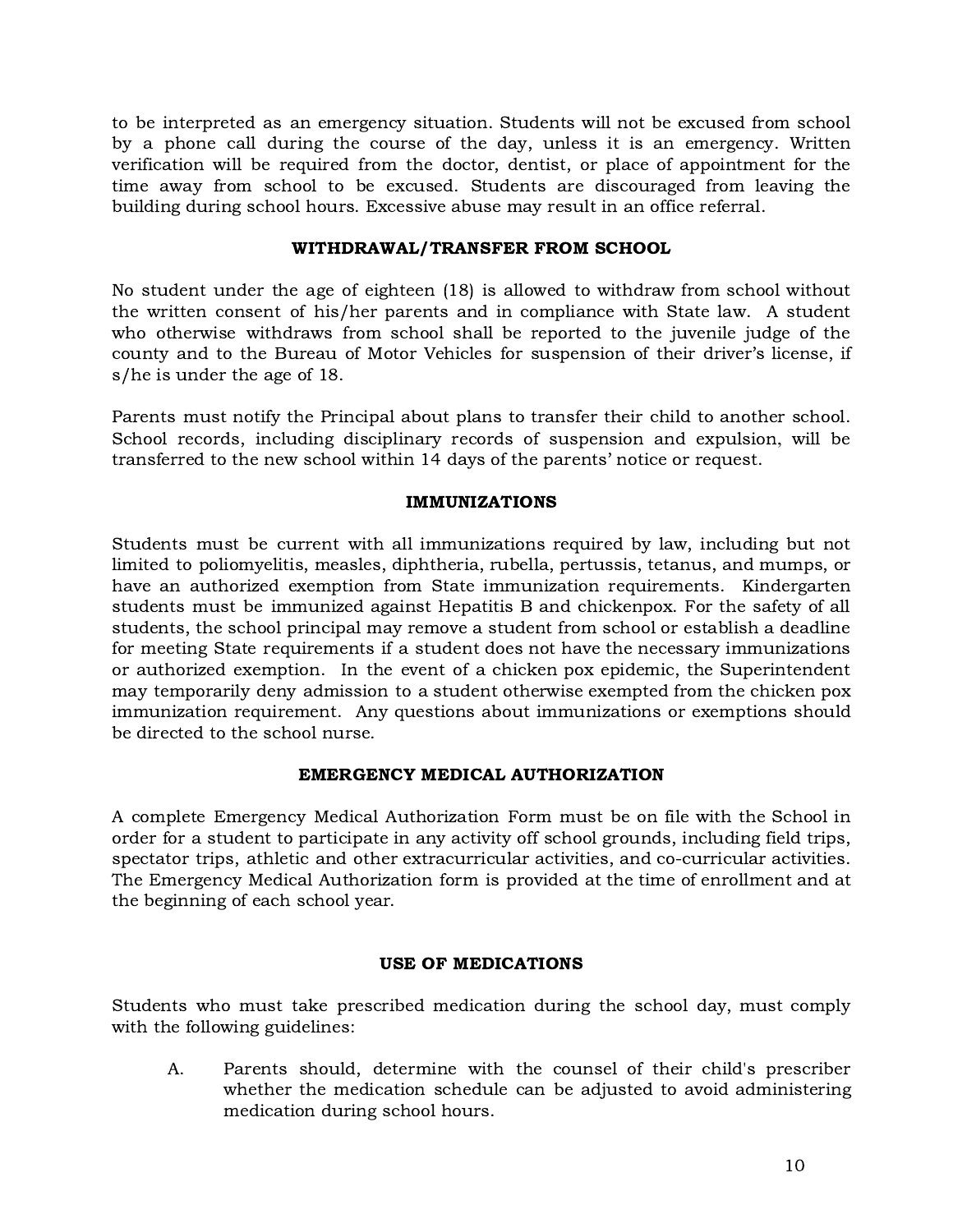- B. The appropriate form must be filed with the respective school nurse before the student will be allowed to begin taking any medication during school hours or to use an inhaler to self-administer asthma medication. Such forms must be filed annually and as necessary for any change in the medication.
- C. All medications must be registered with the school nurse and must be delivered to school in the original containers in which they were dispensed by the prescribing physician or licensed pharmacist, labeled with the date, the student's name, and the exact dosage to be administered.
- D. Medication that is brought to the office will be properly secured. Except as noted below, medication must be delivered to the school nurse by the student's parent or guardian or by another responsible adult at the parent or guardian's request. Except as noted below, students may not bring medication to school. Students may carry emergency medications for allergies and/or reactions, or asthma inhalers during school hours provided the student has written permission from a parent or physician and has submitted the proper forms. In the case of epinephrine autoinjectors ("epi pens"), in addition to written permission and submission of proper forms, the parent or student must provide a back up dose to the school nurse. Students are strictly prohibited from transferring emergency medication, epi pens, or inhalers to any other student for their use or possession.
- E. Any unused medication unclaimed by the parent will be destroyed by school personnel when a prescription is no longer to be administered or at the end of a school year.
- F. The parents shall have sole responsibility to instruct their child to take the medication at the scheduled time.
- G. The school nurse will maintain a log noting the personnel designated to administer medication, as well as the date and the time of day that administration is required. This log will be maintained along with the prescriber's written request and the parent's written release.

#### Non-prescribed (Over-the-Counter) Medications

No staff member will dispense non-prescribed, over-the-counter (OTC) medication to any student without prior parent authorization. Parents may authorize the administration of a non-prescribed medication on forms that are available from the school nurse. Physician authorization is not required in such cases.

If a student is found using or possessing a non-prescribed medication without parent authorization, the student will be brought to the school nurse while the student's parents are contacted for authorization. The medication will be confiscated until written authorization is received.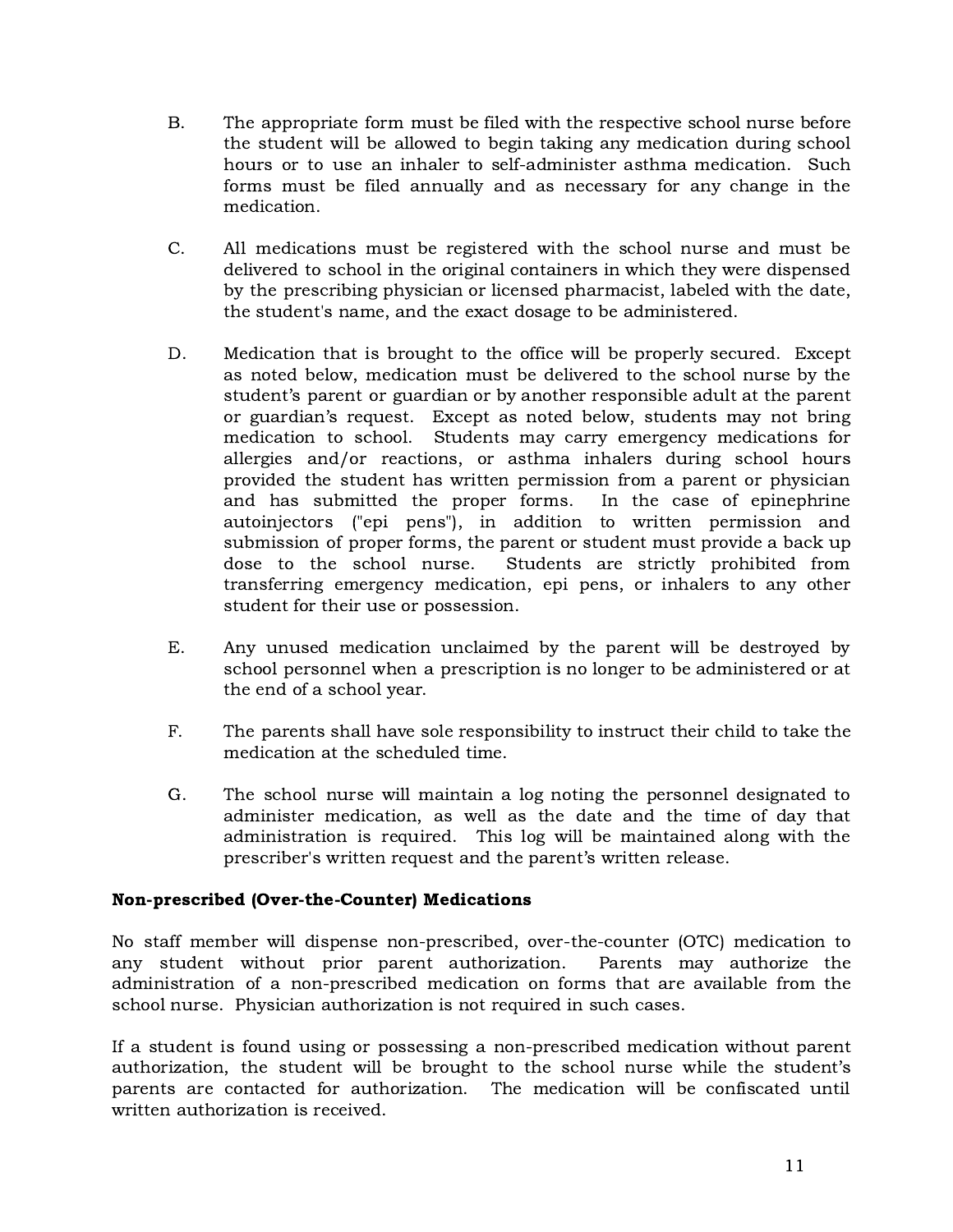Any student who distributes medication of any kind or who is found in possession of unauthorized medication is in violation of the School's Code of Conduct and will be disciplined in accordance with the drug-use provision of the Code.

Students shall be permitted to possess and self-administer over-the-counter topical sunscreen products while on school property or at a school-sponsored event provide the student has submitted prior written approval of his/her parent/guardian to the school nurse.

A student may possess and use a metered dose inhaler or a dry powder inhaler to alleviate asthmatic symptoms or before exercise to prevent the onset of asthmatic symptoms, at school or at any activity, event, or program sponsored by or in which the student's school is a participant if the appropriate form is completed and on file in the school nurse.

A student who is authorized to possess and use a metered dose or dry powder inhaler may not transfer possession of any inhaler or other medication to any other student.

#### CONTROL OF CASUAL-CONTACT COMMUNICABLE DISEASES

Because a school has a high concentration of people, it is necessary to take specific measures when the health or safety of the group is at risk. The School's professional staff may remove or isolate a student who has been ill or has been exposed to a communicable disease or highly-transient pest, such as lice.

Specific communicable diseases include diphtheria, scarlet fever, strep infections, whooping cough, mumps, measles, rubella, and other conditions indicated by the Local and State Health Departments.

Any removal will be limited to the contagious period as specified in the School's administrative guidelines.

#### CONTROL OF NON CASUAL-CONTACT COMMUNICABLE DISEASES

The School District has an obligation to protect staff and students from non casual-contact communicable diseases. When a non casual-contact communicable disease is suspected, the student's health will be reviewed by a panel of resource people, including the County Health Department. The School will protect the privacy of the person affected and those in contact with the affected person. Students and staff will be permitted to remain in school unless there is definitive evidence to warrant exclusion.

Non casual-contact communicable diseases include sexually transmitted diseases, AIDS, ARC-AIDS Related Complex, HIV, Hepatitis B, and other diseases that may be specified by the State Board of Health.

As required by Federal law, parents will be requested to have their child's blood checked for HIV and HBV when the child bleeds at school and students or staff members are exposed to the blood. Any testing is subject to laws protecting confidentiality.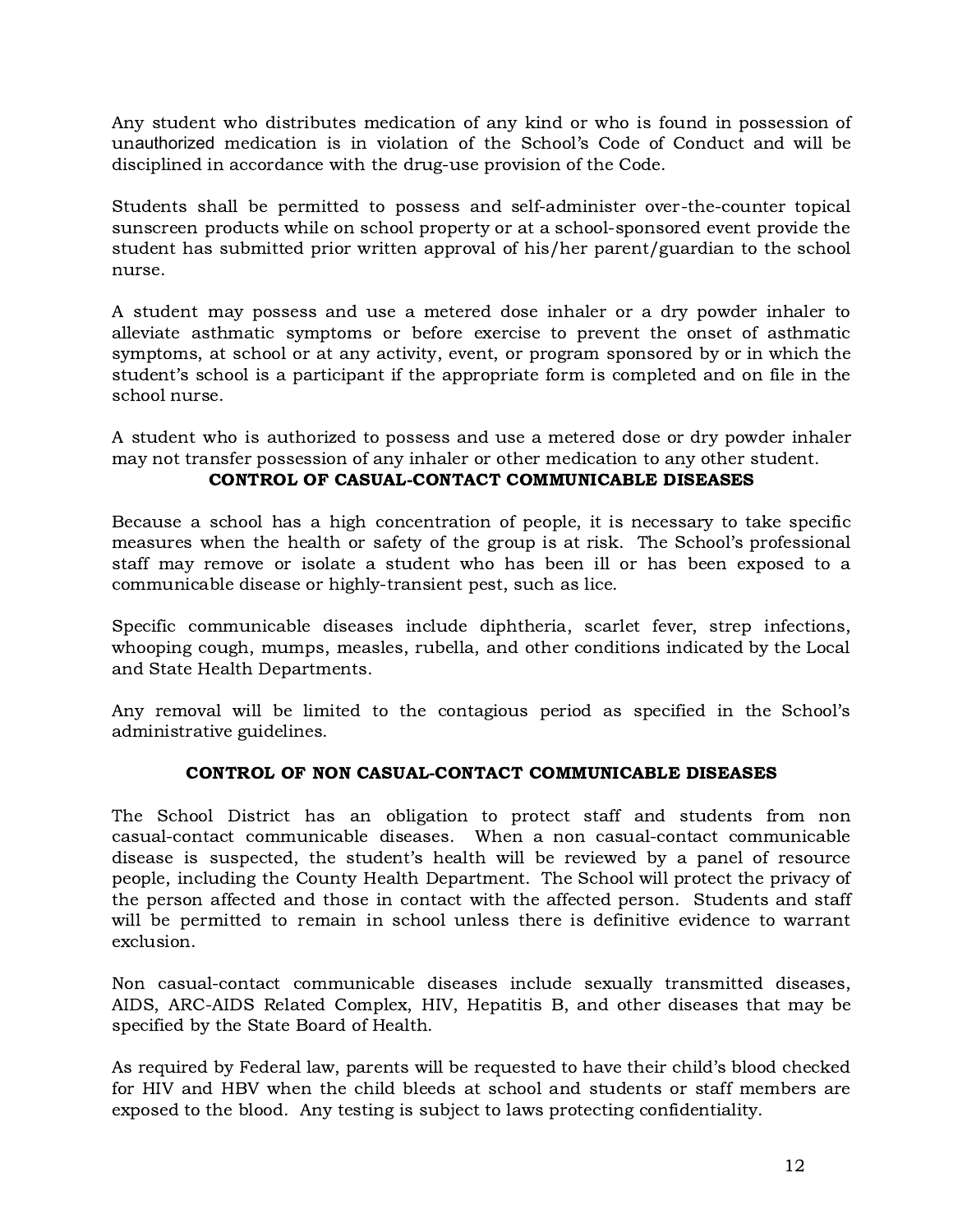#### CONTROL OF BLOOD-BORNE PATHOGENS

The School District seeks to provide a safe educational environment for students and take appropriate measures to protect those students who may be exposed to bloodborne pathogens in the school environment and/or during their participation in school-related activities. While the risks of students being exposed to blood-borne pathogens may be low, students must assume that all body fluids are potentially infectious and must take precautions to follow universal procedures in order to reduce such risks and minimize and/or prevent the potential for accidental infection.

Students may be exposed to blood-borne pathogens in situations, including, but not limited to the following:

> Engaging in activities with other students in the school environment (e.g., physical education class) where physical injuries or other actions that can cause bleeding or exposure to saliva and other body fluids may occur.

> Working with equipment in the school environment that can cause cuts or similar injuries that produce bleeding.

> Participating in extracurricular activities (i.e., athletic activities) where physical injuries or other actions that can cause bleeding may occur.

Whenever a student has contact with blood or other potentially infectious material, s/he must immediately notify his/her teacher, who will contact the school nurse and assist the student in completing the requisite documents (e.g., Form 8453.02 F1 Exposure Report).

The parents of a student who is exposed will be contacted immediately regarding the exposure and encouraged to have the student's blood tested for Hepatitis B and HIV either by his/her physician or your local health department. The student's parents are encouraged to consult with the student's physician concerning any necessary post-exposure treatment.

The student's parent will also be asked to provide a copy of the test results and any post-exposure treatment for maintenance in the student's educational record in accordance with the Federal and State laws concerning confidentiality.

The parents of the student who caused the exposure will also be contacted immediately and advised to have the student's blood tested for Hepatitis B and HIV viruses either in cooperation with his/her physician or your local health department.

The student's parents will be asked to provide a copy of the test results for maintenance in the student's educational records in accordance with Federal and State laws concerning confidentiality.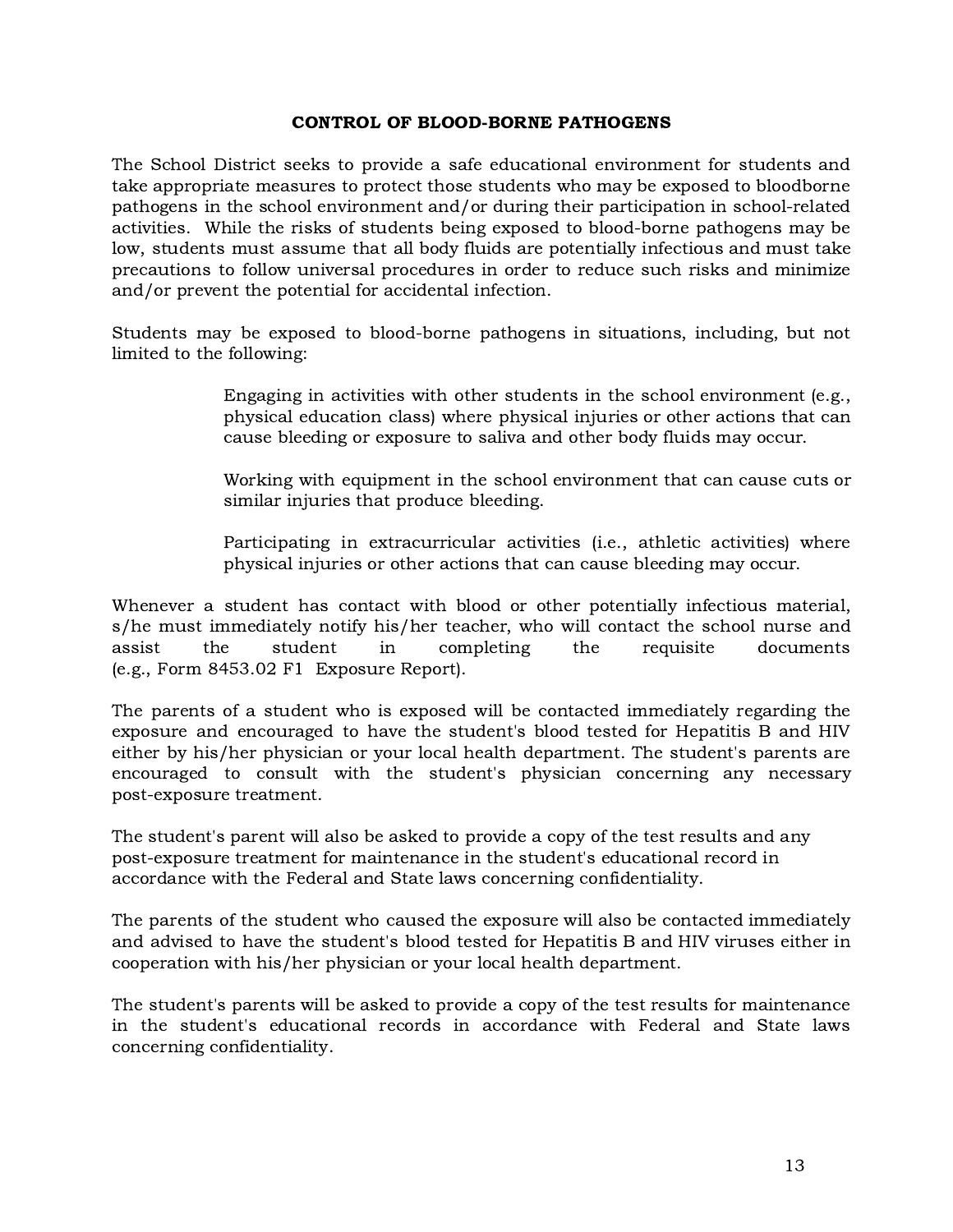#### STUDENTS WITH DISABILITIES

The American's with Disabilities Act (A.D.A.) and Section 504 of the Rehabilitation Act (Section 504) prohibit discrimination against persons with a disability in any program receiving Federal financial assistance. This protection applies not just to students, but to all individuals who have access to the District's programs and facilities.

The laws define a person with a disability as anyone who:

- A. Has a mental or physical impairment that substantially limits one or more major life activities;
- B. Has a record of such an impairment; or
- C. Is regarded as having such an impairment.

The District has specific responsibilities under these two laws, which include identifying, reviewing and, if the child is determined to be eligible, affording access to appropriate educational accommodation.

Additionally, in accordance with State and Federal mandates, the District seeks out, assesses and appropriately services students with disabilities. Staff members use a comprehensive child study process to systematically screen, assess and, if appropriate, place students in special education and related services. Students are entitled to a free appropriate public education in the "least restrictive environment."

A student can access special education and related services through the proper evaluation procedures. Parent involvement in this procedure is important and required by Federal (IDEIA), A.D.A. Section 504) and State law. Contact Lindsey Szymanski, Special Services Director at 330.938.4490 or email Lindsey.Szymanski@wbwarriors.org to inquire about evaluation procedures, programs, and services.

#### HOMELESS STUDENTS

Homeless students will be provided with a free and appropriate public education in the same manner as other students served by the District. Homeless students are eligible to receive transportation services, participate in education programs for students with disabilities or limited English proficiency, participate in gifted and talented programs, and receive meals under school nutrition programs. Homeless students will not be denied enrollment based on lack of proof of residency. For additional information contact the district office.

#### CHILDREN AND YOUTH IN FOSTER CARE

Students who meet the Federal definition of "in foster care", including those who are awaiting foster care placement, will be provided a free appropriate public education (FAPE) in the same manner as all other students of the District.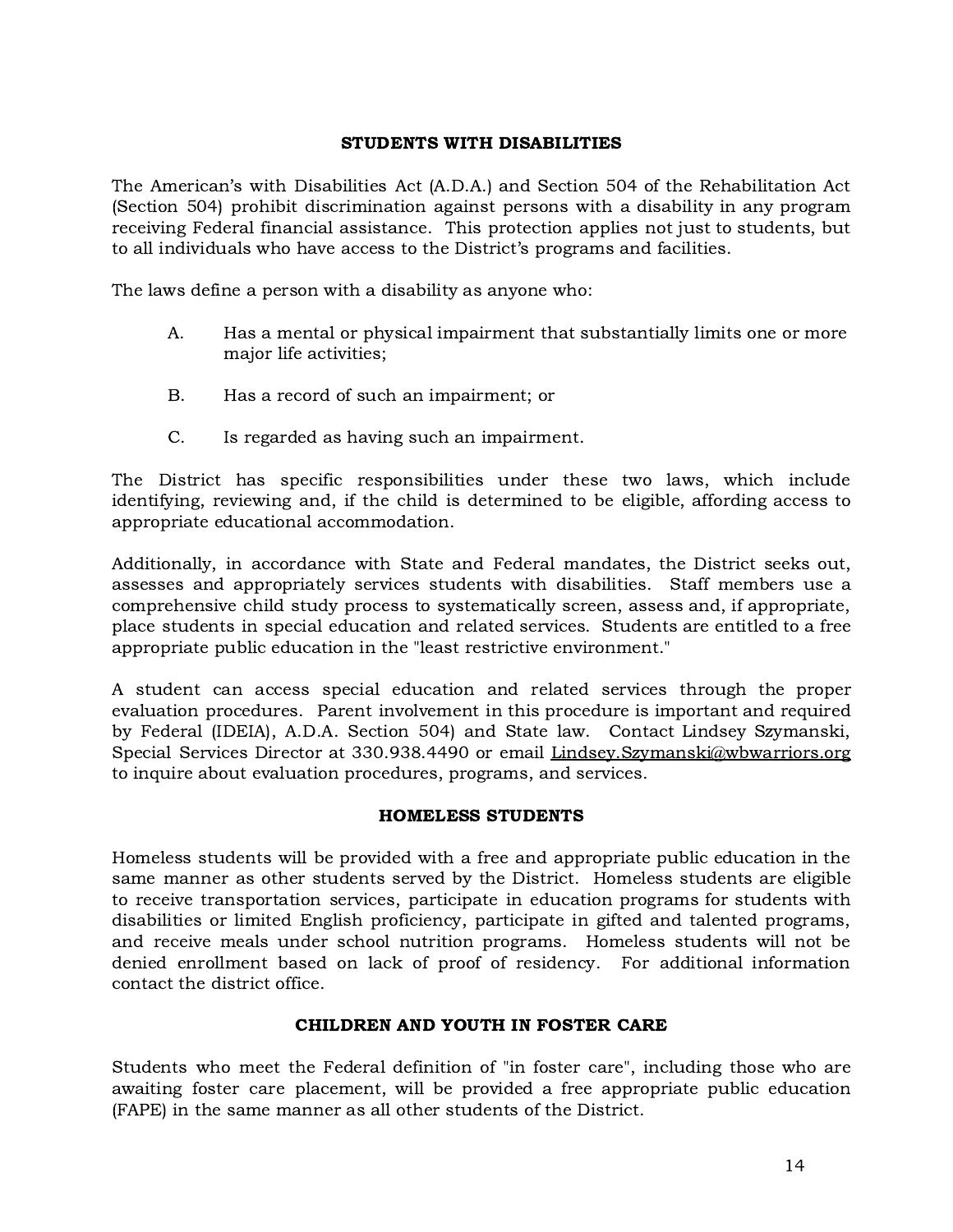#### PROTECTION AND PRIVACY OF STUDENT RECORDS

The School District maintains many student records including both directory information and confidential information.

Directory information includes: a student's name; address; telephone number; date and place of birth; major field of study; participation in officially-recognized activities and sports; height and weight, if a member of an athletic team; dates of attendance; date of graduation; or awards received.

The Board designates school-assigned e-mail accounts as "directory information" for the limited purpose of facilitating students' registration for access to various online educational services, including mobile applications/apps that will be utilized by the student for educational purposes.

School-assigned email accounts shall not be released as directory information beyond this/these limited purpose(s) and to any person or entity but the specific online educational service provider and internal users of the District's Education Technology.

Directory information can be provided upon request to any individual, other than a for profit organization, even without the written consent of a parent. Parents may refuse to allow the Board to disclose any or all "directory information" upon written notification to the Board. For further information about the items included within the category of directory information and instructions on how to prohibit its release you may consult the Board's annual Family Education Rights and Privacy Act (FERPA) notice which can be found on the district website.

Other than directory information, access to all other student records is protected by FERPA and Ohio law. Except in limited circumstances as specifically defined in State and Federal law, the School District is prohibited from releasing confidential education records to any outside individual or organization without the prior written consent of the parents, or the adult student, as well as those individuals who have matriculated and entered a postsecondary educational institution at any age. The Board will provide access or release directory information to armed forces recruiters unless the parent or student request that prior written consent be obtained. See Form 8330 F13.

Confidential records include test scores, psychological reports, behavioral data, disciplinary records, and communications with family and outside service providers.

Students and parents have the right to review and receive copies of all educational records. Costs for copies of records may be charged to the parent. To review student records please provide a written notice identifying requested student records to the building Principal. You will be given an appointment with the appropriate person to answer any questions and to review the requested student records.

Parents and adult students have the right to amend a student record when they believe that any of the information contained in the record is inaccurate, misleading or violates the student's privacy. A parent or adult student must request the amendment of a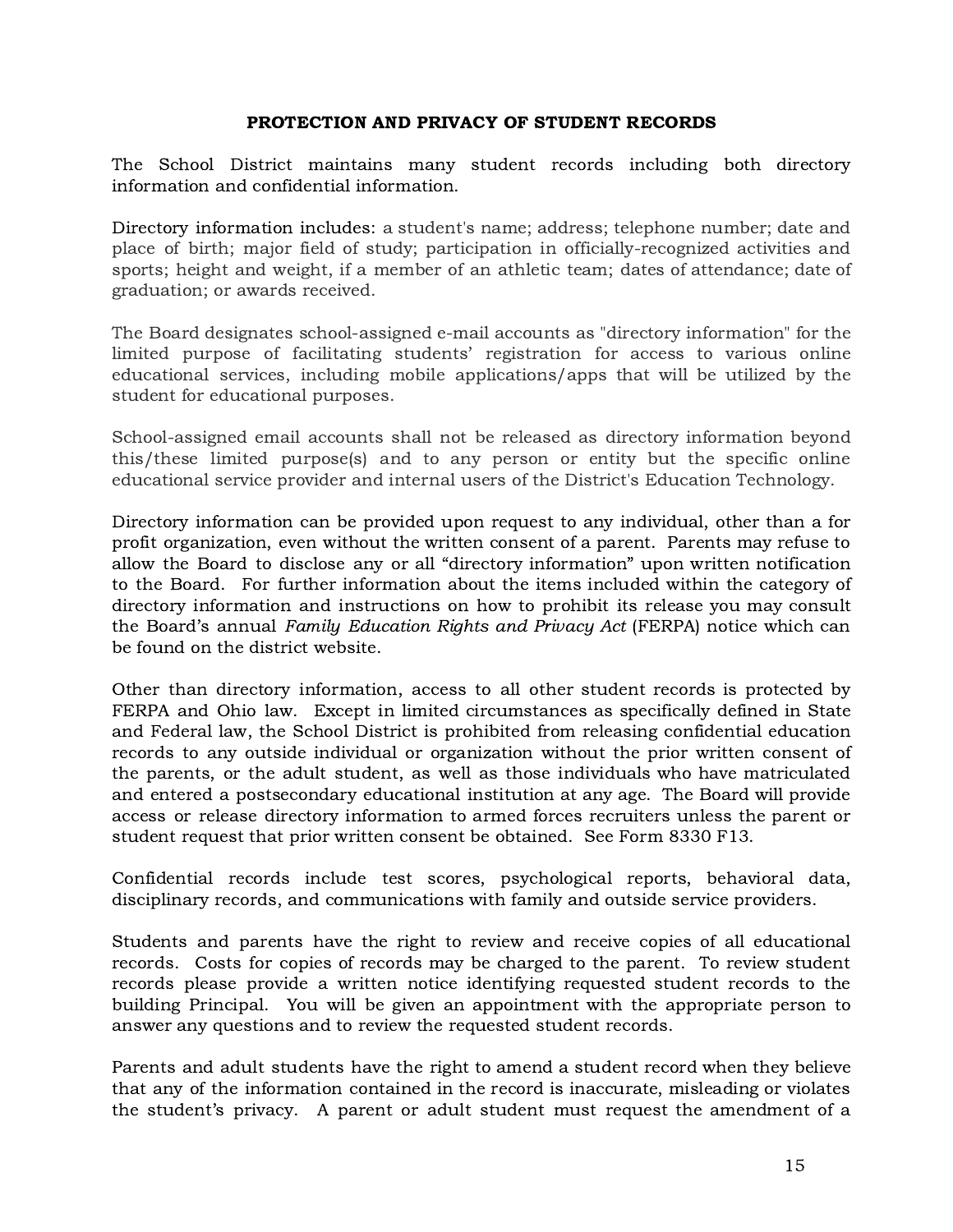student record in writing and if the request is denied, the parent or adult student will be informed of his/her right to a hearing on the matter.

Consistent with the Protection of Pupil Rights Amendment (PPRA), no student shall be required, as a part of the school program or the District's curriculum, without prior written consent of the student (if an adult, or an emancipated minor) or, if an unemancipated minor, his/her parents, to submit to or participate in any survey, analysis, or evaluation that reveals information concerning:

- A. political affiliations or beliefs of the student or the student's parents;
- B. mental or psychological problems of the student or the student's family;
- C. sex behavior or attitudes;
- D. illegal, anti-social, self-incriminating or demeaning behavior;
- E. critical appraisals of other individuals with whom respondents have close family relationships;
- F. legally recognized privileged and analogous relationships, such as those of lawyers, physicians, and ministers;
- G. religious practices, affiliations, or beliefs of the student or his/her parents; or
- H. income (other than that required by law to determine eligibility for participation in a program or for receiving financial assistance under such a program).

Consistent with the PPRA and Board policy, parents may inspect any materials used in conjunction with any such survey, analysis, or evaluation. Please contact the building Principal to inspect such materials.

Further, parents have the right to inspect, upon request, a survey or evaluation created by a third party before the survey/evaluation is administered or distributed by the school to the student. The parent will have access to the survey/evaluation within a reasonable period of time after the request is received by the principal.

The Superintendent will notify parents of students in the District, at least annually at the beginning of the school year, of the specific or approximate dates during the school year when the following activities are scheduled or expected to be scheduled:

A. activities involving the collection, disclosure, or use of personal information collected from students for the purpose of marketing or for selling that information or otherwise providing that information to others for that purpose); and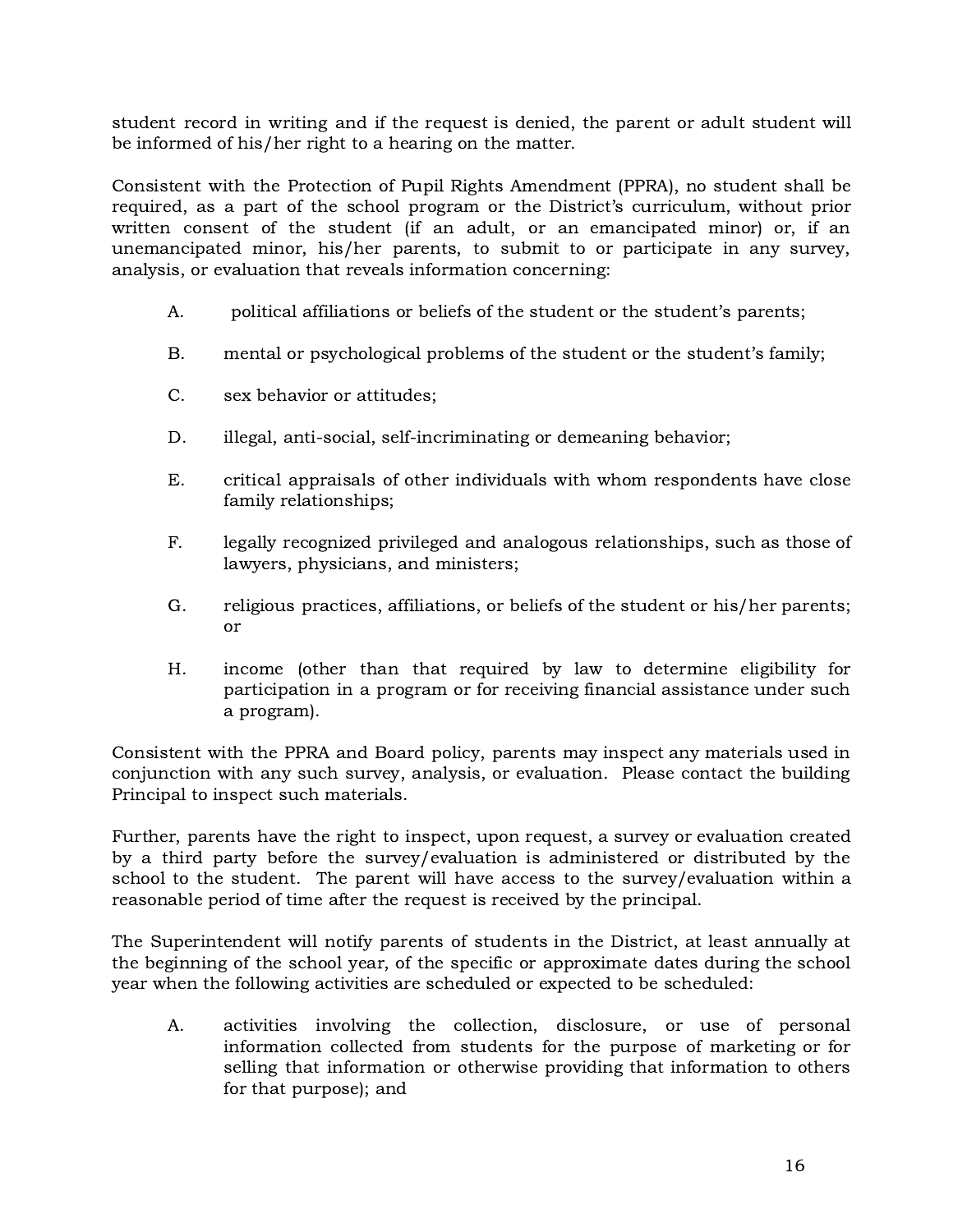B. the administration of any survey by a third party that contains one or more of the items described in A through H above.

The Family Policy Compliance Office in the U.S. Department of Education administers both FERPA and PPRA. Parents and/or eligible students who believe their rights have been violated may file a complaint with:

> Family Policy Compliance Office U.S. Department of Education 400 Maryland Avenue, SW 20202-4605 Washington, D.C. www.ed.gov/offices/OM/fpco

Informal inquiries may be sent to the Family Policy Compliance Office via the following email addresses:

> FERPA@ED.Gov; and [PPRA@ED.Gov](mailto:PPRA@ED.Gov).

#### STUDENT FEES AND FINES

Students will be provided necessary textbooks for courses of instruction without cost. In accordance with State law, West Branch Local School District charges specific fees for activities and materials used in the course of instruction. A copy of specific fees may be found on the District Website.

Charges may also be imposed for loss, damage or destruction of school apparatus, equipment, musical instruments, library materials, textbooks and for damage to school buildings or property. Students using school property and equipment can be fined for excessive wear and abuse of the property and equipment.

Fees may be waived in situations where there is financial hardship.

Students can avoid late fines by promptly returning borrowed materials.

Failure to pay fines, fees, or charges may result in the withholding of grades and credits.

#### STUDENT FUND-RAISING

Students participating in school-sponsored groups and activities may solicit funds from other students, staff members, and members of the community in accordance with school guidelines. The following general rules apply to all fund-raisers:

> Crowdfunding activities are governed by Policy and Administrative Guideline 6605.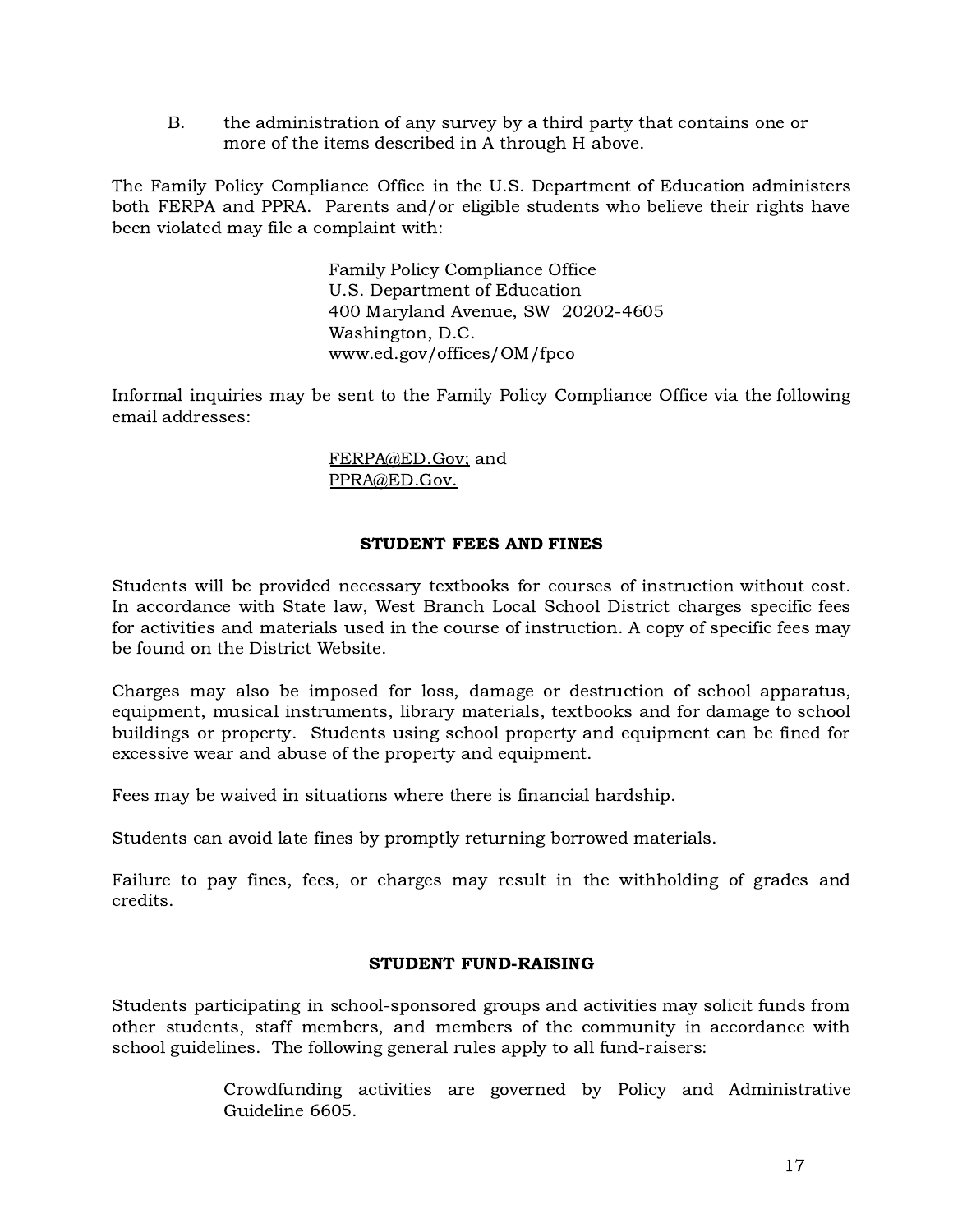Students involved in the fund-raiser must not interfere with students participating in other activities when soliciting funds.

Students may not participate in a fund-raising activity for a group in which they are not members without the approval of the students' counselor.

Students may not participate in fund-raising activities off school property without proper supervision by approved staff or other adults.

Students may not engage in house-to-house canvassing for any fundraising activity.

Students may not participate in a fund-raising activity conducted by a parent group, booster club, or community organization on school property without the approval of the Principal.

Students may not sell any item or service in school without the prior approval of the Principal. Violation of this policy may lead to disciplinary action.

#### STUDENT VALUABLES

Students should not bring items of value to school. Items such as jewelry, expensive clothing, electronic equipment, and the like, are tempting targets for theft and extortion. The School is not liable for any loss or damage to personal valuables.

#### MEAL SERVICE

The School participates in the National School Lunch Program and makes lunches available to students for a fee. Ala carte items are available. Students may also bring their own lunch to school to be eaten in the School's cafeteria. No student may leave school premises during the lunch period without specific written permission from the Principal.

Applications for the School's Free and Reduced-Priced Meal program are distributed to all students. If a student does not receive an application form and believes s/he is eligible, contact the Treasurer's Office.

Classes are in session throughout the school, thus hall traffic must be limited. No food or drink (with the exception of water) is to be carried from the cafeteria. Students are not permitted to use the pop machines during lunch periods. Deliveries are not permitted.

#### SAFETY AND SECURITY

A. All visitors must report to the office when they arrive at school.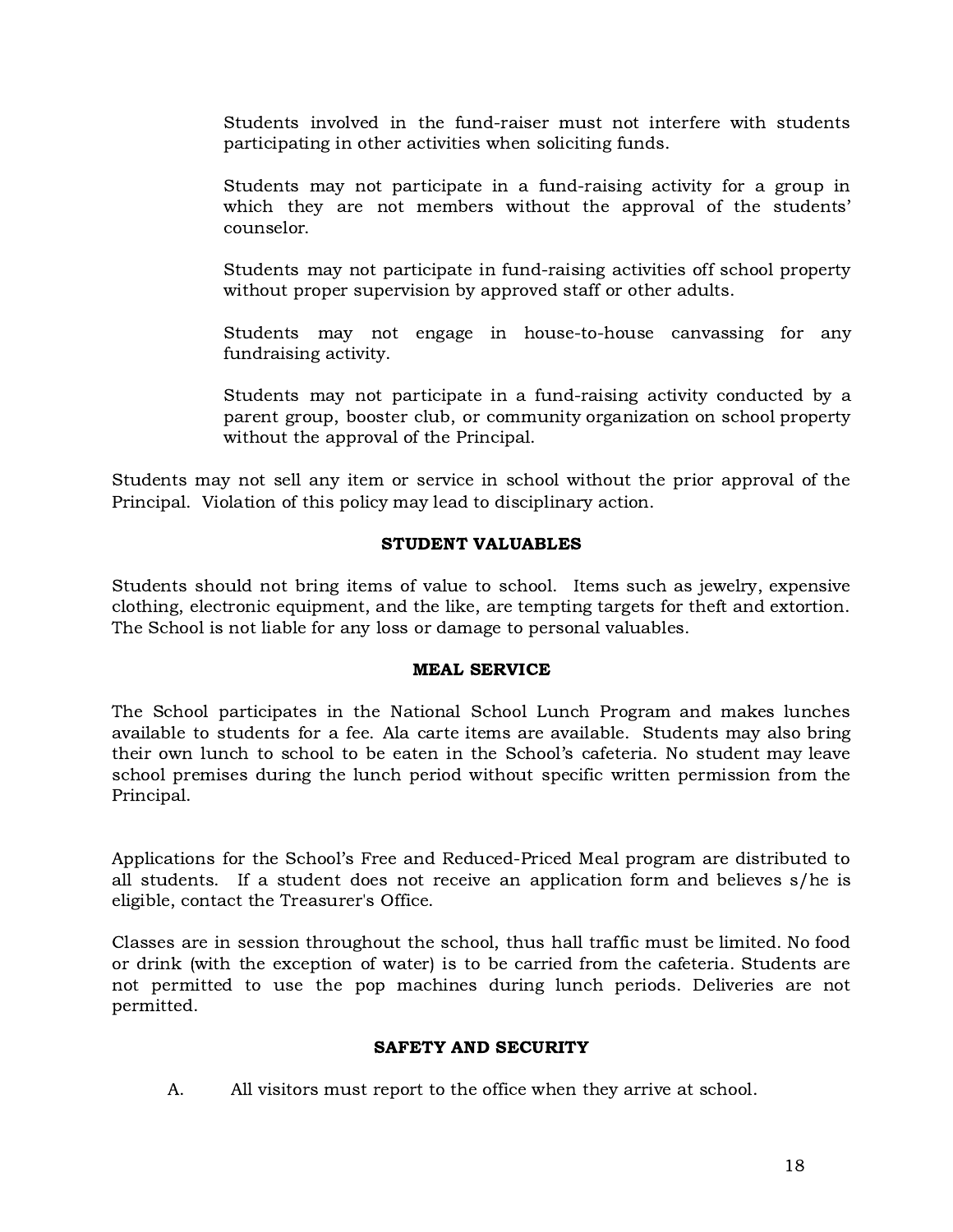- B. All visitors are given and required to wear a building pass while they are in the building.
- C. Staff are expected to question people in the building whom they do not recognize and who are not wearing a building pass, and to question people who are "hanging around" the building after hours.
- D. Students and staff are expected to immediately report to a teacher or administrator any suspicious behavior or situation that makes them uncomfortable.
- E. All outside doors are locked.
- F. Portions of the building that will not be needed after the regular school days are closed off.
- G. All District employees are to wear photo-identification badges while in District schools and offices or on District property.

#### FIRE, TORNADO, AND SAFETY DRILLS

The School complies with all fire safety laws and will conduct fire drills in accordance with State law. The School conducts tornado drills during the tornado season following procedures prescribed by the State. Teachers will provide specific instructions on how to proceed in the case of fire or tornado and will oversee the safe, prompt, and orderly evacuation of the building in such cases.

Safety drills will be conducted once per school year. Teachers will provide specific instruction on the appropriate procedures to follow in situations where students must be secured in their building rather than evacuated. These situations can include a terrorist threat, a person in possession of a deadly weapon on school property, or other acts of violence.

#### EMERGENCY CLOSING AND DELAYS

If the School must be closed or the opening delayed because of inclement weather or other conditions, the School will notify the local radio and television stations, place information regarding the cancelations or delays on the district webpage, post information on social media, and will utilize the current call-out system.

Parents and students are responsible for knowing about emergency closings and delays.

#### PREPAREDNESS FOR TOXIC AND ASBESTOS HAZARDS

The School is concerned for the safety of students and attempts to comply with all Federal and State Laws and Regulations to protect students from hazards that may result from industrial accidents beyond the control of school officials or from the presence of asbestos materials used in previous construction. A copy of the School District's Preparedness for Toxic Hazard and Asbestos Hazard Policy and asbestos management plan is available for inspection at the Board offices upon request.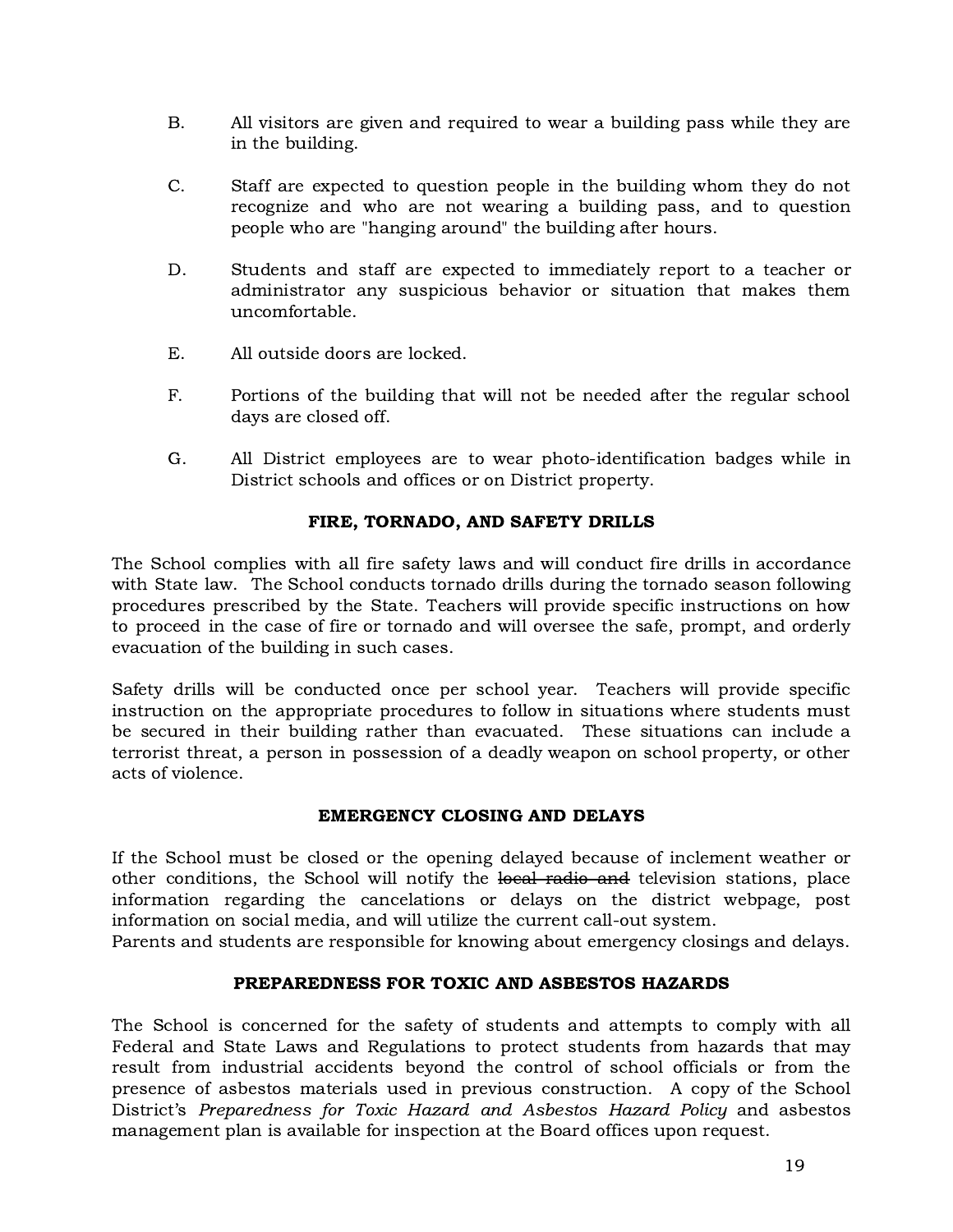#### VISITORS

Visitors, particularly parents, are welcome at the School. Visitors must report to the office upon entering the School to present valid state ID, sign in and obtain a pass. Any visitor found in the building without signing in or having a pass shall be escorted to the Principal. If a person wishes to confer with a member of the staff, s/he should call for an appointment prior to coming to the School in order to schedule a mutually convenient meeting time.

Students may not bring visitors to school without prior written permission from the Principal.

#### USE OF THE LIBRARY

The library is available to students throughout the school day. Passes may be obtained from a student's teacher or from the librarian. Books may be checked out for a period of time. Contact your building library for more information. To check out any other materials, contact the librarian.

In order to avoid late fees, all materials checked out of the library must be returned to the library within the allotted amount of time given to the students by the librarian aide.

#### USE OF SCHOOL EQUIPMENT AND FACILITIES

Students must receive teacher permission before using any equipment or materials in the classroom. Students must seek permission from the Principal prior to using any other school equipment or facility. Students are responsible for the proper use and protection of any equipment or facility they are permitted to use.

#### LOST AND FOUND

The lost and found area is in the cafeteria at the high school, middle school, intermediate school and the Early Learning Center. Students who have lost items should check there and may retrieve their items if they give a proper description. Unclaimed items will be given to charity at the close of the school year.

#### USE OF PERSONAL COMMUNICATION DEVICES

Students may possess personal communication devices (PCDs) in school, on school property, during after school activities (e.g. extra-curricular activities) and at school-related functions, provided that during school hours the PCDs are powered completely off (i.e., not just placed into vibrate or silent mode) stored out of sight.

A "personal communication device" is a device that emits an audible signal, vibrates, displays a message, or otherwise summons or delivers a communication to the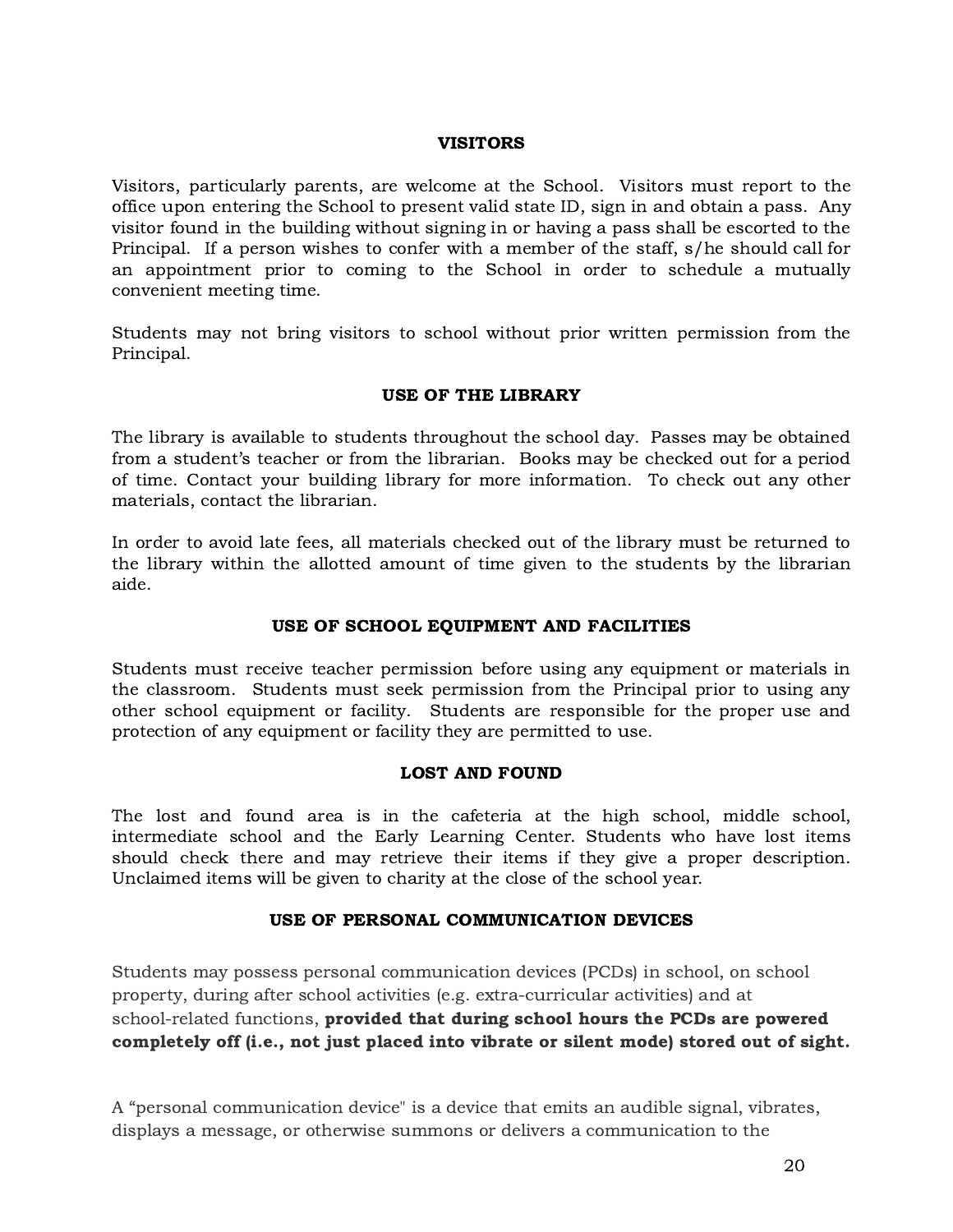possessor. Students may not use PCDs on school property or at a school- sponsored activity to access and/or view Internet web sites that are otherwise blocked to students at school. "Students may use PCDs while riding to and from school on a school bus or other vehicle provided by the Board or on a school bus or Board-provided vehicle during school-sponsored activities, at the discretion of the bus driver, classroom teacher, and/or sponsor/advisor/coach. Distracting behavior that creates an unsafe environment will not be tolerated."

The requirement that PCDs must be powered completely off will not apply when the student obtains prior approval from the building principal.

Students are prohibited from using PCDs to capture, record or transmit the words (i.e. audio) and/or images (i.e., pictures/video) of any student, staff member or other person in the school or while attending a school-related activity, without express prior notice and explicit consent for the capture, recording or transmission of such words or images. Using a PCD to take or transmit audio and/or pictures/video of an individual without his/her consent is considered an invasion of privacy and is not permitted, unless authorized by the building principal. Students who violate this provision and/or use a PCD to violate the privacy rights of another person may have their PCD confiscated and held.

The use of PCDs in locker rooms, classrooms, bathrooms and/or swimming pools (field trips) is prohibited.

No expectation of confidentiality will exist in the use of PCDs on school premises/property.

Students are prohibited from using a PCD in any way that might reasonably create in the mind of another person an impression of being threatened, humiliated, harassed, embarrassed or intimidated. See Policy 5517.01 – Bullying and Other Forms of Aggressive Behavior.

Students are also prohibited from using a PCD to capture and/or transmit test information or any other information in a manner constituting fraud, theft, cheating, or academic dishonesty. Likewise, students are prohibited from using their PCDs to receive such information.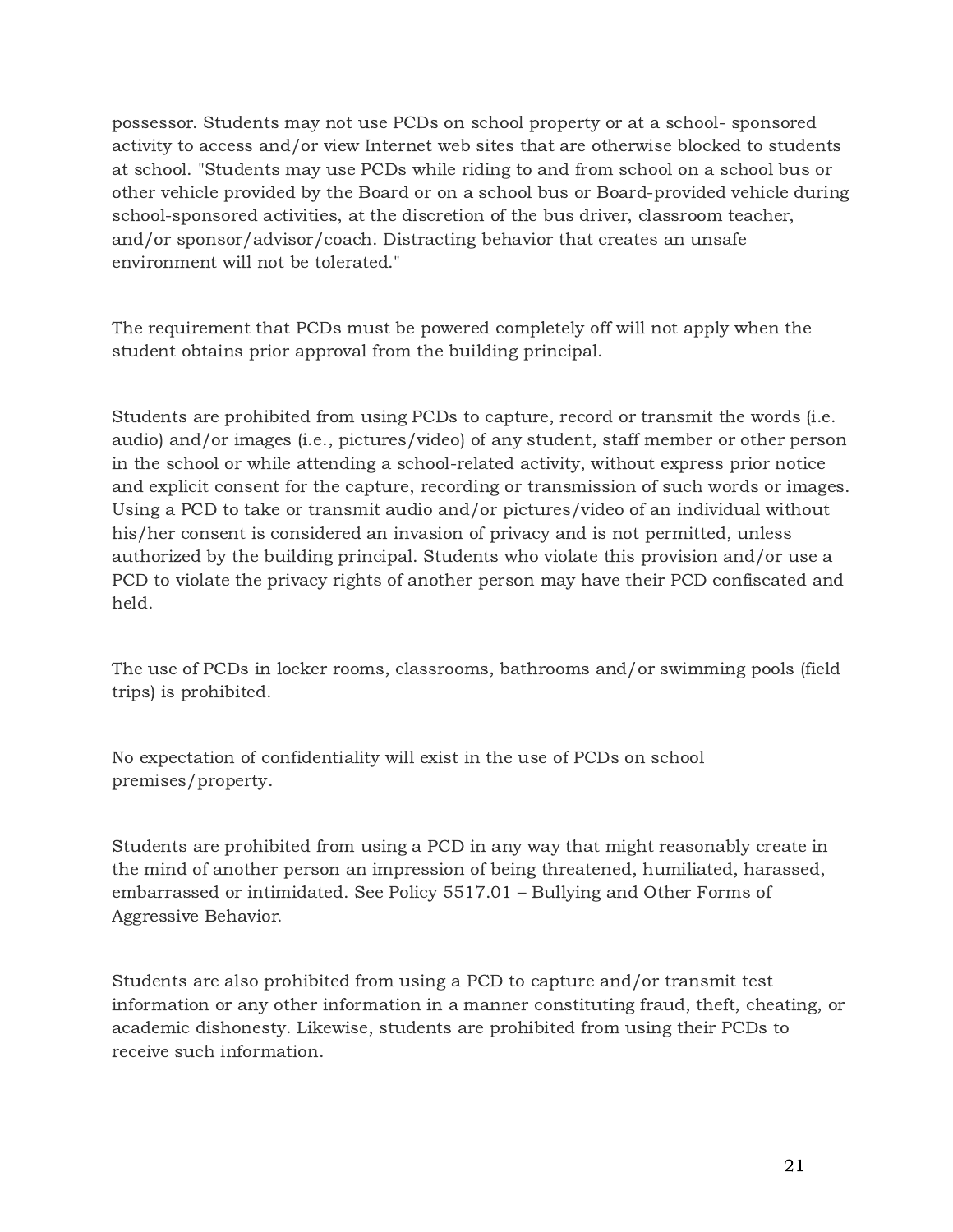Possession of a PCD by a student is a privilege that may be forfeited by any student who fails to abide by the terms of this policy, or otherwise engages in misuse of this privilege.

A person who discovers a student in possession of or using a PCD in violation of this policy is required to report the violation to the building principal.

Students are personally and solely responsible for the care and security of their PCDs. The Board assumes no responsibility for theft, loss, damage, or vandalism to PCDs brought onto its property, or the unauthorized use of such devices.

Parents/Guardians are advised that the best way to get in touch with their child during the school day is by calling the school office. Students may use school phones to contact parents/guardians during the school day.

#### Violations of this policy may result in disciplinary action and/or confiscation of the PCD.

#### Track 1: Gives the device to the faculty member

1st Offense: Verbal warning and phone returned by administration 2nd Offense: lunch detention and phone returned by administration at the end of the day 3rd Offense: Detention, phone call home, and phone returned at the end of the day 4th Offense: In-School and administration holds phone until parent picks it up 5th Offense: Principal Discretion

#### Track 2: Refuses to give the faculty member the device when asked

1st Offense: In-School Assignment 1 day 2nd Offense: In-School Assignment 3 days 3rd Offense: OSS 3 days 4th Offense: OSS 5 days 5th Offense: OSS 10 day with expulsion hearing

#### ADVERTISING OUTSIDE ACTIVITIES

Students may not post announcements or advertisements for outside activities without receiving prior approval from the Principal. The Principal will attempt to respond to a request for approval within 1 school day of its receipt.

#### SECTION II - ACADEMICS

#### COURSE OFFERINGS

A current list of course offerings may be found on our district web page.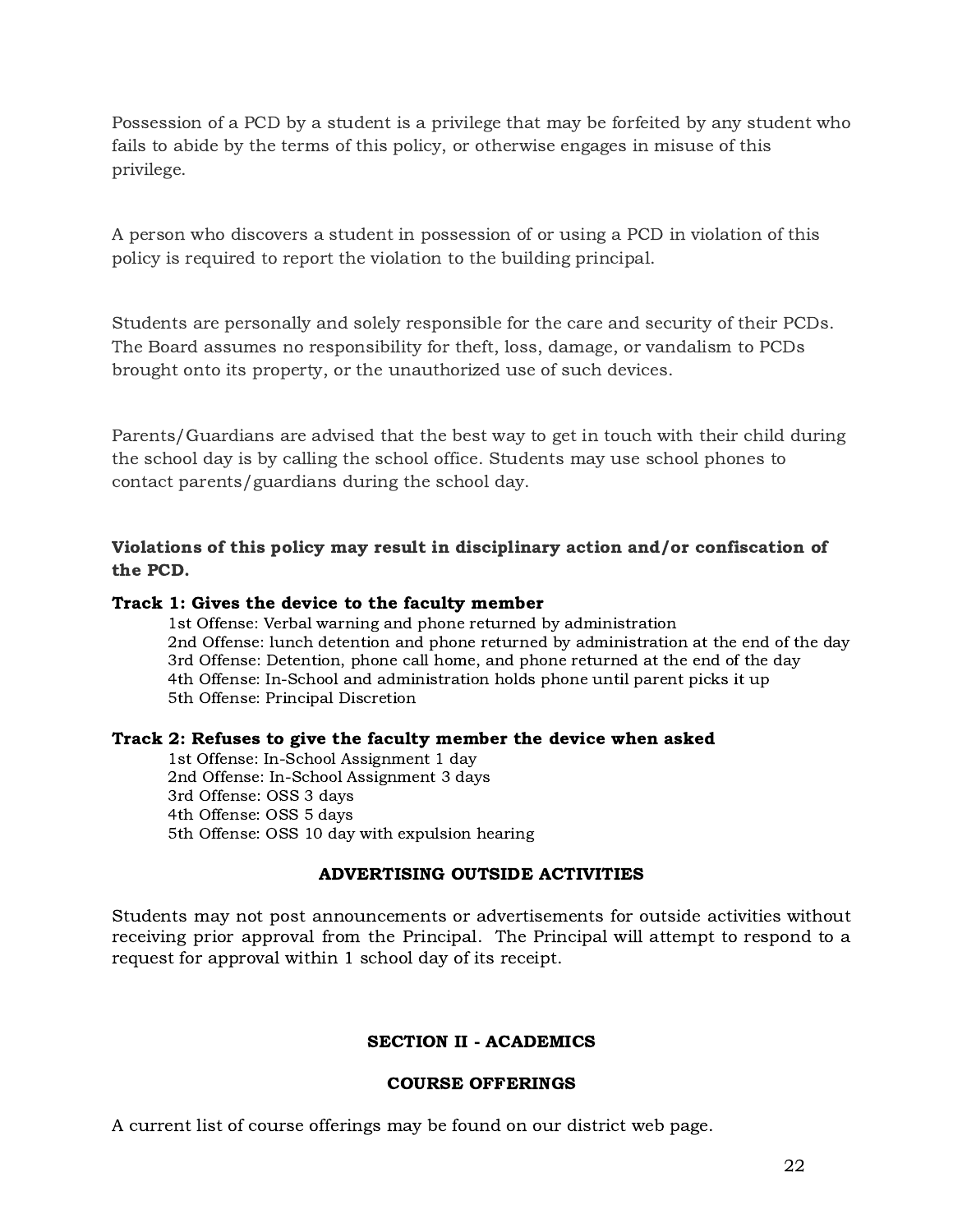#### FIELD TRIPS

Field trips are academic activities that are held off school grounds. There are also other trips that are part of the School's co-curricular and extracurricular program. No minor student may participate in any school-sponsored trip without parental consent and a current emergency medical form on file in the office. Medications normally administered at school will be administered while on field trips. The Student Code of Conduct applies to all field trips.

Attendance rules apply to all field trips.

While the District encourages students to participate in field trips, alternative assignments will be provided for any student whose parent does not give permission for the student to attend.

Students who violate school rules may lose the privilege to go on field trips.

Students who have accumulated an excessive number of absences, have failing grades, and/or have excessive incomplete assignments, as determined by the administration, will not be permitted to attend field trips/school activities.

#### GRADES

West Branch Local schools have a standard grading procedure, as well as additional notations that indicate work in progress or incomplete work. Grades indicate the extent to which the student has acquired and demonstrated the necessary learning. In general, students are assigned grades based upon test results, homework, projects, and classroom participation. Each teacher may place a different emphasis on these areas when determining a grade and will so inform the students at the beginning of the course. If a student is not sure how his/her grade will be determined, s/he should ask the teacher.

Students in grades 3-12 applies the following grading system:

100 to  $90 = A =$  Excellent achievement 89 to  $80 = B = Good$  achievement 79 to  $70 = C =$  Satisfactory achievement 69 to  $60 = D =$  Minimum-Acceptable achievement  $F =$  Failure I = Incomplete P = Acceptable achievement NA = Not yet Assessed

Students K-2nd grade receive a standards-based report card: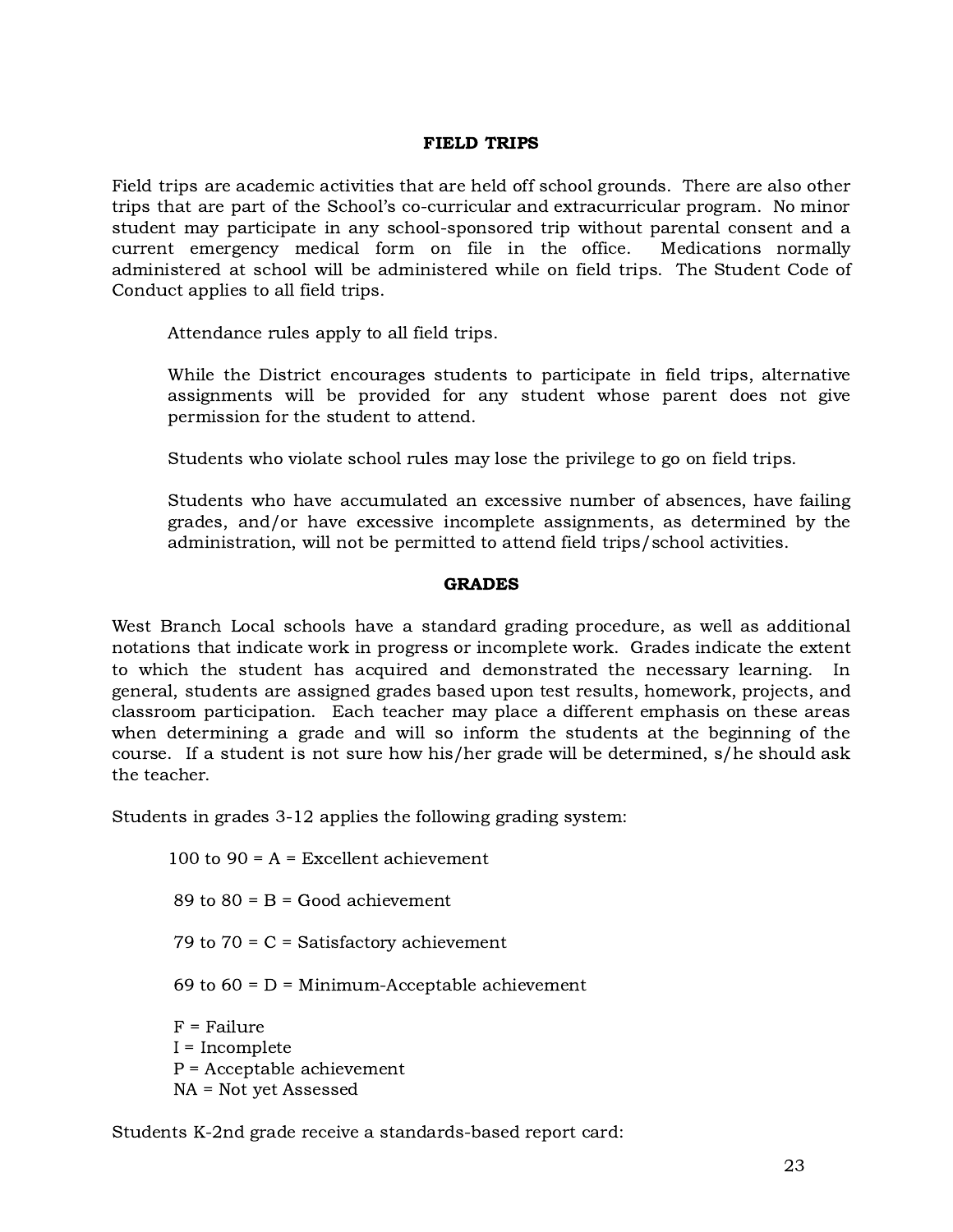$4 = I$  can show that I understand, and I can explain my thinking = I can show that I understand, but I still might make some mistakes = I'm beginning to understand, but I need help from my teacher. = I do not understand

Advanced Placement courses are given the following additional weight:

100 to  $88 = A = Excellent$  achievement  $87$  to  $75 = B = Good$  achievement 74 to  $67 = C =$  Satisfactory achievement 66 to  $60 = D =$  Minimum-Acceptable achievement 59 to  $00 = F =$  Unsatisfactory

#### Grade Point Average

To calculate a grade point average (G.P.A.), assign a weighted point value to each course grade and divide by the total number of credits. For partial-credit courses use the fractional value of the grade. For example, a half credit course with an earned grade of a C would be  $.5 \times 2 = 1$ . Then add this to the other grades earned for total points earned. This total is then divided by the total credits earned to determine the G.P.A. This can be done by grading period, semester, year or for a series of school years.

#### Grading Periods

Students will be able to access a report card at the end of each 9 week period indicating their grades for each course of study for that portion of the academic term.

When a student appears to be at risk of failure, reasonable efforts will be made to notify the parents so they can talk with the teacher about what actions can be taken to improve poor grades.

#### PROMOTION, ACCELERATION, AND RETENTION

The Board of Education recognizes that the personal, social, physical, and educational growth of children will vary and that they should be placed in the educational setting most appropriate to their needs at the various stages of their growth.

It is the Board's intent that each student be moved forward in a continuous pattern of achievement and growth that is in harmony with his/her own development.

Such pattern should coincide with the system of grade levels established by this Board and the instructional objectives established for each.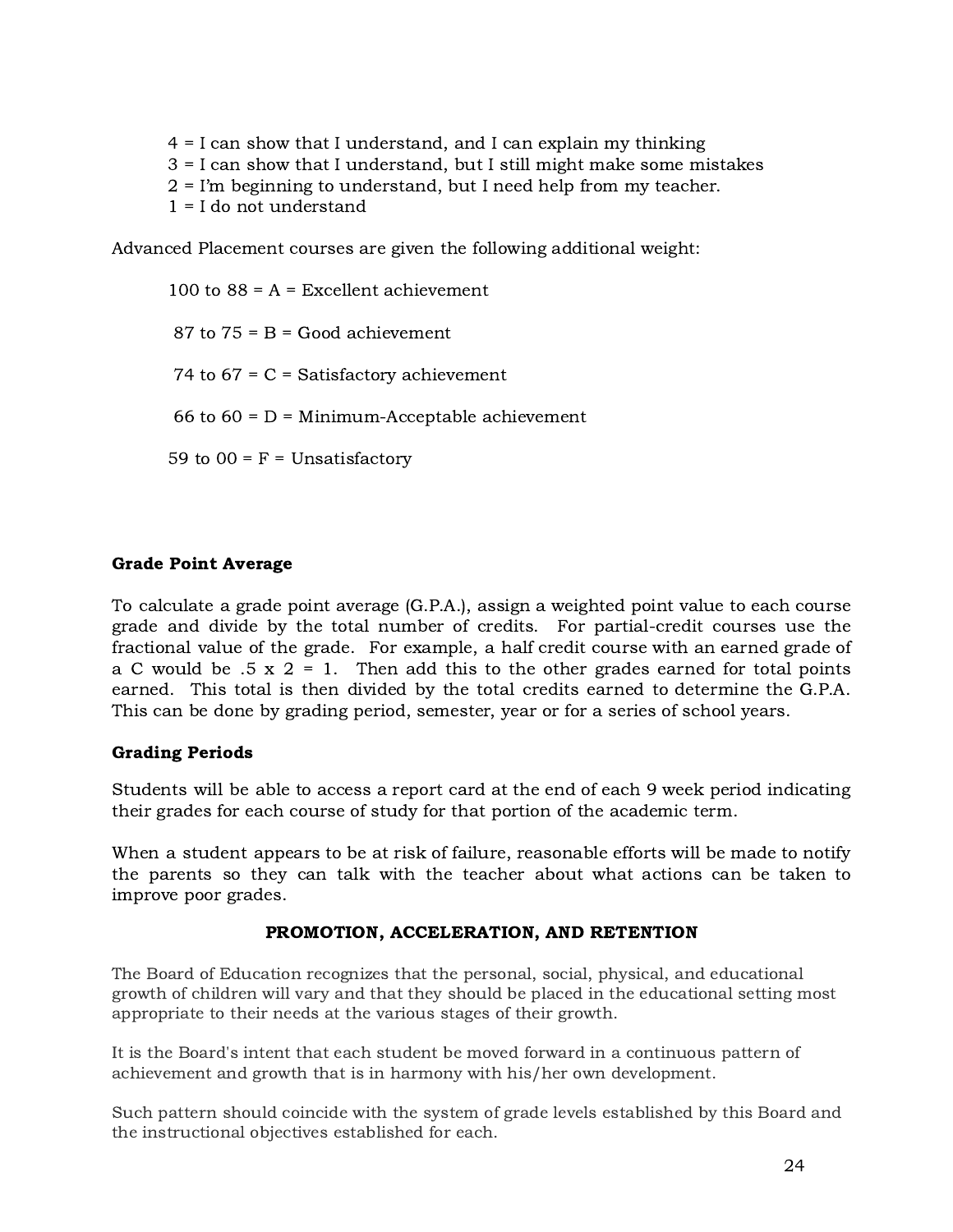The promotion and retention provisions of this policy shall be in compliance with the terms of Ohio's Third Grade Reading Guarantee (Policy 2623.02).

#### Promotion:

A student will be promoted to the succeeding grade level when s/he has:

- A. completed the course and State-mandated requirements at the presently assigned grade:
- B. in the opinion of the professional staff, achieved the instructional objectives set for the present grade;
- C. demonstrated sufficient proficiency to permit him/her to move ahead in the educational program of the next grade;
- D. demonstrated the degree of social, emotional, and physical maturation necessary for a successful learning experience in the next grade.

#### Academic Acceleration:

Academic acceleration may involve whole-grade acceleration or individual subject acceleration. Academic acceleration occurs when a student is not only doing the caliber of work necessary to be promoted to the next grade or enrolled in the next course in the academic sequence, but also demonstrates the ability to do the caliber of work required of students in that next grade level/subject/course. An acceleration evaluation committee will determine whether the student will be permitted to skip a grade level (i.e., whole-grade acceleration), or take a subject at a higher grade level or skip a course in the usual and customary academic sequence (i.e., individual subject acceleration).

Any student residing in the District may be referred by a staff member or a parent/guardian to the principal of his/her school for evaluation for possible accelerated placement. Students may refer themselves or a peer through a staff member who has knowledge of the referred child's abilities. Copies of referral forms for evaluation for whole-grade or individual subject acceleration will be available at each school building.

Students referred for accelerated placement will be evaluated in a prompt manner. The building principal will schedule the evaluations. Normally, changes in a student's schedule will occur only at the start of a semester.

Before a student is evaluated for accelerated placement, the principal (or his/her designee) shall obtain written permission from the student's parent/guardian.

Evaluations related to referrals that occur during the school year will ordinarily be completed and a written report issued within forty- five (45) calendar days. Evaluations related to referrals that occur at the end of a school year or during the summer will be completed and a written report issued either before the end of the school year, if possible, or within forty-five (45) calendar days of the start of the next school year.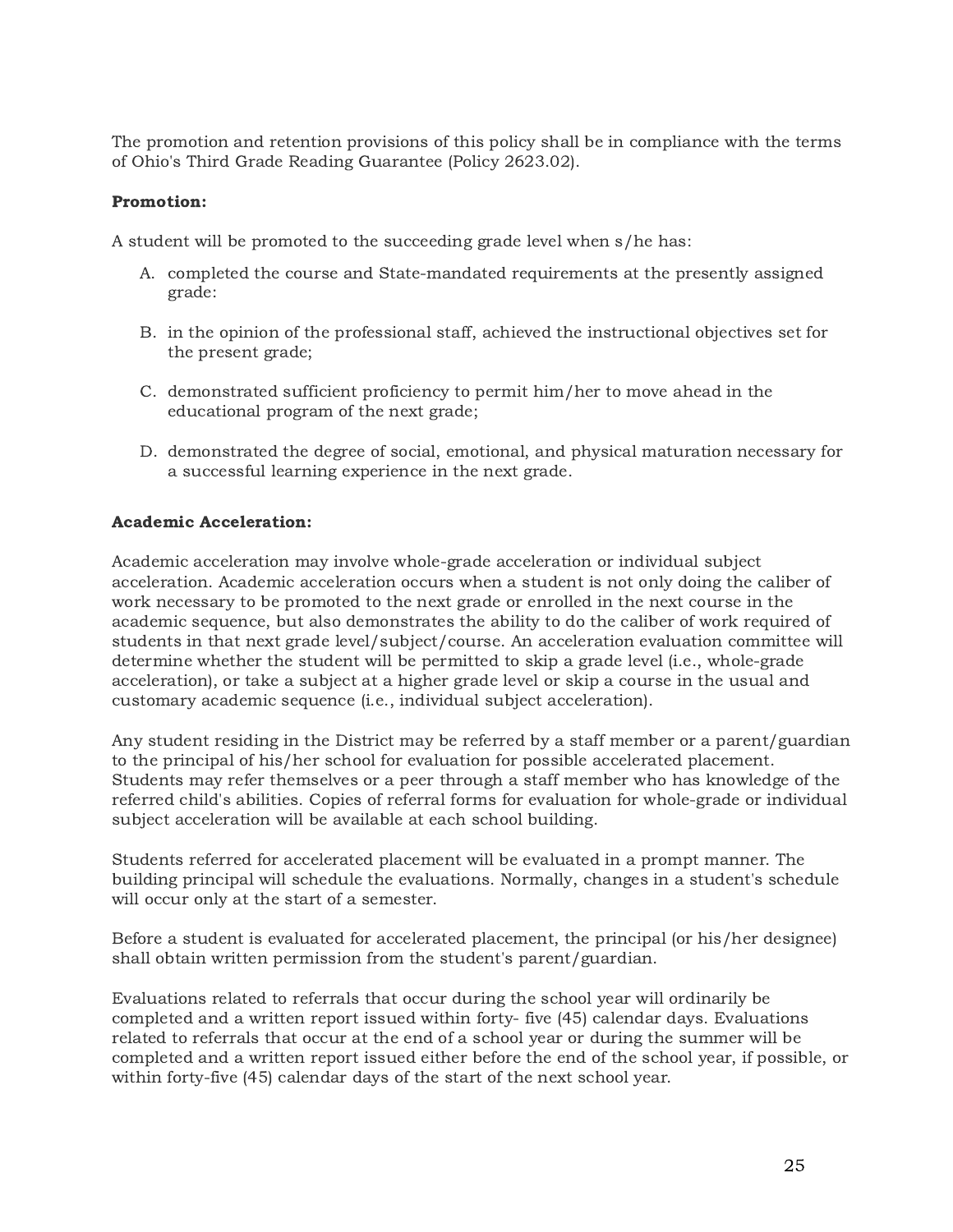Upon referral, the student's principal (or his/her designee) shall convene an acceleration evaluation committee to determine the appropriate learning environment for the referred student. This committee shall include the following:

- A. a parent/guardian, or a representative designated by that parent/guardian
- B. a gifted education coordinator or gifted intervention specialist, or if neither is available, a school psychologist or guidance counselor with expertise in the appropriate use of academic acceleration may be substituted
- C. a principal or assistant principal from the child's current school
- D. a current teacher of the referred student
- E. a teacher at the grade level or course to which the referred student may be accelerated

The acceleration evaluation committee shall be responsible for conducting a fair and thorough evaluation of the student. The acceleration evaluation committee will consider the student's own thoughts on possible accelerated placement in its deliberations. In the event that career-technical programs are considered for acceleration, a career-technical educator shall be consulted as a part of the evaluation.

Students considered for whole-grade acceleration will be evaluated using an acceleration assessment process approved by the Ohio Department of Education.

Students considered for individual subject acceleration will be evaluated using a variety of data sources, including measures of achievement based on State academic content standards (in subjects for which the State Board of Education has approved content standards) and consideration of the student's maturity and desire for accelerated placement.

The acceleration evaluation committee shall issue a written decision on the outcome of the evaluation process to the principal and the student's parent/guardian. This notification shall include instructions for appealing the decision.

Appeals must be made in writing to the Superintendent within thirty (30) calendar days of the parent/guardian receiving the committee's decision. The Superintendent or his/her designee shall review the appeal and notify the parent/guardian of his/her decision within 30 calendar days of receiving the appeal. The Superintendent or his/her designee's decision shall be final.

If the student is recommended for whole-grade or individual subject acceleration, the acceleration evaluation committee will develop a written acceleration plan. The parent/guardian shall be provided with a copy of the plan. The plan shall specify:

- A. placement of the student in an accelerated setting;
- B. strategies to support a successful transition to the accelerated setting;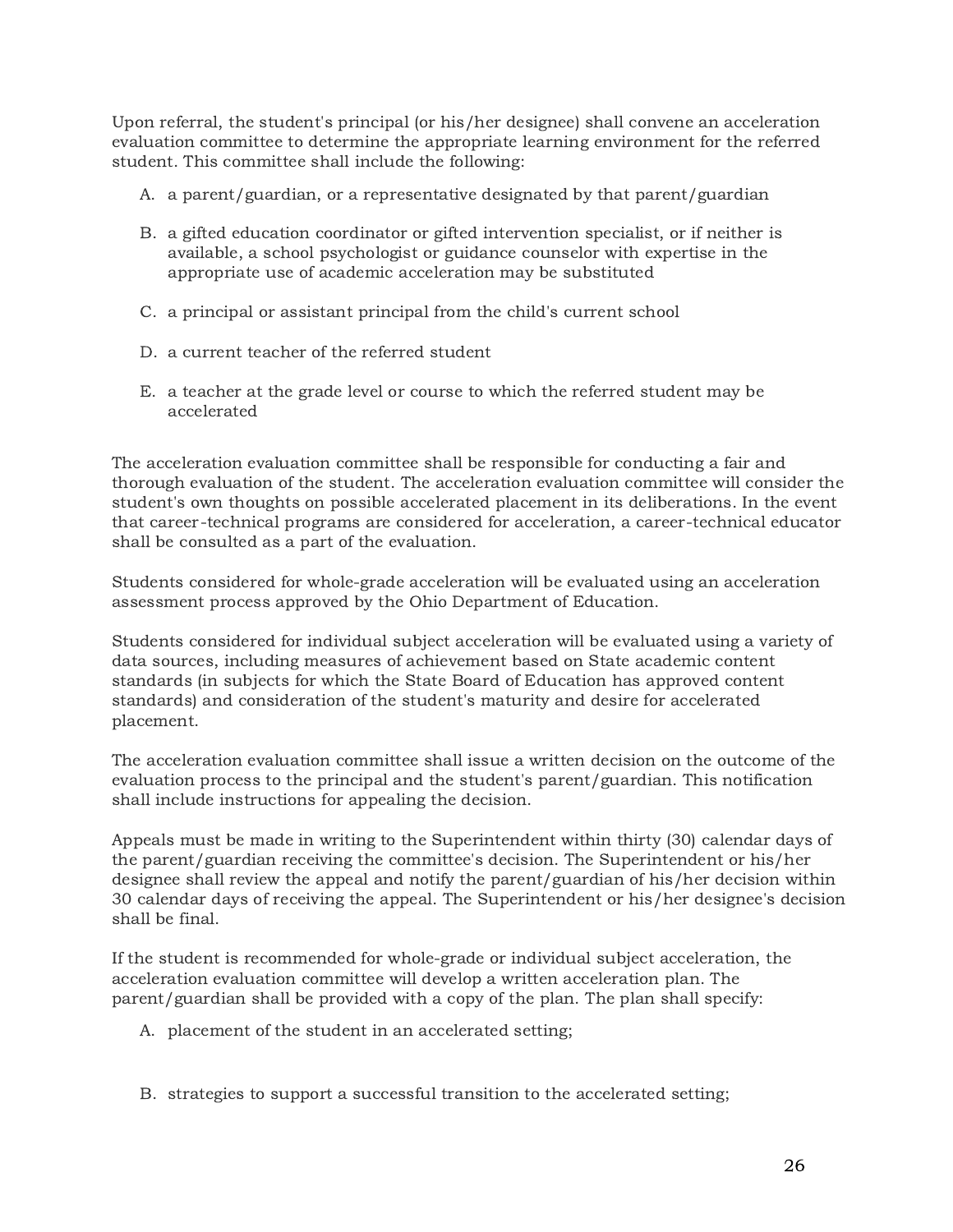- C. requirements and procedures for earning high school credit prior to entering high school (if applicable); and,
- D. an appropriate transition period for accelerated students.

A school staff member will be assigned to oversee implementation of the acceleration plan and to monitor the adjustment of the student to the accelerated setting.

At any time during the transition period, a parent/guardian of the student may request in writing that the student be withdrawn from accelerated placement. In such cases the principal shall remove the student from the accelerated placement without repercussions.

At any time during the transition period, a parent/guardian may request in writing an alternative accelerated placement. In such cases, the principal shall direct the evaluation committee to consider other accelerative options and to issue a decision within thirty (30) calendar days of receiving the request. If the student will be placed in a different accelerated setting from that initially recommended, the student's acceleration plan shall be revised accordingly, and a new transition period shall be specified.

At the end of the transition period, the accelerated placement shall become permanent. The student's record shall be modified accordingly, and the acceleration implementation plan shall become part of the student's permanent record to facilitate continuous progress through the curriculum.

#### Retention:

A student may be retained at his/her current grade level when s/he has:

- A. in the opinion of the professional staff, failed to demonstrate proficiency in the core subjects of math, science, reading, writing, and social studies;
- B. in the opinion of the professional staff, failed to achieve the instructional objectives set forth at the current grade level that are requisite for success at the succeeding grade level.

A student may be placed at the next grade level when retention would no longer benefit the student.

The Superintendent shall develop administrative guidelines for promotion, placement, and retention of students that:

- A. require the recommendation of the relevant staff members for promotion, placement, or retention;
- B. require that parents are informed in advance of the possibility of retention of a student at a grade level;
- C. assure that efforts will be made to remediate the student's difficulties before s/he is retained;
- D. require that a student be retained if s/he is truant for ten percent (10%) or more of the required school days and has failed at least two (2) courses of study, unless the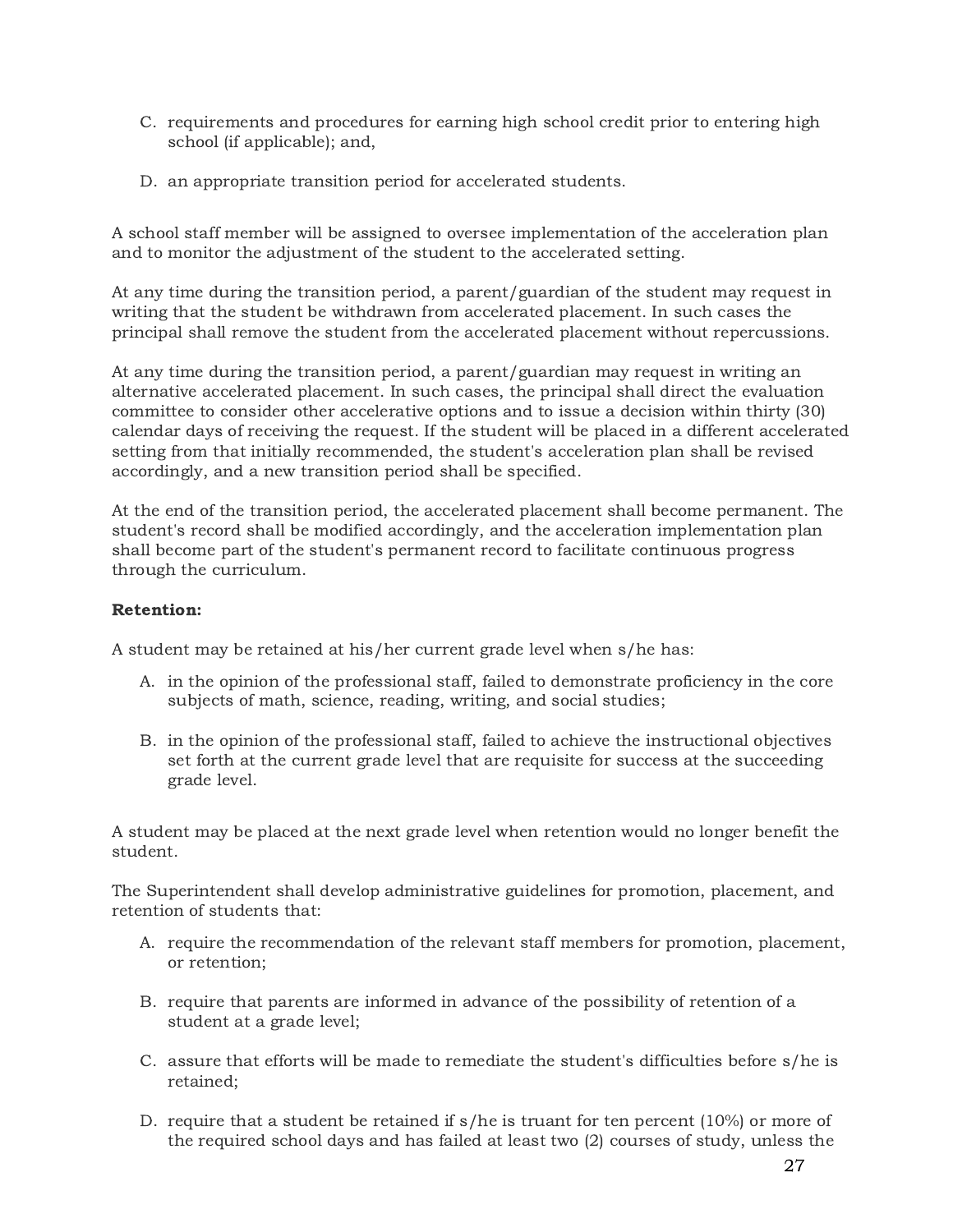principal and the teachers of the failed subjects determine that the student is academically prepared to be promoted;

- E. provide parents the opportunity to request the promotion, placement, or retention of their child;
- F. provide parents the opportunity to appeal the decision about their child's promotion, placement, or retention.

#### GRADUATION REQUIREMENTS

A diploma shall be awarded to students meeting the curriculum credit requirements and who achieve one of the following three options: a cumulative passing score with the required number of points in each area on end of course exams, earn the required points on the WorkKeys assessment and an approved industry-recognized credential, or earn a remediation-free score in English language arts and mathematics on the ACT or SAT, subject to limitations on assessments as outlined below.

The requirements for graduation from high school include passing the graduation tests required by the State Board of Education or meeting the alternative pathway to graduation, and earning twenty-one (21) units of credit in grades nine through twelve as follows:

|                                                            | <b>Units</b> |
|------------------------------------------------------------|--------------|
| <b>Subject</b>                                             | Required     |
|                                                            |              |
| English Language Arts                                      | 4.0          |
| Health                                                     | 0.5          |
| Physical Education                                         | 0.5          |
| Mathematics (must include 1 unit algebra II or             | 4.0          |
| equivalent of algebra II)                                  |              |
| Science (must include 1 unit physical sciences, 1 unit of  | 3.0          |
| life sciences, and 1 unit advanced study in one or more    |              |
| of: chemistry, physics, other physical science, advanced   |              |
| biology or other life science, physical geology or other   |              |
| earth or space science.)                                   |              |
| Social Studies (must include 1/2 unit of American          | 3.0          |
| history and 1/2 unit of American government)               |              |
| Fine Arts, including music 6.0 electives (must include     |              |
| one (1) or any combination of foreign language, fine arts, |              |
| business, career-technical education, technology,          |              |
| agricultural education, or English language arts,          |              |
| mathematics, science, or social studies courses not        |              |
| otherwise required)                                        |              |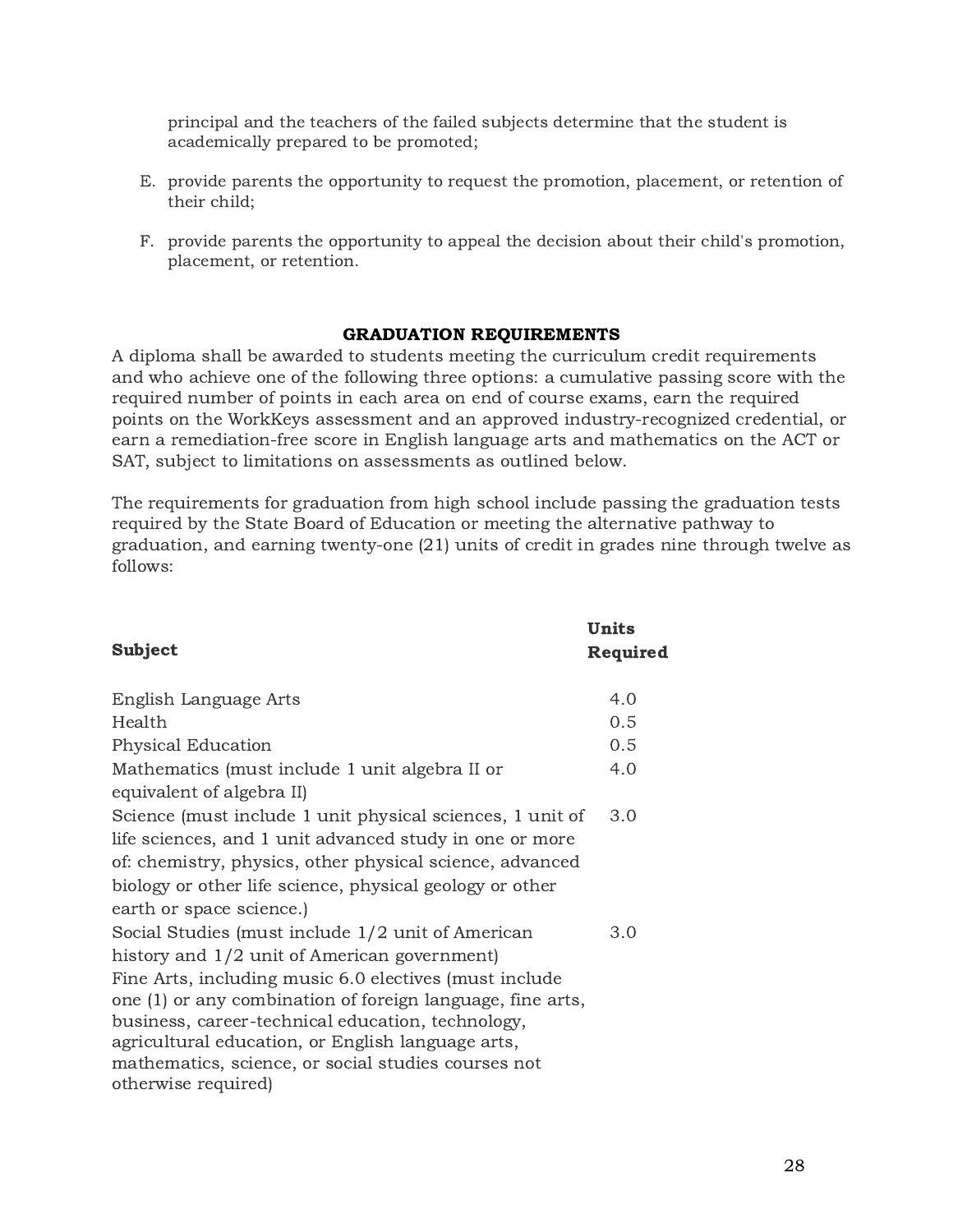All students must receive instruction in economics and financial literacy during Grades 9 – 12. Additionally, all students must receive instruction in cardiopulmonary resuscitation and the use of an automated external defibrillator from an approved source during Grades 9-12, unless the student is exempted from such training due to disability or by written request of the parent.

Students who have participated in interscholastic athletics, marching band, or cheerleading for at least two (2) full seasons as defined on the PE Waiver form found on the West Branch High School Counseling Department webpage, while enrolled in grades 9 through 12 and as documented by the Athletic Department may be excused from the high school physical education requirement. Students electing such an excuse shall complete one-half (1/2) unit of at least sixty (60) hours of instruction in another course of study which is designated by the Board as meeting the high school curriculum requirements.

#### Regular Diploma

Normally, students will complete graduation requirements in four (4) years. In order to receive a diploma and graduate, a student must pass all assessment tests required by the Ohio Department of Education (ODE) for graduation or the State-approved alternative pathway, meet the school requirements for basic course-work, and earn the total number of minimum credits. For students enrolled in special education, the criteria for graduation and the extent of participation in the State-mandated assessment tests will be determined by their IEP team. Please contact Special Services for additional information.

#### Honors Diploma

The West Branch Local Schools shall award the Diploma with Honors to any student who has successfully completed all requirements. Requirements can be found on the West Branch High School Counseling Department Website.

It is the student's responsibility to maintain contact with his/her Counselor to ensure that his/her graduation requirements are being met.

A link to the Ohio Department of Education Graduation Requirements(most recent) can be accessed here:

Ohio Graduation [Requirements](http://education.ohio.gov/Topics/Ohio-s-Graduation-Requirements/Earning-an-Ohio-High-School-Diploma-for-the-Cl-2)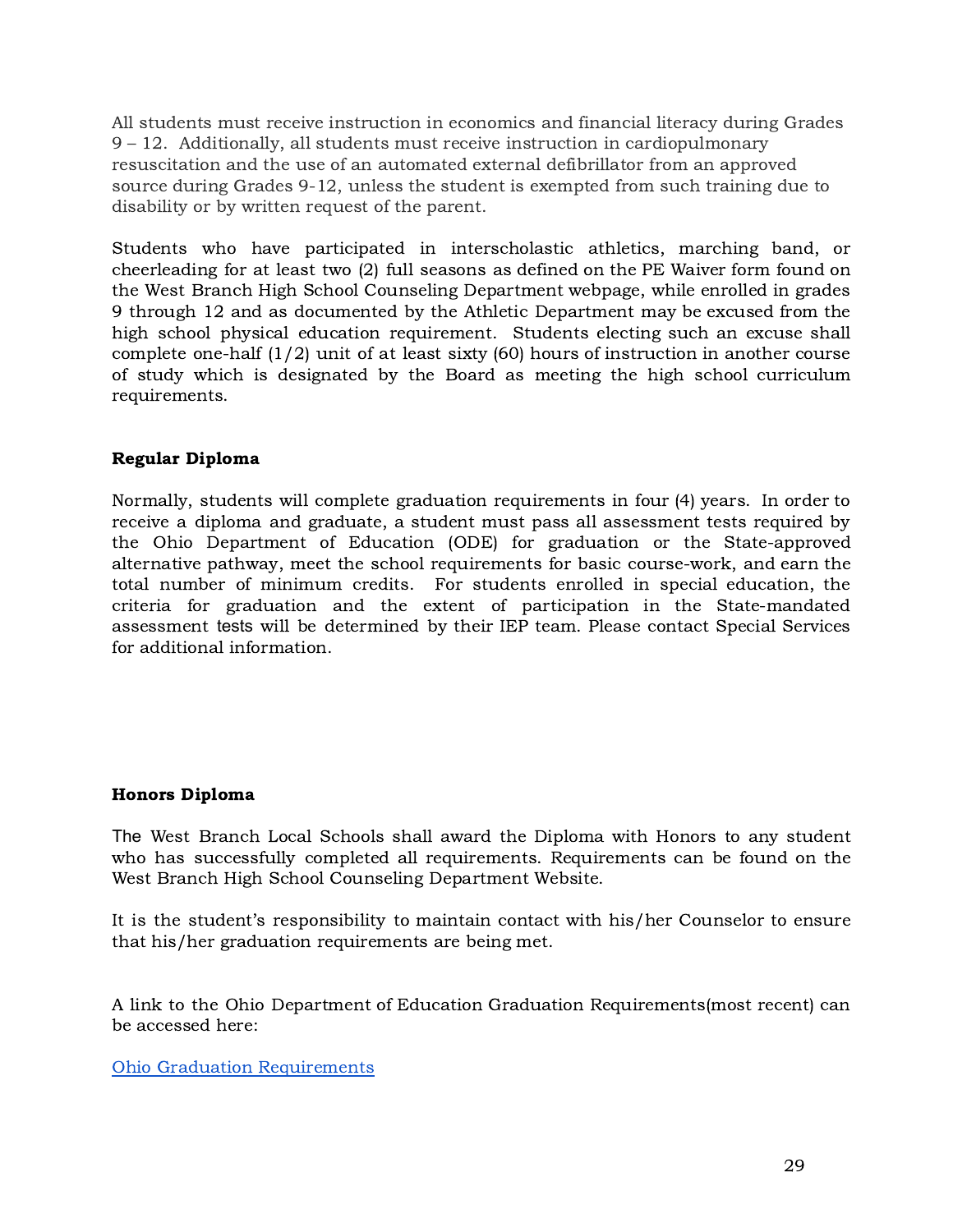#### EARLY GRADUATION

Students who wish to apply for early graduation should apply to the high school principal at the completion of their sophomore year but no later than June 15th. Early graduation will be permitted if the student fulfills the graduation requirements and conditions for graduation. Students who choose early graduation may participate in the graduation ceremonies of their designated class.

#### EDUCATIONAL OPTIONS

West Branch Local Schools provide alternative means by which a student can achieve the goals of the District, as well as his/her personal educational goals.

A list of the approved Educational Options are available in the Guidance Office.

In order to participate in an Educational Option, the student must first submit an application for approval by the Guidance Office, Special Services Office, or Building Principal. Students under the age of 18 may only participate with the written consent of their parent or guardian. Applications are available in the Guidance Office. Credit will be granted upon the successful completion of an approved program and will be assigned according to student performance relative to stated objectives of the approved instructional and performance plan and in accordance with District policy and established administrative guidelines.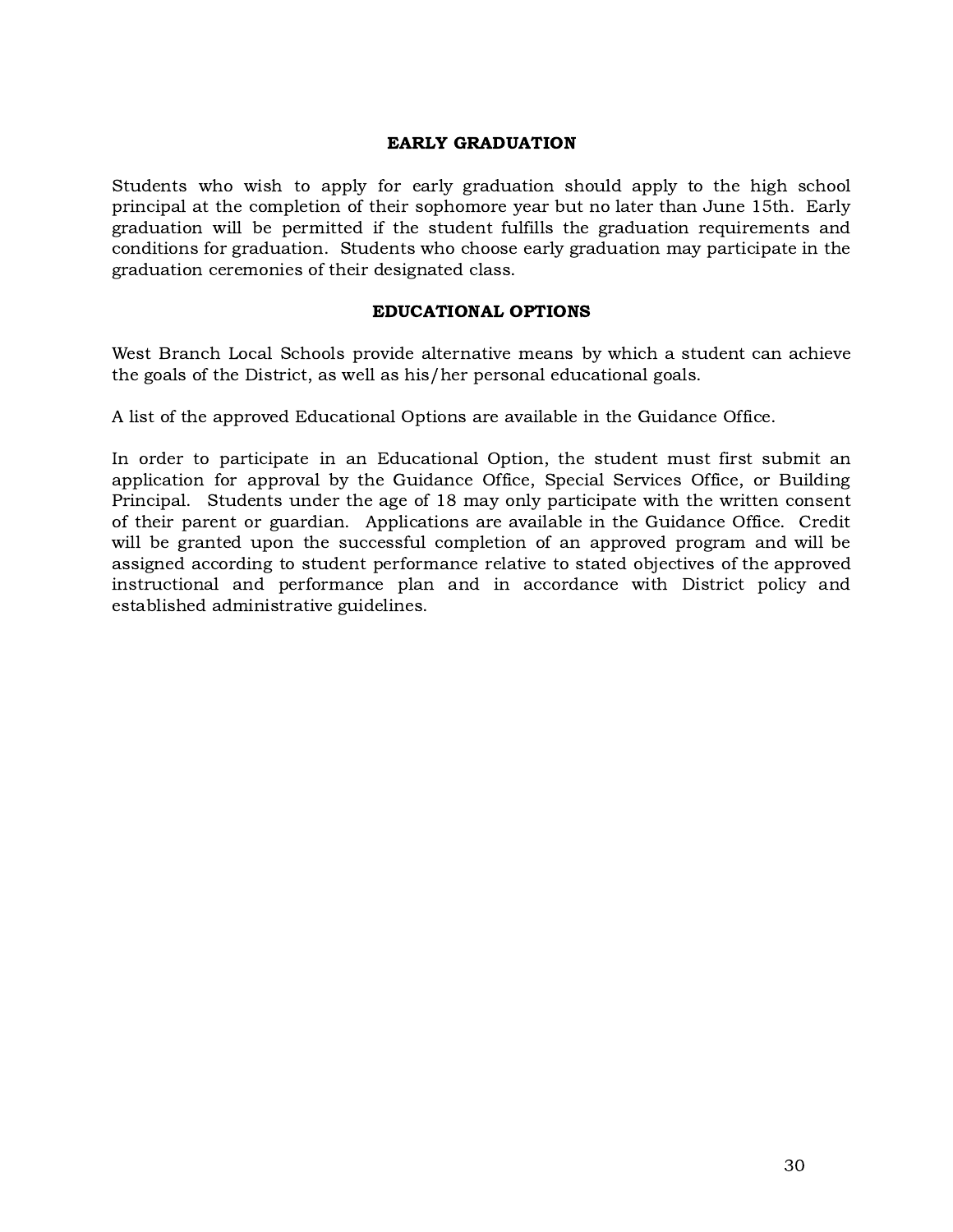#### COLLEGE CREDIT PLUS PROGRAM

Any student in grades 7 through 12 may enroll in a postsecondary program provided s/he meets the requirements established by law and by the participating college or university. A student may be denied high school credit for any portion of or for the entire class if taken during a period of expulsion. Student participation requires written consent of the Superintendent and, for students under 18, written consent of the parents or attendance in counseling services offered with this educational option. Any interested student should contact the Guidance Office to obtain the necessary information.

#### CAREER ADVISING PROGRAM

Career advising is an integrated process that helps students understand how their personal interests, strengths and values might predict satisfaction and success in school and related career fields, as well as how to tie these interests and strengths to their academic and career goals. Students need to have access to comprehensive resources and support to prepare for their future success. Through relevant classroom instruction, career-related learning experiences, and a program of counseling and advising, students can discover their interests and explore academic and career pathway options. (See Policy 2413)

#### RECOGNITION OF STUDENT ACHIEVEMENT

Students who display significant achievements during the course of the year are recognized for their accomplishments. Areas that may merit recognition include, but are not limited to, academics, athletics, performing arts, citizenship, and volunteerism. Recognition for such activities is initiated by the staff and coordinated by the Building Principal. These recognitions consist of Honor Roll (s), Athletic Awards, and various special awards.

#### Honor Roll(s)

Intermediate School, Middle School and High School

Honor Roll will be determined by nine-week point averages. The following groups of students will be identified and communicated to the media for publication:

1. Students with a 4.00 (All-A's) 2. Students with 3.75-3.99 (Honor). Students with 3.5-3.74 (Merit)

#### HOMEWORK

Homework will be assigned. Student grades will reflect the completion of all work, including outside assignments. Homework is also part of the student's preparation for the assessment tests and graduation.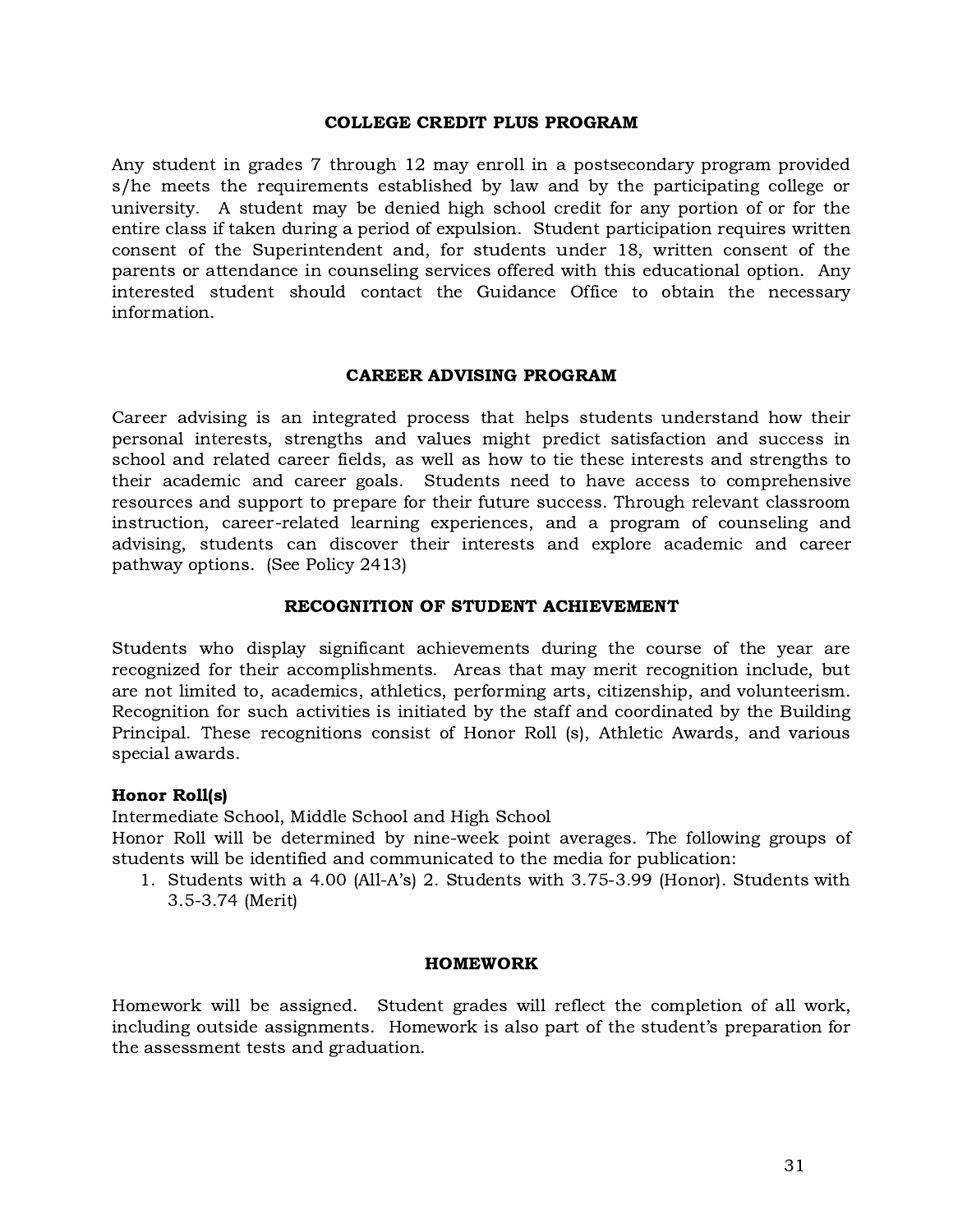#### COMPUTER TECHNOLOGY AND NETWORKS

The District provides Internet services to its students. The District's Internet system has a limited educational purpose, and has not been established as a public access service or a public forum. Student use of the District's computers, accounts, network and Internet services/connection ("Network") are governed by the following principles and guidelines, and the Student Code of Conduct. Users have a limited privacy expectation in the content of their personal files and records of their online activity while on the Network.

Each device or accessories assigned to an individual student should never be "swapped" or "shared" with another student, friend, or sibling. Responsibility of damages or missing devices/accessories falls on the individual that was assigned to the device/accessories.

Parents and students are advised that the Board may not be able to technologically limit access through the Board's Internet connection to only those services that have been authorized for the purpose of instruction, study and research related to the curriculum. Because it serves as a gateway to any publicly available file server in the world, the Internet opens classrooms and students to electronic information resources that have not been screened by educators for use by students of various ages. The District utilizes a Technology Protection Measure, which is a specific technology that will protect against (e.g.,filter or block) access to visual displays/depictions that are obscene, pornographic, and materials that are harmful to minors, as defined by the Children's Internet Protection Act [(Pub. L. No. 106-554 and 47 USC 254(h)]. At the discretion of the Board or the Superintendent, the Technology Protection Measure may be configured to protect against access to other material considered inappropriate for students to access.

The District further utilizes software and/or hardware to monitor online activity of students to restrict access to child pornography and other material that is obscene, objectionable, inappropriate and/or harmful to minors. Nevertheless, parents/guardians are advised that a determined user may be able to gain access to services on the Internet that are not authorized for educational purposes. In fact, it is impossible to guarantee students will not gain access through the Internet to information and communications that they and/or their parents/guardians may find inappropriate, offensive, objectionable or controversial. Parents/Guardians assume risks by consenting to allow their child to participate in the use of the Internet. Parents/Guardians of minors are responsible for setting and conveying the standards that their children should follow when using the Internet. The District supports and respects each family's right to decide whether to apply for independent student access to the Internet.

Students are encouraged to use the "Network" for educational purposes. Use of the Network is a privilege, not a right. When using the Network, students must conduct themselves in a responsible, efficient, ethical, and legal manner. Students are responsible for good behavior on the District's computers/network and the Internet just as they are in classrooms, school hallways, and other school premises and school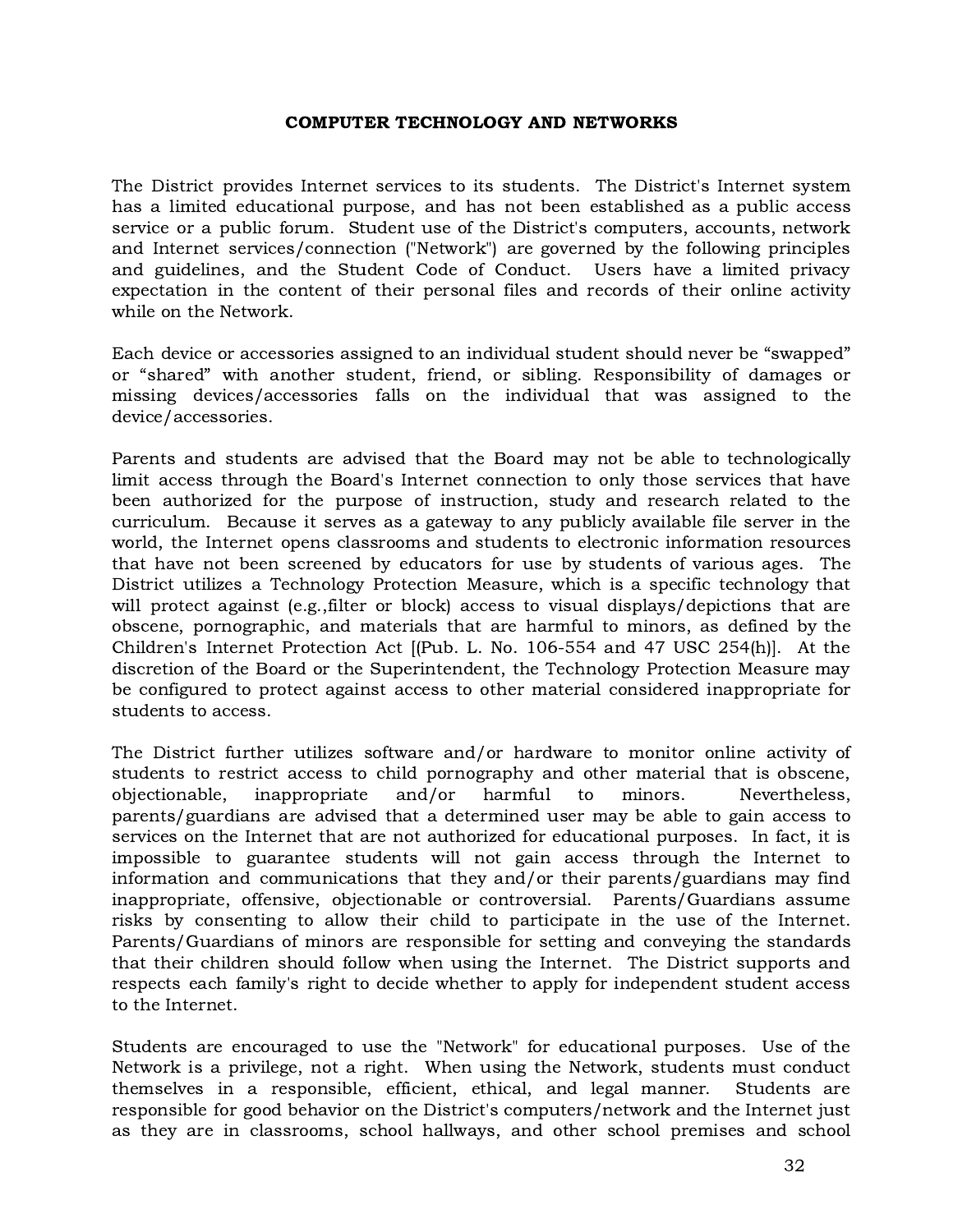sponsored events. Communications on the Internet are often public in nature. General school rules for behavior and communication apply. Unauthorized or inappropriate use of the Network, including any violation of these rules, may result in cancellation of the privilege, disciplinary action consistent with the Student Code of Conduct, and/or civil or criminal liability. Prior to accessing the Network, students must sign the Student Network and Internet Acceptable Use and Safety Agreement. Parent permission is required for minors. Parents are encouraged to discuss their values with their children so that students can make decisions regarding their use of the Network that is in accord with their personal and family values, in addition to the Board's standards.

Students must complete a mandatory training session/program regarding the appropriate use of technology and online safety and security as specified in Policy 7540.03 – Student Network and Internet Acceptable Use and Safety before being permitted to access the Network and/or being assigned an e-mail address.

Smooth operation of the Network relies upon users adhering to the following guidelines. The guidelines outlined below are not exhaustive but are provided so that users are aware of their general responsibilities.

- A. Students are responsible for their behavior and communication on the Network.
- B. Students may only access the Network by using their assigned Network account. Use of another person's account/address/password is prohibited. Students may not allow other users to utilize their account/address/password. Students may not go beyond their authorized access.
- C. Students may not intentionally seek information on, obtain copies of, or modify files, data or passwords belonging to other users, or misrepresent other users on the Network.
- D. Students may not use the Network to engage in "hacking" or other illegal activities (e.g., software pirating; intellectual property violations; engaging in slander, libel, or harassment; threatening the life or safety of another; stalking; transmission of obscene materials or child pornography; fraud; sale of illegal substances and goods).
- E. Transmission of any material in violation of any State or Federal law or regulation, or Board policy is prohibited.
- F. Any use of the Network for commercial purposes (e.g., purchasing or offering for sale personal products or services by students), advertising, or political lobbying is prohibited.
- G. Use of the Network to engage in cyberbullying is prohibited. ""Cyberbullying" involves the use of information and communication technologies such as email, cell phone and pager text messages, instant messaging (IM), defamatory personal Web sites or Social Media accounts,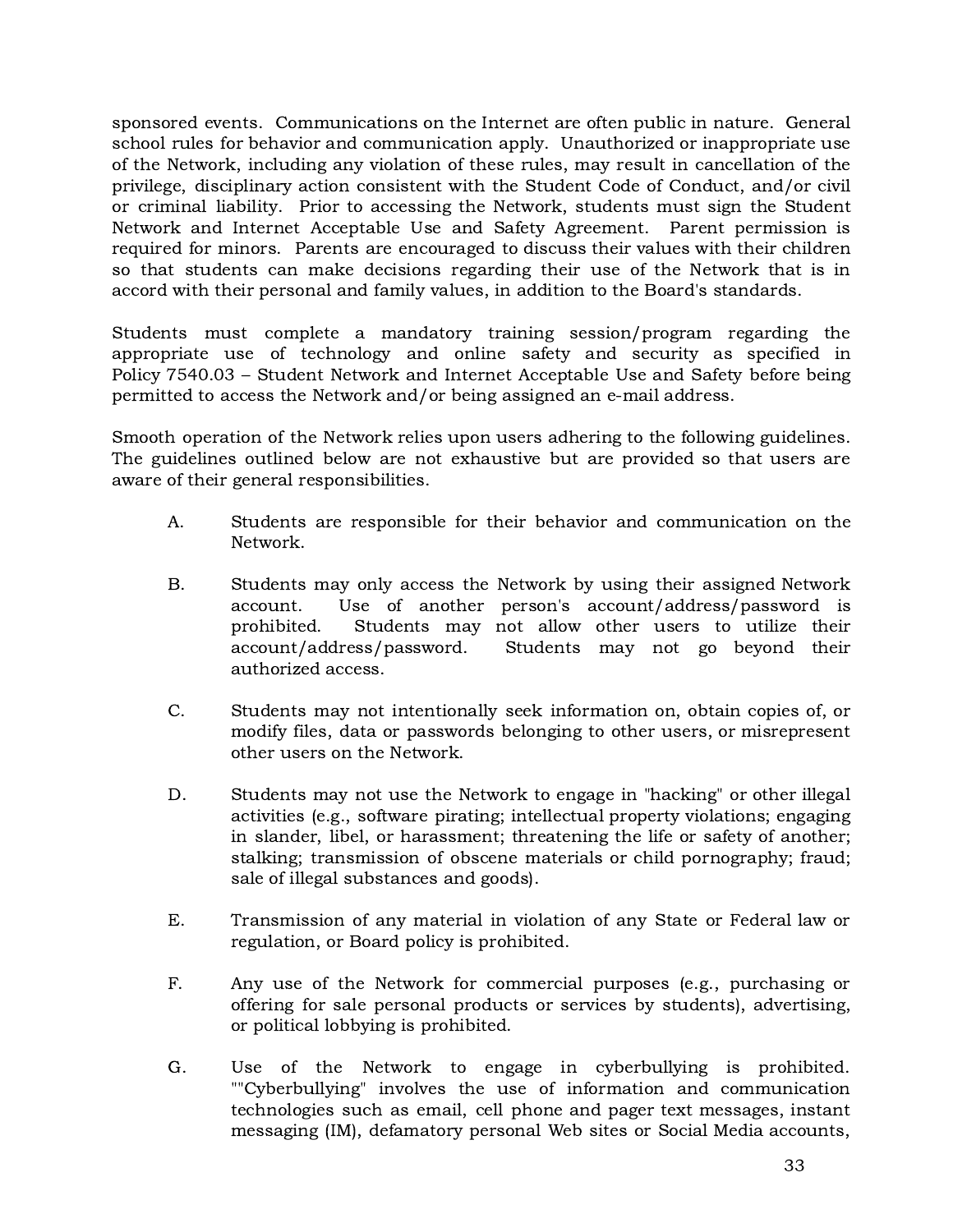and defamatory online personal polling Websites, to support deliberate, repeated, and hostile behavior by an individual or group, that is intended to harm others." For further information on cyberbullying, visit http://www.cyberbullying.ca

Cyberbullying includes, but is not limited to the following:

- 1. posting slurs or rumors or other disparaging remarks about a student or school staff member on a web site, social media or on a blog;
- 2. sending email or instant messages that are mean or threatening, or so numerous as to drive up the victim's cell phone bill;
- 3. using a camera phone(or other device) to take and send embarrassing photographs/recordings of students or school staff members or post these images on video sharing sites;
- 4. posting misleading or fake photographs of students or school staff members on web sites.

To the extent permitted by the First Amendment, instances of cyberbullying off school grounds that disrupt the school environment or interfere with the learning process will be considered violations of the Student Code of Conduct.

- H. Students are expected to abide by the following generally-accepted rules of network etiquette:
	- 1. Be polite, courteous, and respectful in your messages to others. Use language appropriate to school situations in any communications made through the Network. Do not use obscene, profane, lewd, vulgar, rude, inflammatory, sexually explicit, defamatory, threatening, abusive or disrespectful language in communications through the Network (including, but not limited to, public messages, private messages, and material posted on web pages).
	- 2. Do not engage in personal attacks, including prejudicial or discriminatory attacks.
	- 3. Do not harass another person. Harassment is persistently acting in a manner that distresses or annoys another person. If a student is told by a person to stop sending him/her messages, the student must stop.
	- 4. Do not post information that, if acted upon, could cause damage or a danger of disruption.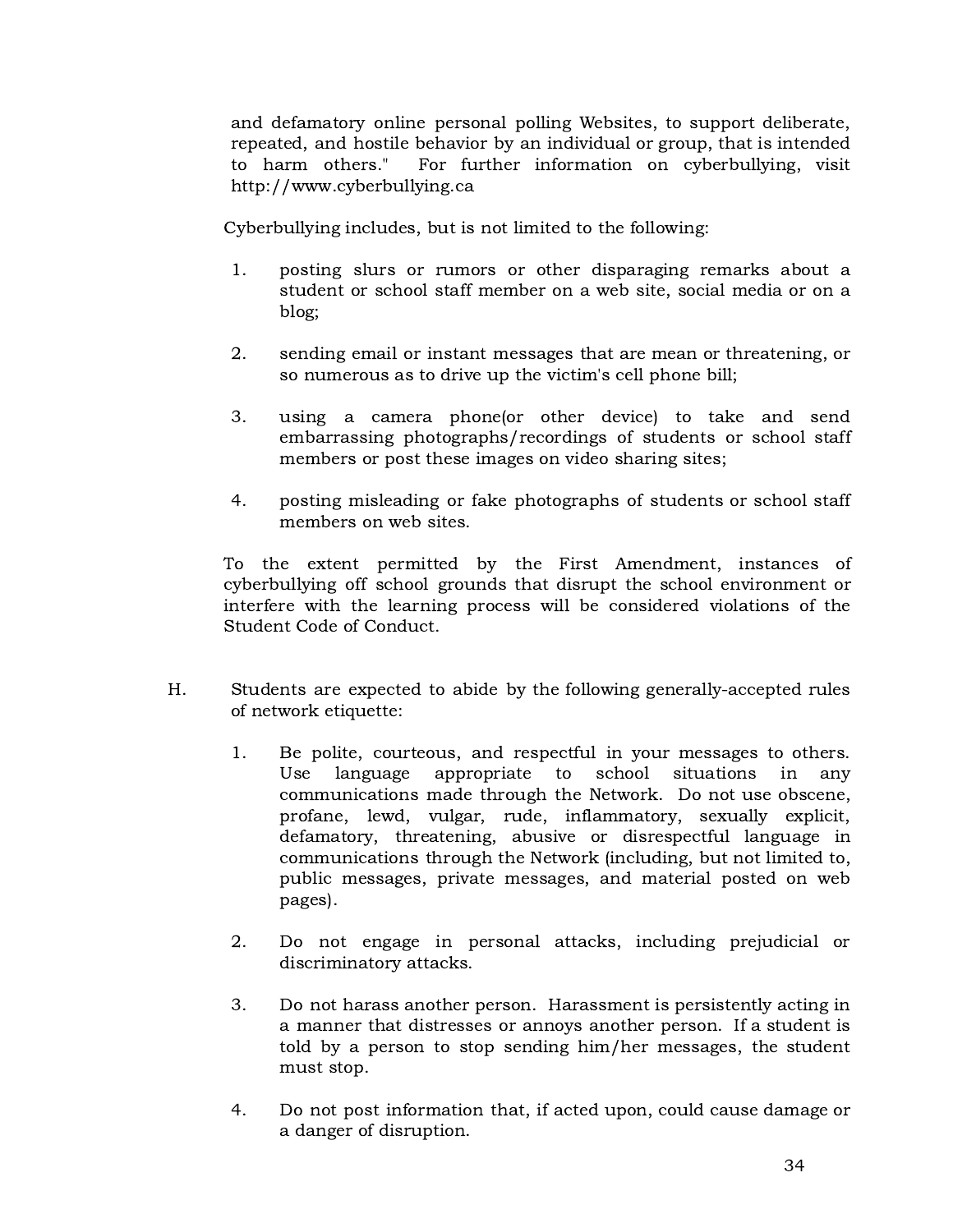- 5. Never reveal names, addresses, phone numbers, or passwords of yourself or other students, family members, teachers, administrators, or other staff members while communicating on the Internet. This prohibition includes, but is not limited to, disclosing personal identification information on commercial web sites.
- 6. Do not transmit pictures or other information that could be used to establish your identity without prior approval of a teacher.
- 7. Never agree to get together with someone you "meet" on-line without parent approval and participation.
- 8. Check email frequently and diligently delete old mail on a regular basis from the personal mail directory to avoid excessive use of the electronic mail disk space.
- 9. Students should promptly disclose to their teacher or other school employee any message they receive that is inappropriate or makes them feel uncomfortable, especially any e-mail that contains pornography. Students should not delete such messages until instructed to do so by a staff member.
- I. Malicious use of the Network to develop programs that harass other users or infiltrate a computer or computer system and/or damage the software components of a computer or computing system is prohibited. Students may not use the Network in such a way that would disrupt its use by others. Students must avoid intentionally wasting limited resources. Students may not bypass or attempt to bypass the District's Technology Protection Measure. Students must immediately notify the teacher, principal, or technology department if they identify a possible security problem. Students should not go looking for security problems, because this may be construed as an unlawful attempt to gain access.
- J. All communications and information accessible via the Internet should be assumed to be private property (i.e. copyrighted and/or trademarked). All copyright issues regarding software, information, and attributions/acknowledgement of authorship must be respected. Rules against plagiarism will be enforced.
- K. Downloading of information onto the Board's hard drives is prohibited. If a student transfers files from information services and electronic bulletin board services, the student must check the file with a virus-detection program before opening the file for use. Only public domain software may be downloaded. If a student transfers a file or software program that infects the Network with a virus and causes damage, the student will be liable for any and all repair costs to make the Network once again fully operational.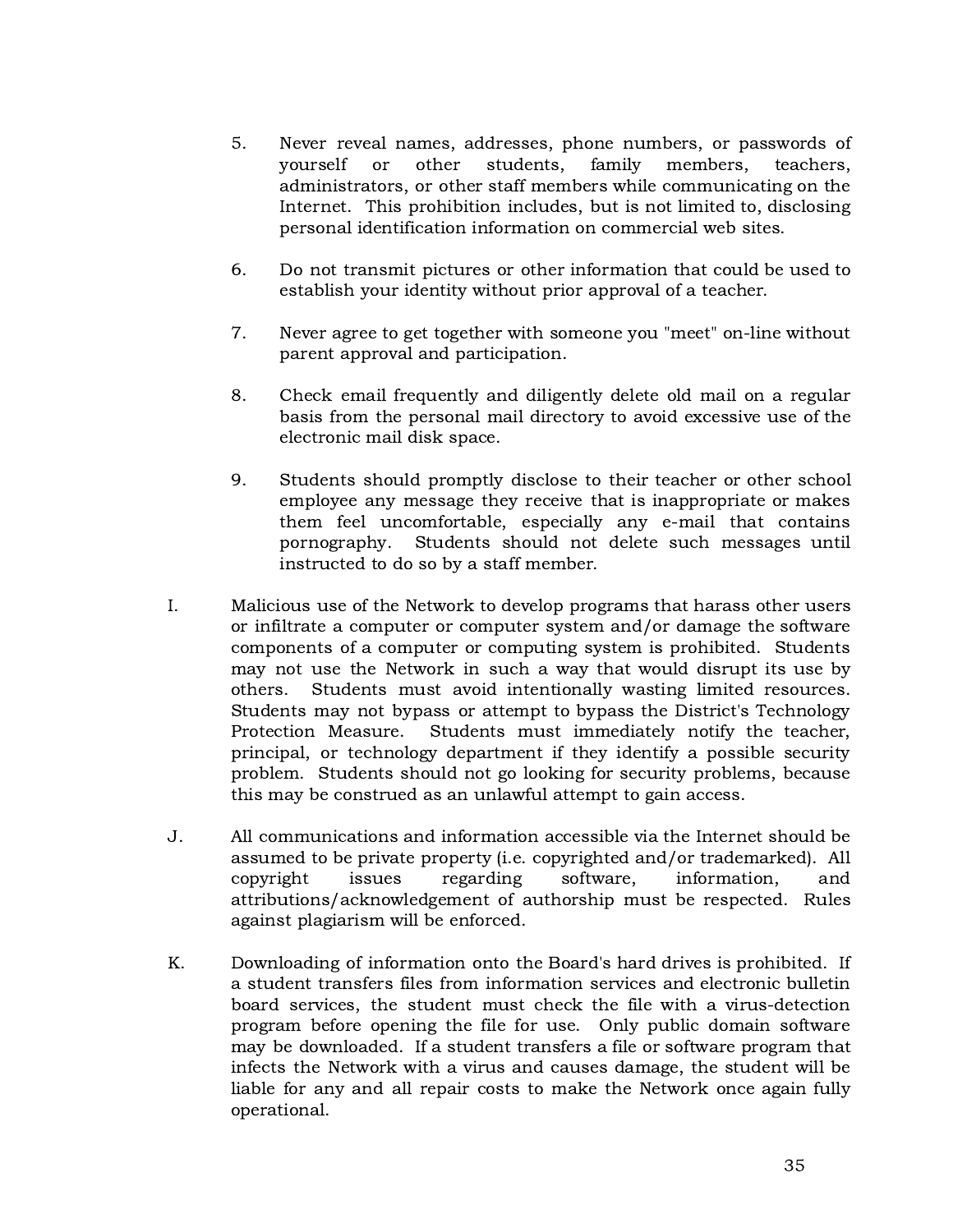- L. Students must secure prior approval from a teacher or the technology department before joining a Listserv (electronic mailing lists) and should not post personal messages on bulletin boards or "Listservs."
- M. Students are prohibited from accessing or participating in online "chat rooms" or other forms of direct electronic communication (e.g., instant messaging) (other than e-mail) without prior approval from a teacher. All such authorized communications must comply with these guidelines.
- N. Privacy in communication over the Internet and the Network is not guaranteed. In order to verify compliance with these guidelines, the Board reserves the right to monitor, review, and inspect any directories, files and/or messages residing on or sent using the Network. Messages relating to or in support of illegal activities will be reported to the appropriate authorities.
- O. Use of the Internet and any information procured from the Internet is at the student's own risk. The Board makes no warranties of any kind, either express or implied, that the functions or the services provided by or through the Network will be error-free or without defect. The Board is not responsible for any damage a user may suffer, including, but not limited to, loss of data, service interruptions, or exposure to inappropriate material or people. The Board is not responsible for the accuracy or quality of information obtained through the Internet. Information (including text, graphics, audio, video, etc.) from Internet sources used in student papers, reports, and projects should be cited the same as references to printed materials. The Board will not be responsible for financial obligations arising through the unauthorized use of the Network. Students or parents of students will indemnify and hold the Board harmless from any losses sustained as the result of misuse of the Network by the student. Use of the Network by students will be limited to those students whose parents have signed a release of claims for damages against the Board.
- P. File-sharing is strictly prohibited. Students are prohibited from downloading and/or installing file-sharing software or programs on the Network.
- Q. Students may not establish or access personal web-based e-mail accounts on commercial services through the Network (e.g., Gmail, Hotmail, Yahoo mail, etc.).
- R. Since there is no central authority on the Internet, each site is responsible for its own users. Complaints received from other sites regarding any of the District's users will be fully investigated and disciplinary action will be taken as appropriate.
- S. Preservation of Resources and Priorities of Use: Computer resources are limited. Because space on disk drives and bandwidth across the lines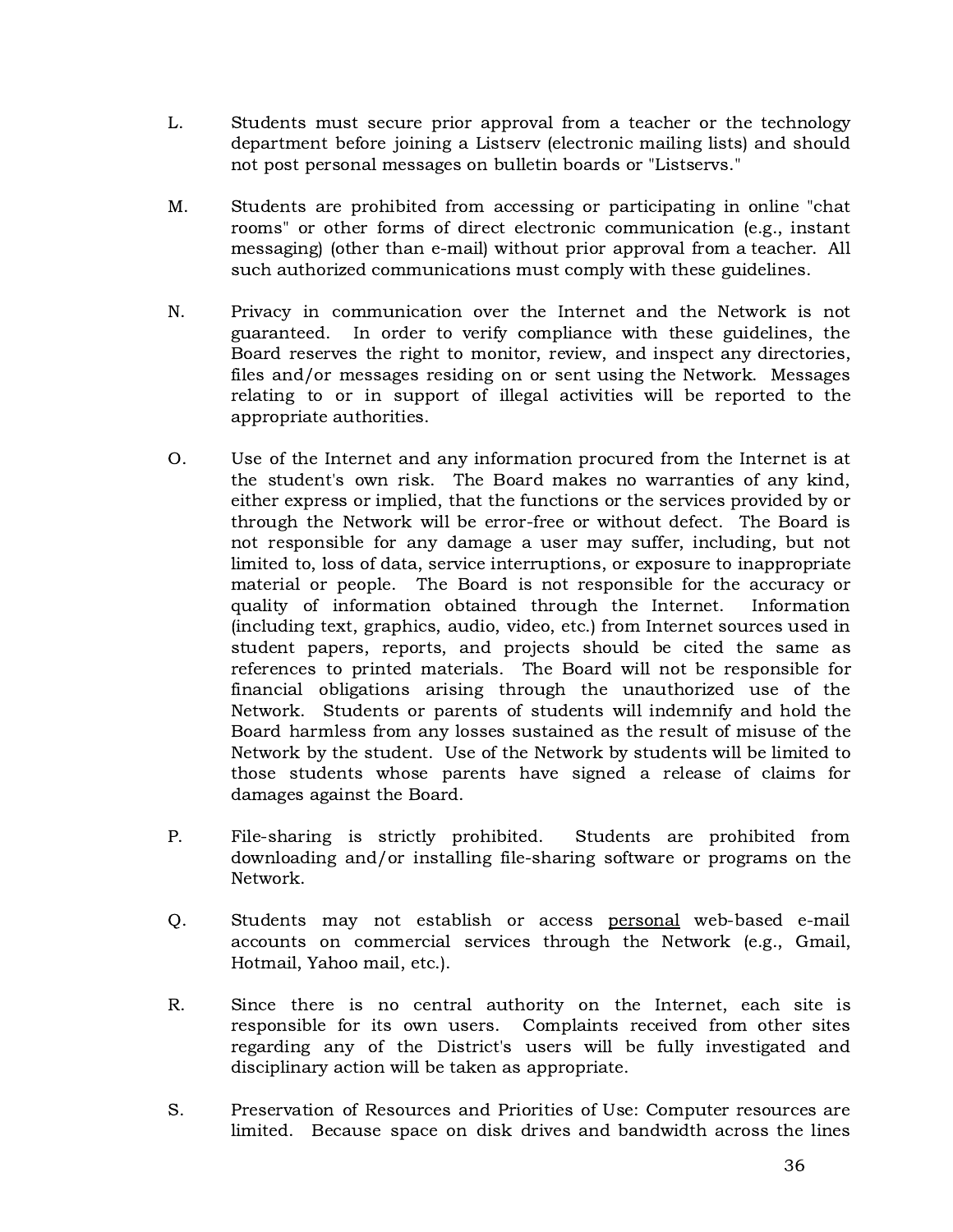which connect the Network (both internally and externally) are limited, neither programs nor information may be stored on the system without the permission of the technology department. Each student is permitted reasonable space to store email, web, and personal files. The Board reserves the right to require the purging of files in order to regain disk space. Students who require access to the Network for class-or instruction related activities have priority over other users. Students not using the Network for class-related activities may be "bumped" by any student requiring access for class-or instruction related purposes. The following hierarchy will prevail in governing access to the Network:

- 1. Class work, assigned and supervised by a staff member.
- 2. Class work, specifically assigned but independently conducted.
- 3. Personal correspondence (checking, composing, and sending email).
- 4. Training (use of such programs as keyboarding tutors, etc.)
- 5. Personal discovery ("surfing the Internet").
- 6. Other uses access to resources for "other uses" may be further limited during the school day at the discretion of the principal or technology department.
- T. Game playing is not permitted at any time without permission of a staff member.

For more information on chromebook insurance, guidelines and proper care can be found in the Chromebook Handbook on the school website under the student tab.

#### STUDENT ASSESSMENT

Unless exempted, each student must pass all portions of the State-mandated assessment test as a requirement for graduation. The test will be administered twice a year until the student passes all parts of the test. Students are only required to retake those parts of the test they have not yet passed. While the School District does schedule make-up dates for testing, students should avoid unnecessary absences. Testing dates may be found on the District Website or by contacting the Building Principal.

Additional group tests are given to students to monitor progress and determine educational mastery levels. These tests help the staff determine instructional needs.

Classroom tests are given to assess student progress and assign grades. These are selected or prepared by teachers to assess student achievement on specific objectives.

Career and interest surveys may be given to identify particular areas of student interests or talent. These are often given by the guidance staff.

College entrance testing information can be obtained from the Guidance Office.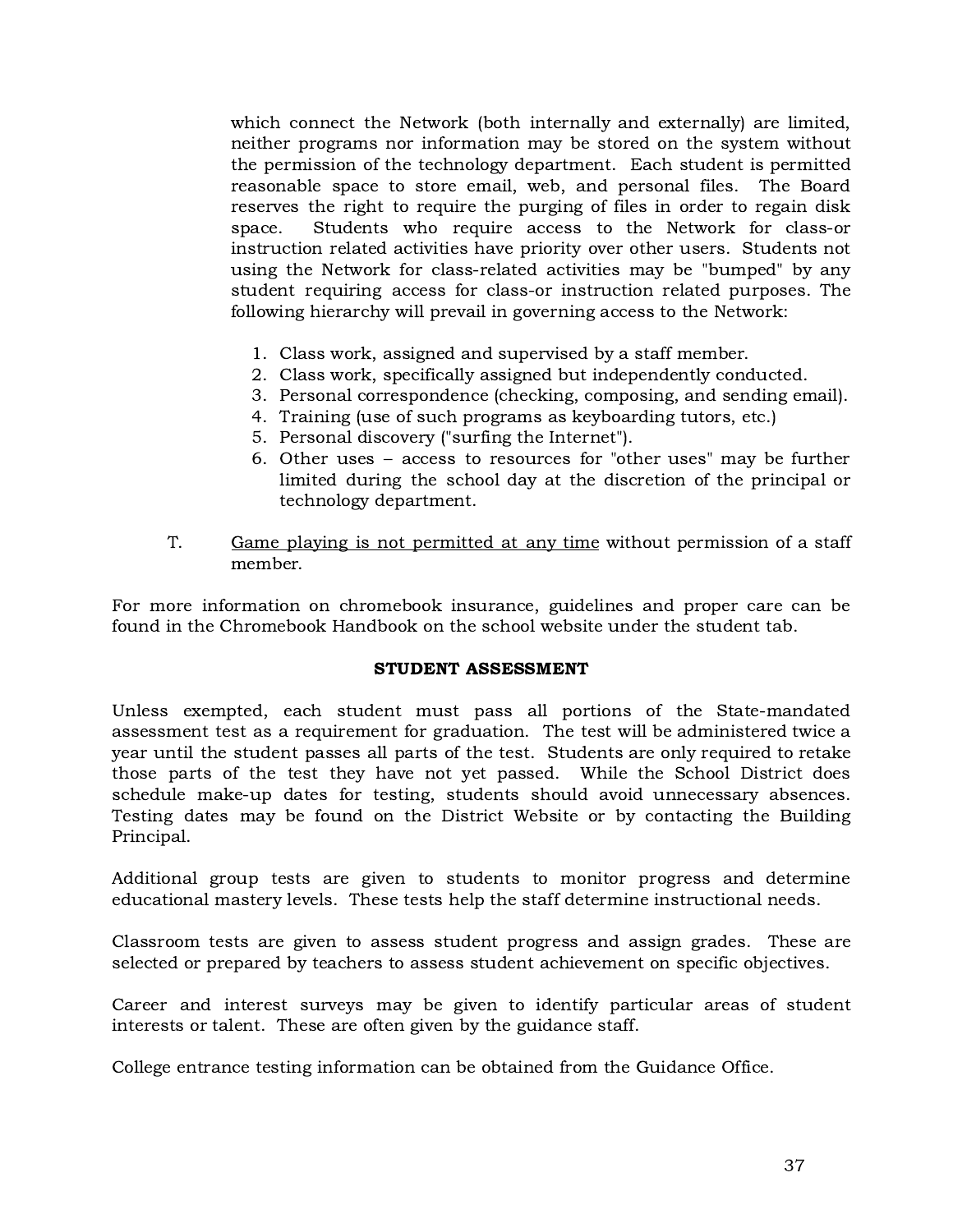#### PUBLIC SCHOOL CHOICE OPTIONS

Parents/guardians of students enrolled in a Title I school in the District the first year following the building's identification as being in "School Improvement" have the right to transfer their children to another school in the District, provided there is a school that provides instruction at the students' grade level(s) and such school has not been identified as being in the process of school improvement, corrective action, or restructuring. However, if there is not another school in the District offering instruction at the students' grade level(s) that has not been identified as needing improvement, the Superintendent will contact neighboring districts and request that they permit students to transfer to a school in one of those districts. Supplemental Education Services (SES) will also be offered to students in any school no later than the first year following the building's identification as being in "School Improvement", regardless of whether a transfer option is available.

Additionally, if a school within the District has been designated as "persistently dangerous" as defined by State law, students have the right to transfer to another "safe" school in the District. If there is not another "safe" school in the District providing instruction at the students' grade level(s), the Superintendent shall contact neighboring districts and request that they permit students to transfer to a school in one of those districts. Further, if a student is a victim of a violent crime on school property, s/he also has the right to transfer to another school in the District. If there is not another school in the District providing instruction at the student's grade level, the Superintendent shall contact neighboring districts and request that they permit that student to transfer to a school in one of those districts providing instruction at the student's grade level.

#### SECTION III - STUDENT ACTIVITIES

#### SCHOOL-SPONSORED CLUBS AND ACTIVITIES

West Branch provides students the opportunity to broaden their learning through curricular-related activities.

Extra-curricular activities do not reflect the School curriculum, but are made available to students to allow them to pursue additional worthwhile activities such as recreational sports, drama, and the like.

All students are permitted to participate in the activities of their choosing, as long as they meet the eligibility requirements. Participation in these activities is a privilege and not a right, and students may be prohibited from all or part of their participation in such activities by authorized school personnel without further notice, hearing and/or appeal rights in accordance with Board Policy 5610.05.

#### NONSCHOOL-SPONSORED CLUBS AND ACTIVITIES

Non School-sponsored student groups may meet in the school building during non instructional hours. The application for permission to use school facilities can be obtained from the Principal. The applicant must verify that the activity is being initiated by students, that attendance is voluntary, that no school staff person is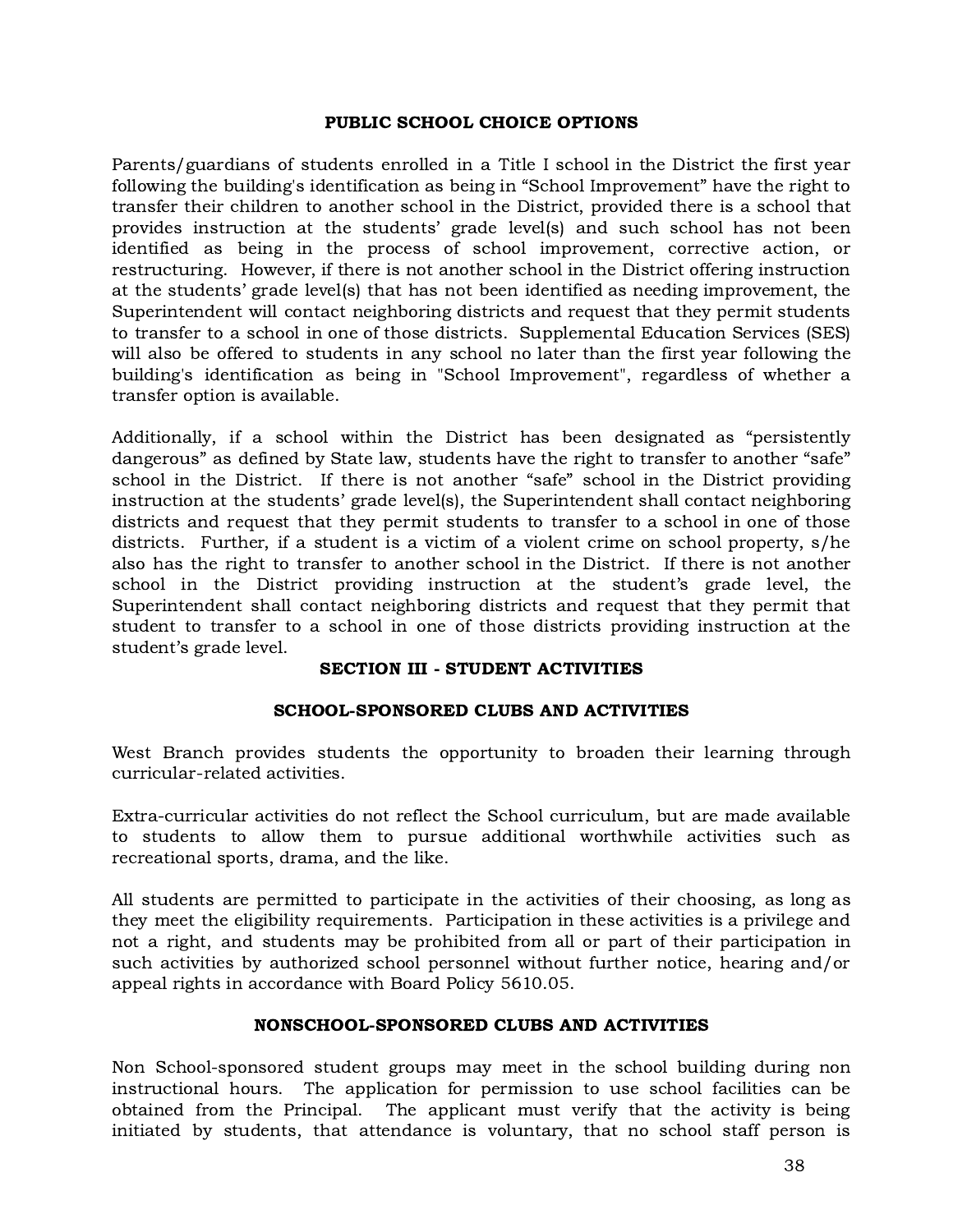actively involved in the event, that the event will not interfere with school activities, and that nonschool persons do not play a regular role in the meeting. All school rules relating to student conduct and equal opportunity to participate apply to such activities.

Membership in any fraternity, sorority, or other secret society as prescribed by law is not permitted. All groups must comply with School rules and must provide equal opportunity to participate.

No non district-sponsored organization may use the name of the school or school mascot on any materials or information.

#### ATHLETICS

West Branch provides a variety of athletic activities in which students may participate provided they meet eligibility requirements established by the Board and by the Ohio High School Athletic Association (OHSAA). Participation in these activities is a privilege and not a right, and students may be prohibited from all or part of their participation in such activities by authorized school personnel without further notice, hearing and/or appeal rights in accordance with Board Policy 5610.05.

For further information, contact Mike Helm, the Athletic Director, at Mike.Helm@wbwarriors.org.

A participation fee is required prior to participating in athletics. For more details see the Pay to Participate form on the West Branch Athletic Website.

#### ACADEMIC ELIGIBILITY

All students must comply with the rules and regulations of the Ohio High School Athletic Association and also comply with District Policies 2430 and 2431, which may be found in their entirety on the district webpage.

#### STUDENT EMPLOYMENT

It is recommended that students not take jobs outside of school that could interfere with their success in school. If a student elects to maintain a job in addition to going to school, s/he must first contact his/her counselor to discuss any legal requirements and to obtain any required documents.

#### STUDENT ATTENDANCE AT SCHOOL EVENTS

Students are encouraged to attend as many after school events as possible, without interfering with their school work and home activities. Enthusiastic spectators help to build school spirit and encourage those students participating in the event.

It is strongly advised that students attending evening events as nonparticipants be accompanied by a parent or adult chaperone. The Board is not responsible for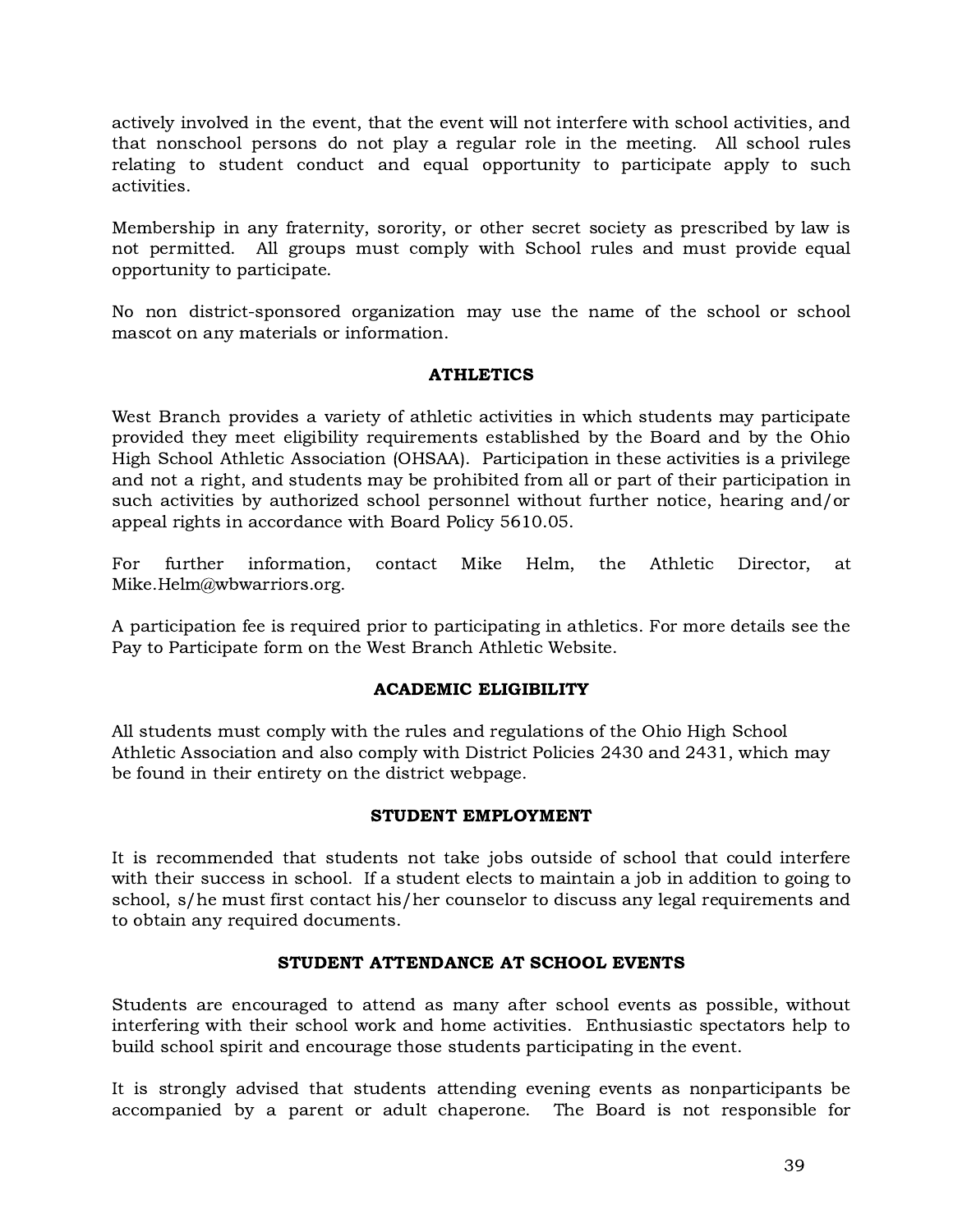supervising unaccompanied students nor will it be responsible for students who arrive without an adult chaperone.

If a student is not present for at least half of the day (3 hours), they may not participate in or attend extracurricular activities that day.

#### STUDENT PRECINCT WORKERS

In conjunction with the County Board of Elections, the Board of Education will permit high school students to apply and, if appointed by the Board of Election, to serve as precinct officers at a primary, special, or general election.

To be eligible, a student shall be:

- A. a United States citizen;
- B. a resident of the county;
- C. at least seventeen (17) years of age
- D. enrolled in the senior year of high school

As part of the application process, the student shall declare his/her political party affiliation with the Board of Election. Any student selected shall be excused from school on the day of an election at which the student is serving as a precinct officer.

#### SECTION IV - STUDENT CONDUCT

#### ATTENDANCE

#### School Attendance Policy

Regular attendance is a significant student responsibility at all grade levels. Many studies correlate regular attendance with success in school. Regular attendance means that the academic learning process is not interrupted, less time is spent on make-up assignments, and students benefit from participation and interaction with others in class. Many important lessons are learned through active participation in classroom and other school activities that cannot be replaced by individual study.

Establishing a pattern of good attendance will benefit the student in school and in the workplace. Attendance is important in the development of a high quality work ethic, which will be a significant factor in a student's success with future employers. One of the most important work habits that employers look for in hiring and promoting a person is his/her dependability in coming to work every day on time. This is a habit the School wants to help students develop as early as possible.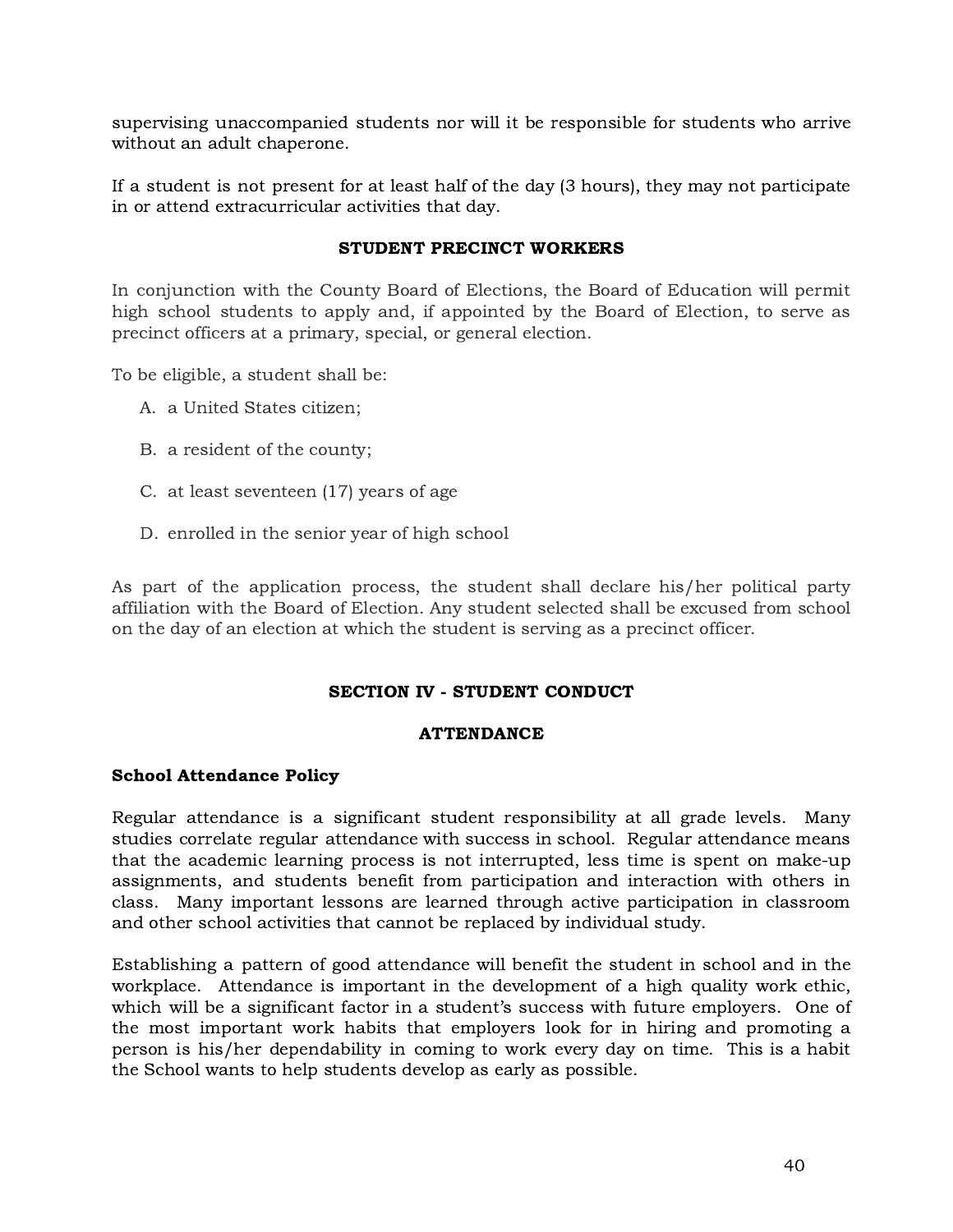Students who do not follow the attendance policies may be given school disciplinary consequences, referred to juvenile court, the Absence Intervention Team, and/or assigned Wednesday night or Saturday school/community service.

#### Truancy

Unexcused absence from school (truancy) is not acceptable. **Students who are truant** will receive no credit for school work that is missed. A student will be considered habitually truant if the student is absent without a legitimate excuse for thirty (30) or more consecutive hours, for forty-two (42) or more hours in 1 month, or for seventy-two (72) or more hours in 1 school year.

If a student is habitually and the student's parent fails to cause the student's attendance, a complaint will be filed with the Judge of the Juvenile Court in compliance with State law and Board Policy 5200. Habitual truancy can also result in:

- A. provide counseling to the student
- B. take appropriate legal action

#### Excused Absences

Students may be excused from school for one or more of the following reasons and will be provided an opportunity to make-up missed school work and/or tests:

- A. personal illness (a written physician's statement verifying the illness may be required)
- B. illness in the family necessitating the presence of the child
- C. quarantine of the home
- D. death in the family
- E. necessary work at home due to absence or incapacity of parent(s)/guardian(s)
- F. observation or celebration of a bona fide religious holiday
- G. out-of-state travel (up to a maximum twenty-four (24) hours per school year that the student's school is open for instruction) to participate in a District-approved enrichment or extracurricular activity

Any classroom assignment missed due to the absence shall be completed by the student.

If the student will be absent for twenty-four (24) or more consecutive hours that the student's school is open for instruction, a classroom teacher shall accompany the student during the travel period to provide the student with instructional assistance.

- H. such good cause as may be acceptable to the Superintendent
- I. medically necessary leave for a pregnant student in accordance with Policy 5751
- J. service as a precinct officer at a primary, special or general election in accordance with the program set forth in Policy 5725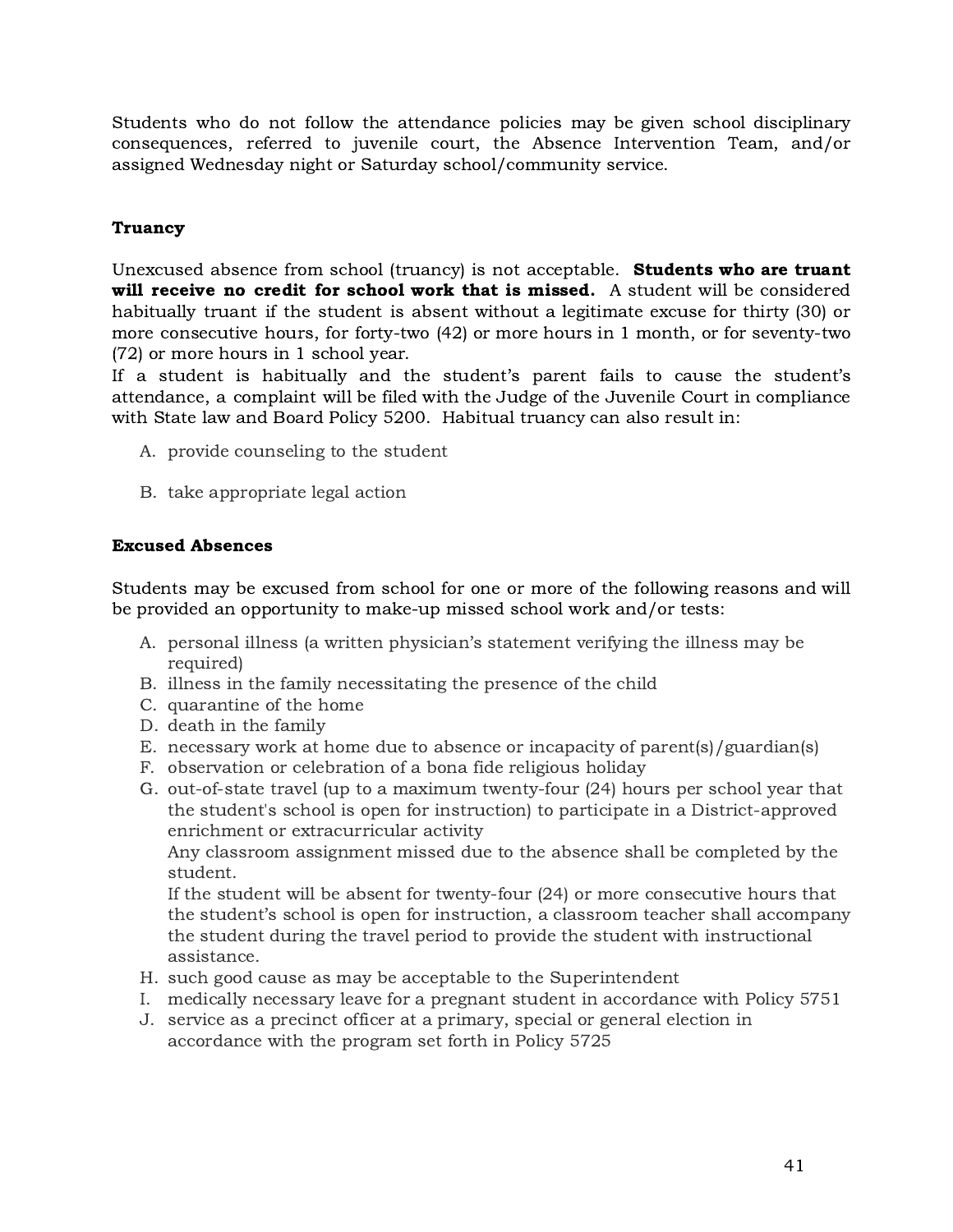#### Notification of Absence

If a student will be absent, the parents must notify the School by 9:30 a.m. and provide an explanation. It is the responsibility of the parent or legal guardian to notify school officials of the absence and the reason for absence. Notes are to be turned in upon arrival to school. Parent notes will not be accepted after 48 hours and will result in an unexcused absence. The note must contain the following information: student's name, date of absence, specific reason for absence, and signature of parent/guardian. Failure to turn in a note on time will result in an unexcused absence. When no excuse is provided, the absence will be unexcused and the student will be identified as truant for that school day. If the offered excuse for a student's absence is questionable or if the number of student absences is excessive, the school staff will notify the parents of the need for improvement in the student's attendance. After 10 parent/guardian written excuses, the student may need to bring in a doctor's excuse for illnesses to avoid an unexcused absence.

A skipped class or part of the school day will be identified as an unexcused absence and students will not be permitted to make-up missed class work. The student will also be subject to disciplinary action.

Students with a health condition that causes repeated absences must provide the administration with an explanation of the condition from a registered physician.

Parents will be notified by the one call system if a student is absent without prior notification.

If a student is not present for at least half of the day (3 hours), they may not participate or attend extracurricular activities that day.

#### Homebound Instruction

The School may arrange for individual instruction at home for students who are unable to attend school because of an accident, illness, or disability. Such instruction may be arranged upon receipt of documentation of the student's condition from a physician. For more information, contact the Director of Special Services; Lindsey Szymanski at Lindsey.Szymansk[i@wbwarriors.org](mailto:Micki.Egli@wbwarriors.org)

#### Make-up of Tests and Other School Work

Students who are absent from school with an excuse shall be given the opportunity to make-up missed work. The student should contact the teacher as soon as possible to obtain assignments.

The number of days for completion of make-up work will be equivalent to the number of excused days of absence.

If a student misses a teacher's test due to an excused absence, s/he should make arrangements with the teacher to take the test at another time. If s/he misses a State-mandated assessment test or other standardized test, the student should consult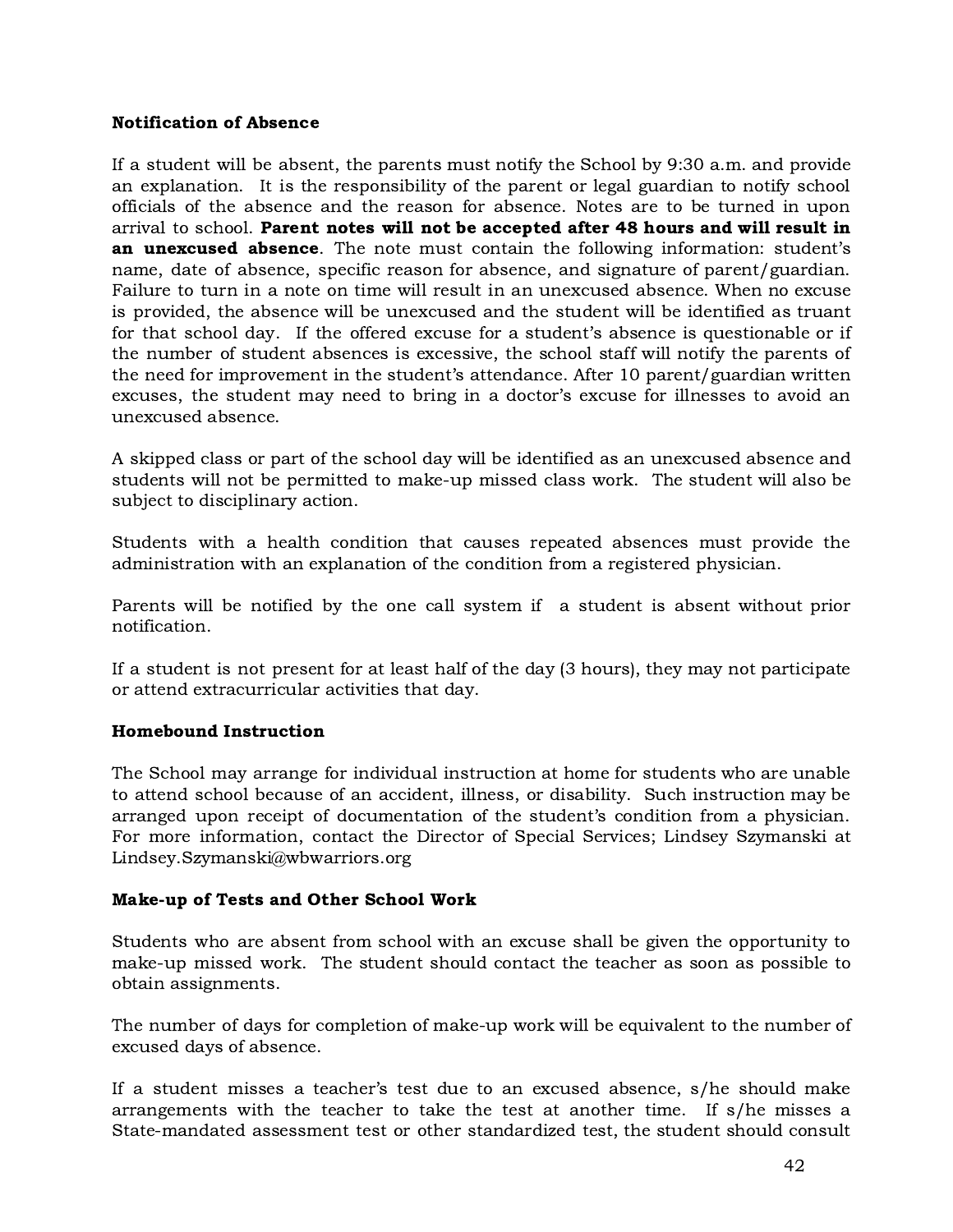with the Building Principal or Guidance Office to arrange for administration of the test at another time.

#### Suspension from School

Absence from school due to suspension shall be considered an authorized absence.

A suspended student will be responsible for making up school work missed due to suspension. Assignments may be obtained from the teachers beginning with the first day of suspension. Make up of missed tests may be scheduled when the student returns from school. The teacher, at his/her convenience, may administer the test or assign alternate written work in lieu of the test missed.

The student must complete given missed assignments during the suspension and turn them in to the teacher by the time the student returns to school.

The student will be given at least partial credit for properly-completed assignments and will receive a grade for any made-up tests. Made up assignments may result in 25% grade reduction.

His/Her grade for work ethic will be diminished and indicate "absence from school due to discipline."

#### Unexcused Absences

Any student who is absent from school for all or any part of the day without a legitimate excuse shall be considered truant and the student and his/her parents shall be subject to the truancy laws of the State.

#### High School

If a student under the age of 18, has 10 or more consecutive or 15 total days of unexcused absences during a semester, s/he will be considered habitually absent and will be reported to the Judge of the Juvenile Court and to the Bureau of Motor Vehicles for suspension of his/her driver's license, if appropriate, as a result of this excessive absence.

#### **Tardiness**

#### Elementary Level

A student who is not in his/her assigned location by 8:55 AM at the West Branch Early Learning Center and 8:45 AM at the West Branch Intermediate School shall be considered tardy. Any student arriving late to school is to report to the School office before going to class.

 Tardies = Parent Meeting Tardies = 1 Detention Tardies = 2 Detentions Tardies = Referral to the Absence Intervention Team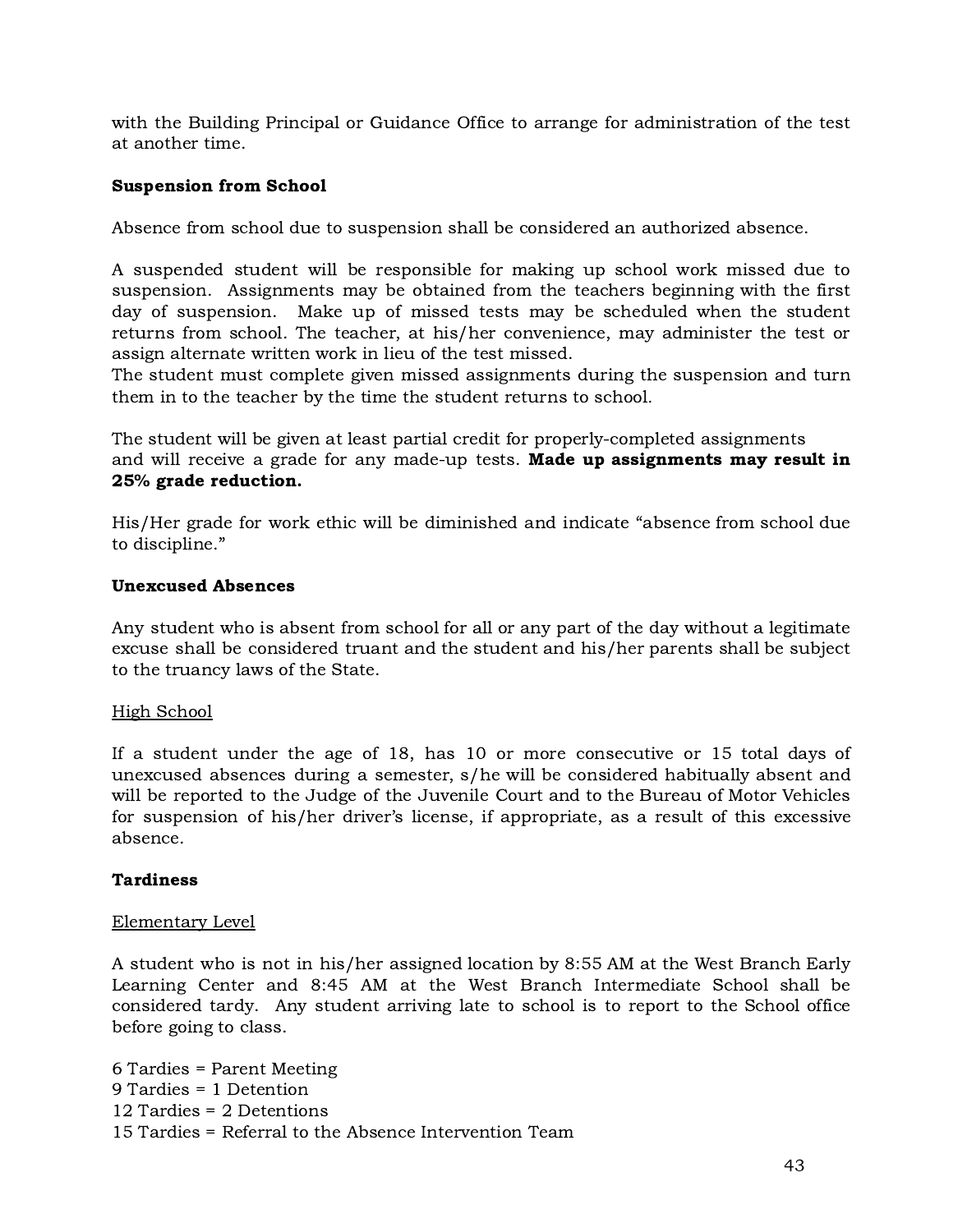#### Secondary Level

Each student is expected to be in his/her assigned location throughout the school day. If a student is late arriving at school, s/he must report to the School office before going to his/her first assigned location. Any student who is late to class shall be disciplined by the teacher.

Students who are tardy to school shall be disciplined according to the Student Code of Conduct.

 Tardies = 1 detention Tardies = Saturday School Tardies = In School Assignment and referral to the Absence Intervention Team/possible referral to juvenile court

#### Vacations During the School Year

It is recommended that parents not take their child out of school for vacations. When a family vacation must be scheduled during the school year, the parents should discuss the matter with the Principal to make necessary arrangements. It may be possible for the student to receive certain assignments that may be completed during the trip. It is the responsibility of the student to receive make-up work. Vacations will only be approved as long as the child has not met the threshold for excessive absences. Students will not be excused for vacation unless their parents or guardian accompany them. This rule does not change when a student becomes 18. Vacation requests are highly discouraged during state testing.

#### CODE OF CONDUCT

A major component of the educational program (at the school) is to prepare students to become responsible citizens by learning how to conduct themselves properly and in accordance with established standards. Students are expected to behave in accordance with Federal, State and local laws and rules and Board policies and Administrative Guidelines, and in a way that respects the rights and safety of others. Staff will take corrective action to discipline a student and/or to modify the student's behavior when a student's behavior does not fall within these parameters.

School staff may report suspected criminal misconduct by a student to law enforcement. Law enforcement officers will be permitted to carry out necessary law enforcement functions in the schools, including the removal of a student from school grounds in appropriate circumstances.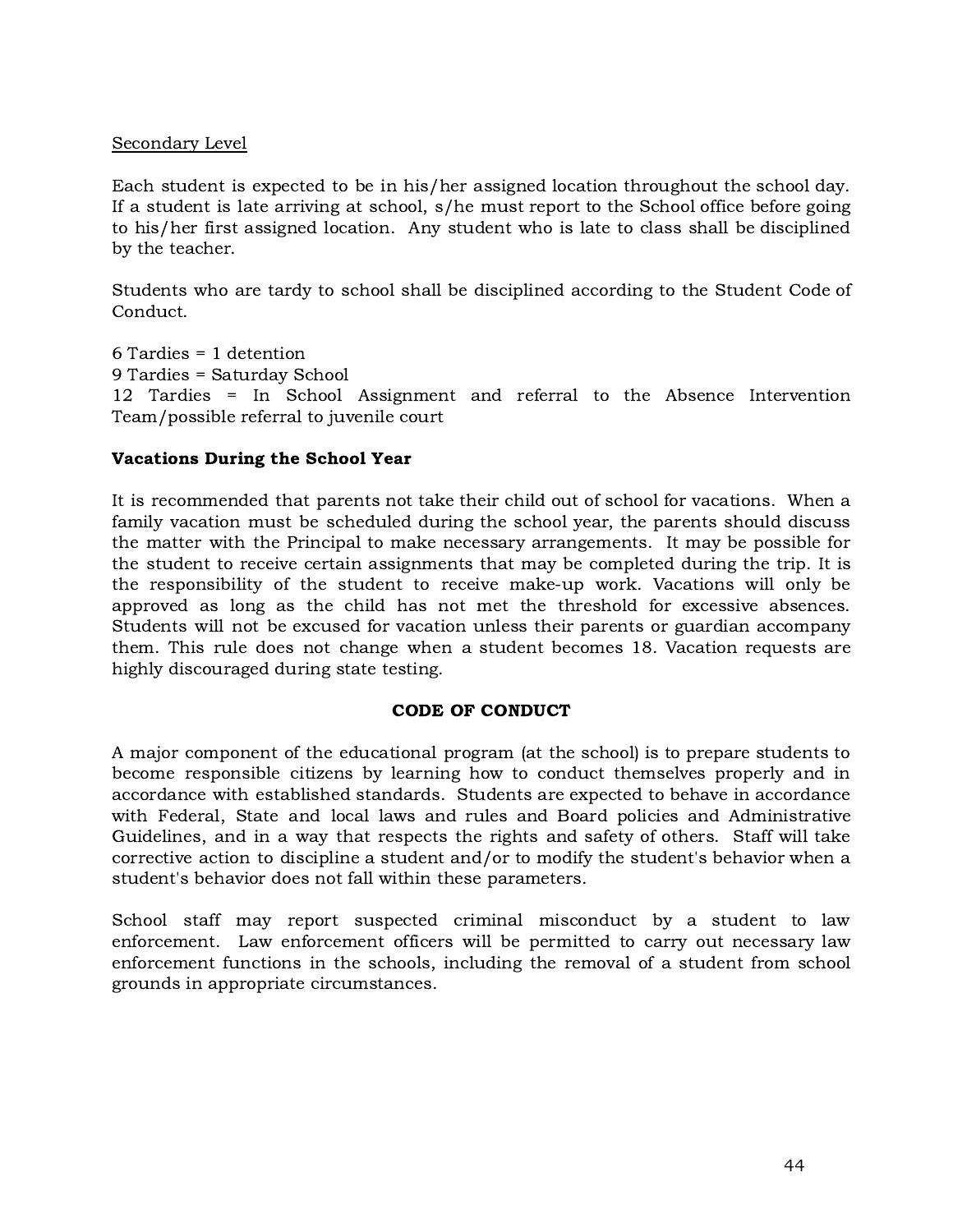#### Expected Behaviors

Students are expected to:

act courteously to adults and fellow students;

be prompt to school and attentive in class;

- work cooperatively with others when involved in accomplishing a common goal regardless of the other's ability, gender, race, or ethnic background;
- complete assigned tasks on time and as directed;
- help maintain a school environment that is safe, friendly, and productive;
- act at all times in a manner that reflects pride in self, family, and in the School.

#### Classroom Environment

It is the responsibility of students, teachers, and administrators to maintain a classroom environment that allows:

- A. a teacher to communicate effectively with all students in the class; and
- B. all students in the class have the opportunity to learn.

#### Dress and Grooming

Students are expected to dress appropriately at all times. Any fashion (dress, accessory, or hairstyle) that disrupts the educational process or presents a safety risk will not be permitted. The citizens of the West Branch community take pride in the young men and women who attend their schools and are concerned about their appearance and well-being.

Action will be taken according to the following guidelines:

- 1) Clothing containing pictures and slogans which are suggestive (stated or implied), provocative, obscene, negative, or contains reference to tobacco, alcohol, drugs or are questionable in nature are unacceptable.
- 2) Hair should be cleaned and worn in a fashion that does not hinder sight.
- 3) Low cut tops, sheer and/or fishnet clothing, tank tops, strapped undershirts and improperly fitted clothing, cut-offs, or pajama attire are not proper school attire. No bare midriff shirts will be allowed. Shoulder straps must be at least 3 inches and cover all undergarments. Holes, rips or tears in clothing may not expose undergarments or be excessive. Holes, rips or tears in pants must be below mid thigh.
- 4) Skirts, shorts, and pants must be of contemporary length; extremes in length (short or long) will be unacceptable. A rule of thumb signifying length is fingertip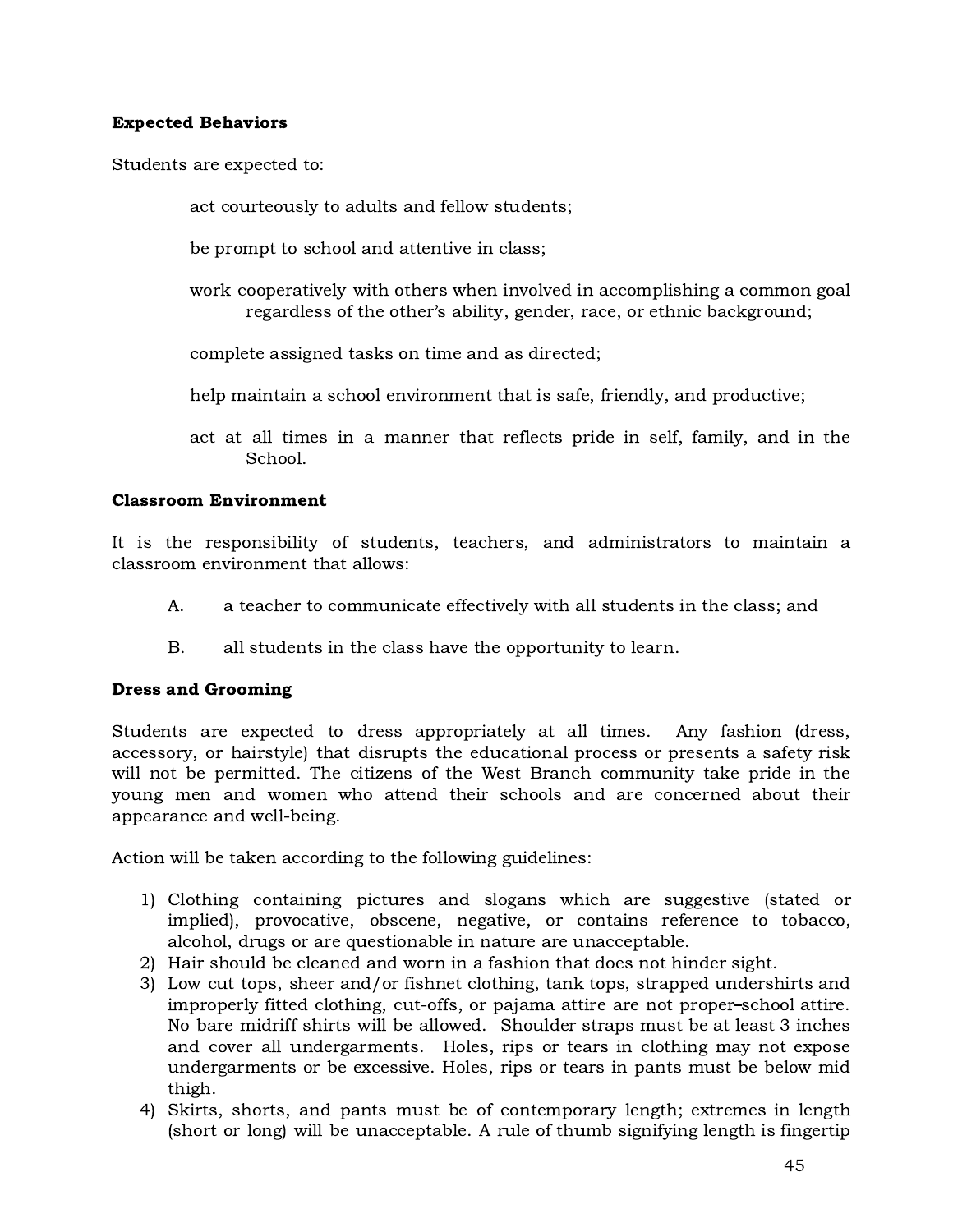length or longer when standing with your hands to your side. Jeans, slacks, and shorts must be secured at the waist so that undergarments are covered.

- 5) Footwear is required at all school activities for all students.
- 6) Hats/hoods/bandanas/ head coverings are not to be worn in the building at any time. The only exception to this rule will be on special designated days.
- 7) Students may not display piercings on the face, tongue or other visible areas of the body during regular school hours. Studs may be worn in the nose. Gauges in the ears are not permitted.
- 8) Jackets/coats/book bags/blankets are to be put in your locker upon arrival at school. The mentioned items shall remain in your locker for the day.
- 9) Regulations for dress and grooming for individual classrooms or activities will be governed by the person in charge of the activities under the direction of the Principal.
- 10)It is within the providence of the building Principal to interpret appropriateness in all instances. The administration will be responsible for determining extremes in styles and the determination of what is in compliance with or noncompliance with the dress and grooming code.

#### Dress Code Consequences:

First Offense: Verbal Warning. Second Offense: Written/Email warning. Third Offense: Parental Phone Call. Fourth Offense: Lunch Detention. Fifth Offense: Detention. Sixth Offense: ISS

\*If the student continues to receive dress code violations, there will be a team meeting with the parents to discuss consequences moving forward.

Homecoming and Prom Dress Code:

- Clothing must be of contemporary length. Extremes in length (short or long) or exposures will be unacceptable.
- No completely backless dresses. Cut out designs and Vs are acceptable.
- No extremely tight or revealing clothing.
- Formal attire is expected.
- **●** All attire must be tasteful.
- The administration will determine what is in compliance for appropriateness. See an administrator if you have questions about the dress code and expectations before purchasing outfits.

Students who are representing West Branch Local Schools at an official function or public event may be required to follow specific dress requirements. Usually, this applies to athletic teams, cheerleaders, bands, and other such groups.

#### Gangs

Gangs that initiate, advocate or promote activities that threaten the safety or well-being of persons or that are disruptive to the school environment will not be tolerated.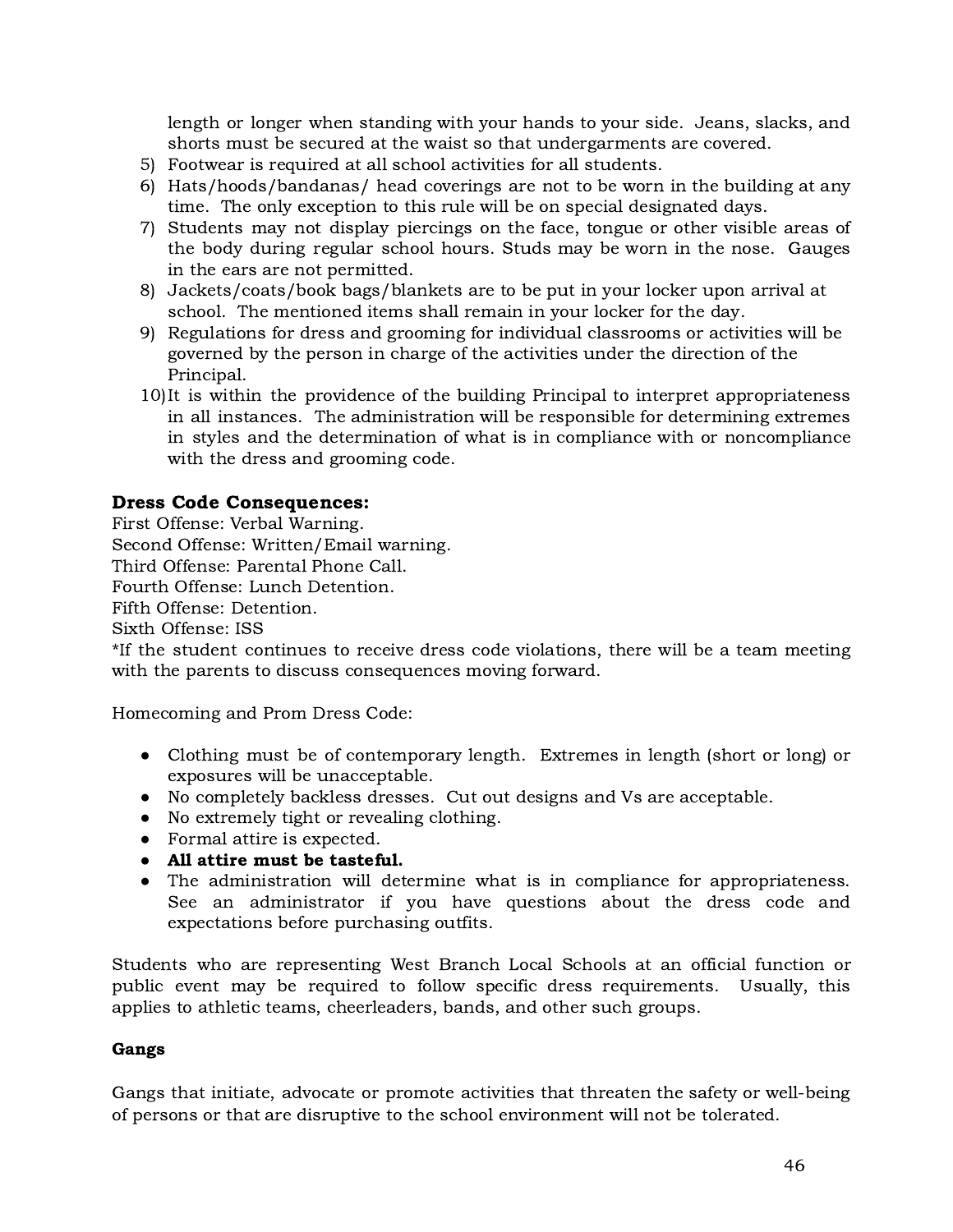Incidents involving initiations, hazing, intimidations or related activities that are likely to cause harm or personal degradation are prohibited.

Students wearing, carrying or displaying gang paraphernalia or exhibiting behaviors or gestures that symbolize gang membership or causing and/or participating in activities that are designed to intimidate another student will be disciplined. Prohibited gang paraphernalia will be specifically identified and posted by the principal.

#### Care of Property

Students are responsible for the care of their own personal property. The School is not responsible for personal property. Valuables such as jewelry or irreplaceable items should not be brought to school.

Damage to or loss of school equipment and facilities wastes taxpayers' money and undermines the school program. Therefore, if a student damages or losses school property, the student and/or his/her parents will be required to pay for the replacement or repair. If the damage or loss was intentional, the student will be subject to discipline according to the Student Discipline Code.

#### BULLYING, HARASSMENT, AND INTIMIDATION

Harassment, intimidation, or bullying toward a student, whether by other students, staff, or third parties is strictly prohibited and will not be tolerated. This prohibition includes aggressive behavior, physical, verbal, and psychological abuse, and violence within a dating relationship. The Board will not tolerate any gestures, comments, threats, or actions which cause or threaten to cause bodily harm or personal degradation. This policy applies to all activities in the District, including activities on school property, on a school bus, or while enroute to or from school, and those occurring off school property if the student or employee is at any school-sponsored, school-approved or school-related activity or function, such as field trips or athletic events where students are under the school's control, in a school vehicle, or where an employee is engaged in school business.

This policy has been developed in consultation with parents, District employees, volunteers, students, and community members as prescribed in R.C. 3313.666 and the State Board of Education's Model Policy.

Harassment, intimidation, or bullying means:

- A. any intentional written, verbal, electronic, or physical act that a student or group of students exhibits toward another particular student(s) more than once and the behavior both causes mental or physical harm to the other student(s) and is sufficiently severe, persistent, or pervasive that it creates an intimidating, threatening, or abusive educational environment for the other student(s); or
- B. violence within a dating relationship.

#### Definitions: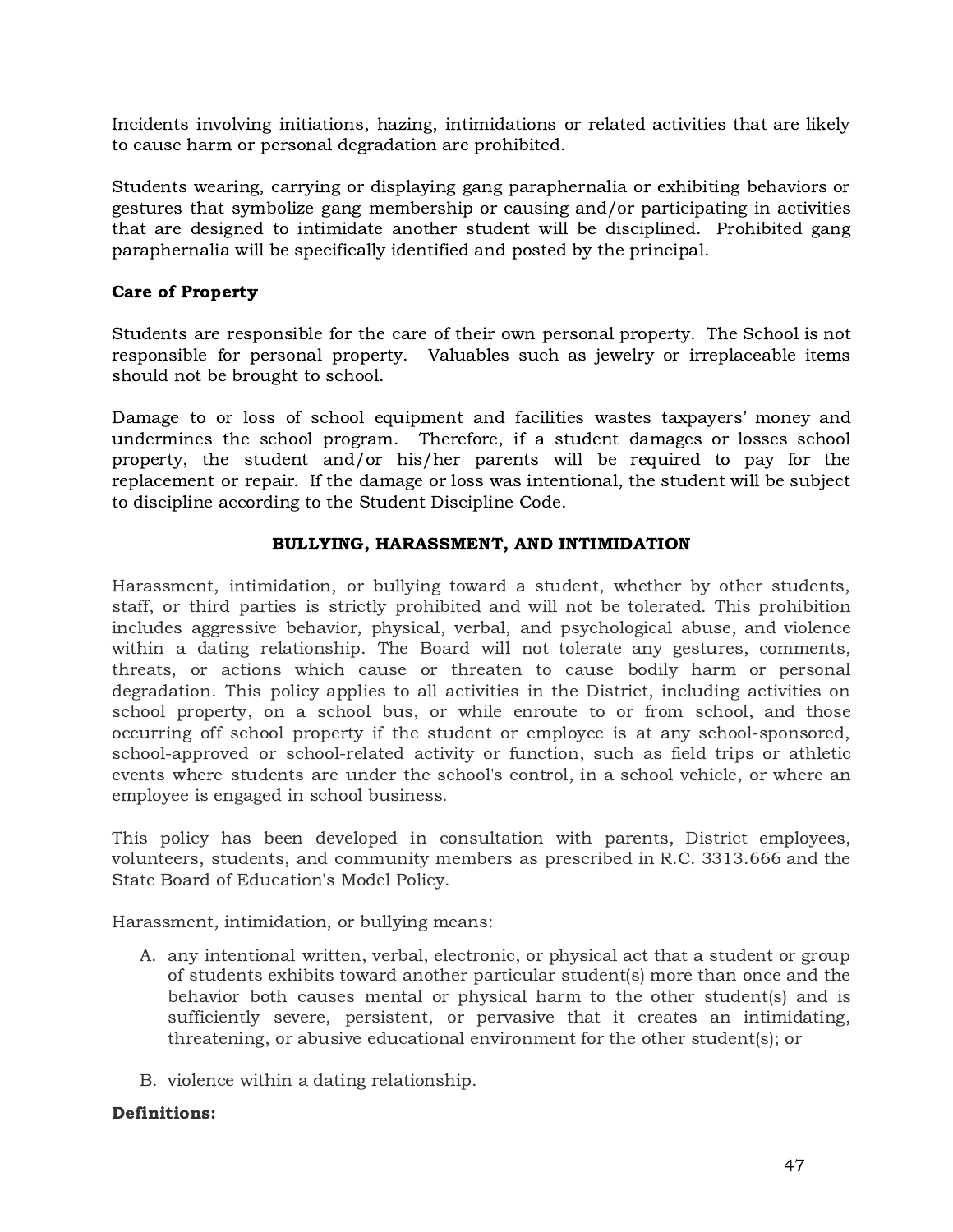"Bullying" rises to the level of unlawful harassment when one or more persons systematically and chronically inflict physical hurt or psychological distress on one (1) or more students or employees and that bullying is based upon one (1) or more Protected Classes, that is, characteristics that are protected by Federal civil rights laws. It is defined as any unwanted and repeated written, verbal, or physical behavior, including any threatening, insulting, or dehumanizing gesture, by an adult or student, that is severe or pervasive enough to create an intimidating, hostile, or offensive educational or work environment; cause discomfort or humiliation; or unreasonably interfere with the individual's school or work performance or participation; and may involve:

- A. teasing;
- B. threats:
- C. intimidation;
- D. stalking;
- E. cyberstalking;
- F. cyberbullying;
- G. physical violence;
- H. theft;
- I. sexual, religious, or racial harassment;
- J. public humiliation; or
- K. destruction of property.

"Harassment" means any threatening, insulting, or dehumanizing gesture, use of technology, or written, verbal or physical conduct directed against a student or school employee that:

- A. places a student or school employee in reasonable fear of harm to his/her person or damage to his/her property;
- B. has the effect of substantially interfering with a student's educational performance, opportunities, or benefits, or an employee's work performance; or
- C. has the effect of substantially disrupting the orderly operation of a school.

#### "Sexual Harassment"

Pursuant to Title IX of the Educational Amendments of 1972, "sexual harassment" is defined as:

"Sexual Harassment" means conduct on the basis of sex that satisfies one or more of the following:

- A. A Board employee conditioning the provision of an aid, benefit, or service of the District on an individual's participation in unwelcome sexual conduct (often called "quid pro quo" harassment);
- B. Unwelcome conduct determined by a reasonable person to be so severe, pervasive, and objectively offensive that it effectively denies a person equal access to the District's education program or activity; or
- C. "Sexual assault" as defined in 20 U.S.C. 1092 $(f|6)A(v)$ , or "dating violence" as defined in 34 U.S.C. 12291(a)(10), "domestic violence" as defined in 34 U.S.C.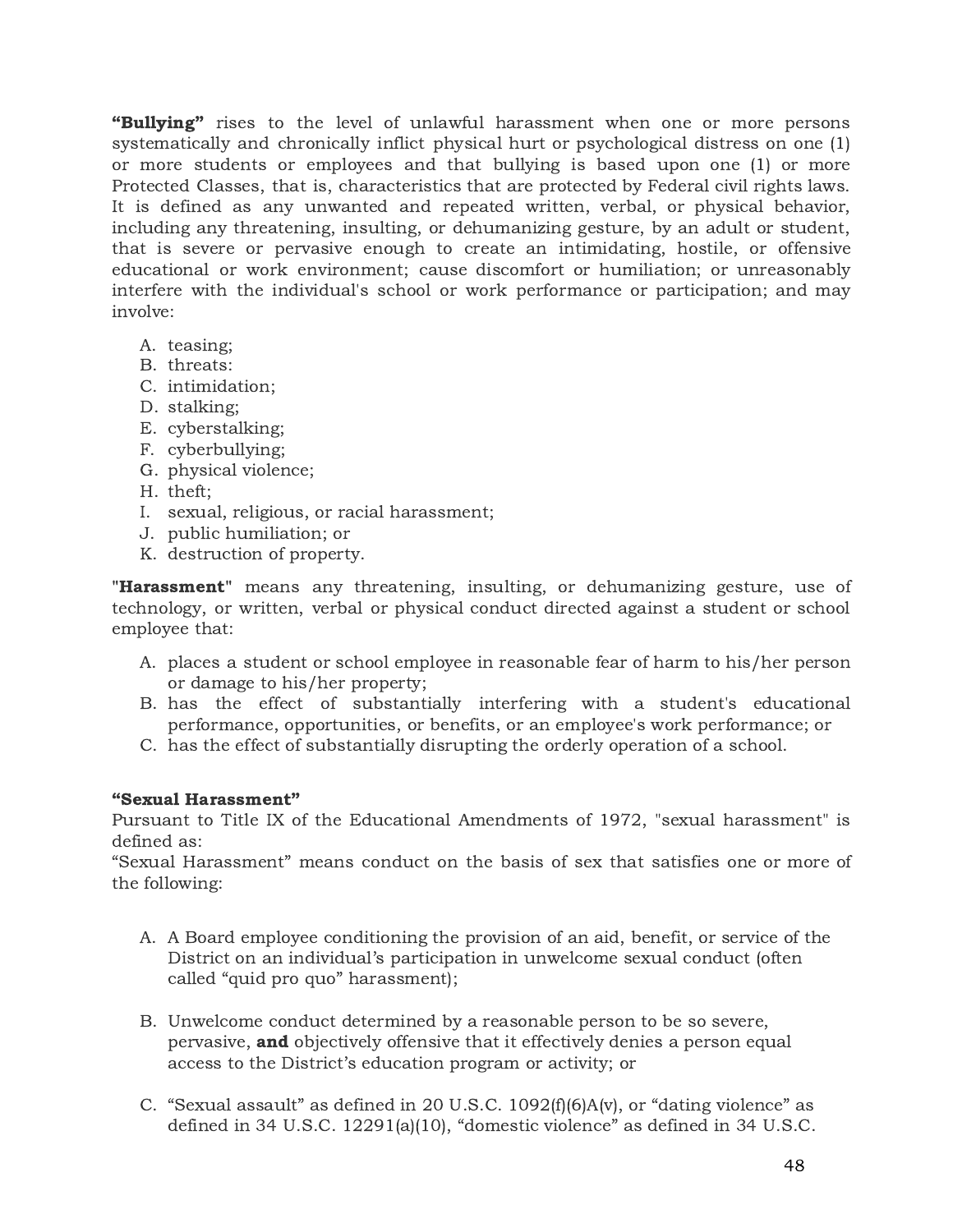12291(a)(8), or "stalking" as defined in 34 U.S.C. 12291(a)(30).

"Sexual assault" means any sexual act directed against another person, without the consent of the victim, including instances where the victim is incapable of giving consent. Sexual assault includes rape, sodomy, sexual assault with an object, fondling, incest, and statutory rape.

- a. Rape is penetration, no matter how slight, of the vagina or anus with any body part or object, or oral penetration by a sex organ of another person, without the consent of the victim, including instances where the victim is incapable of giving consent because of age or because of temporary or permanent mental or physical incapacity. Attempted rape is included.
- b. Sodomy is oral or anal sexual intercourse with another person, without the consent of the victim, including instances where the victim is incapable of giving consent because of age or because of temporary or permanent mental or physical incapacity.
- c. Sexual Assault with an Object is using an object or instrument to unlawfully penetrate, however slightly, the genital or anal opening of the body of another person, without the consent of the victim, including instances where the victim is incapable of giving consent because of age or because of temporary or permanent mental or physical incapacity. An "object" or "instrument" is anything used by the offender other than the offender's genitalia.
- d. Fondling is the touching of the private body parts of another person for the purpose of sexual gratification, without the consent of the victim, including instances where the victim is incapable of giving consent because of age or because of temporary or permanent mental or physical incapacity.
- e. Incest is sexual intercourse between persons who are related to each other within the degrees wherein marriage is prohibited by State law.
- f. Statutory Rape is sexual intercourse with a person who is under the statutory age of consent as defined by State law.
- g. Consent refers to words or actions that a reasonable person would understand as agreement to engage in the sexual conduct at issue. A person may be incapable of giving consent because of age or because of temporary or permanent mental or physical incapacity. A person who is incapacitated is not capable of giving consent.
- h. Incapacitated refers to the state where a person does not understand and/or appreciate the nature or fact of sexual activity due to the effect of drugs or alcohol consumption, medical condition, disability, or due to a state of unconsciousness or sleep.
- D. "Domestic violence" includes felony or misdemeanor crimes of violence committed by:
	- a. a current or former spouse or intimate partner of the victim;
	- b. a person with whom the victim shares a child in common;
	- c. a person who is cohabitating with or has cohabitated with the victim as a spouse or intimate partner;
	- d. a person similarly situated to a spouse of the victim under the domestic or family violence laws of the jurisdiction in which the crime occurred; or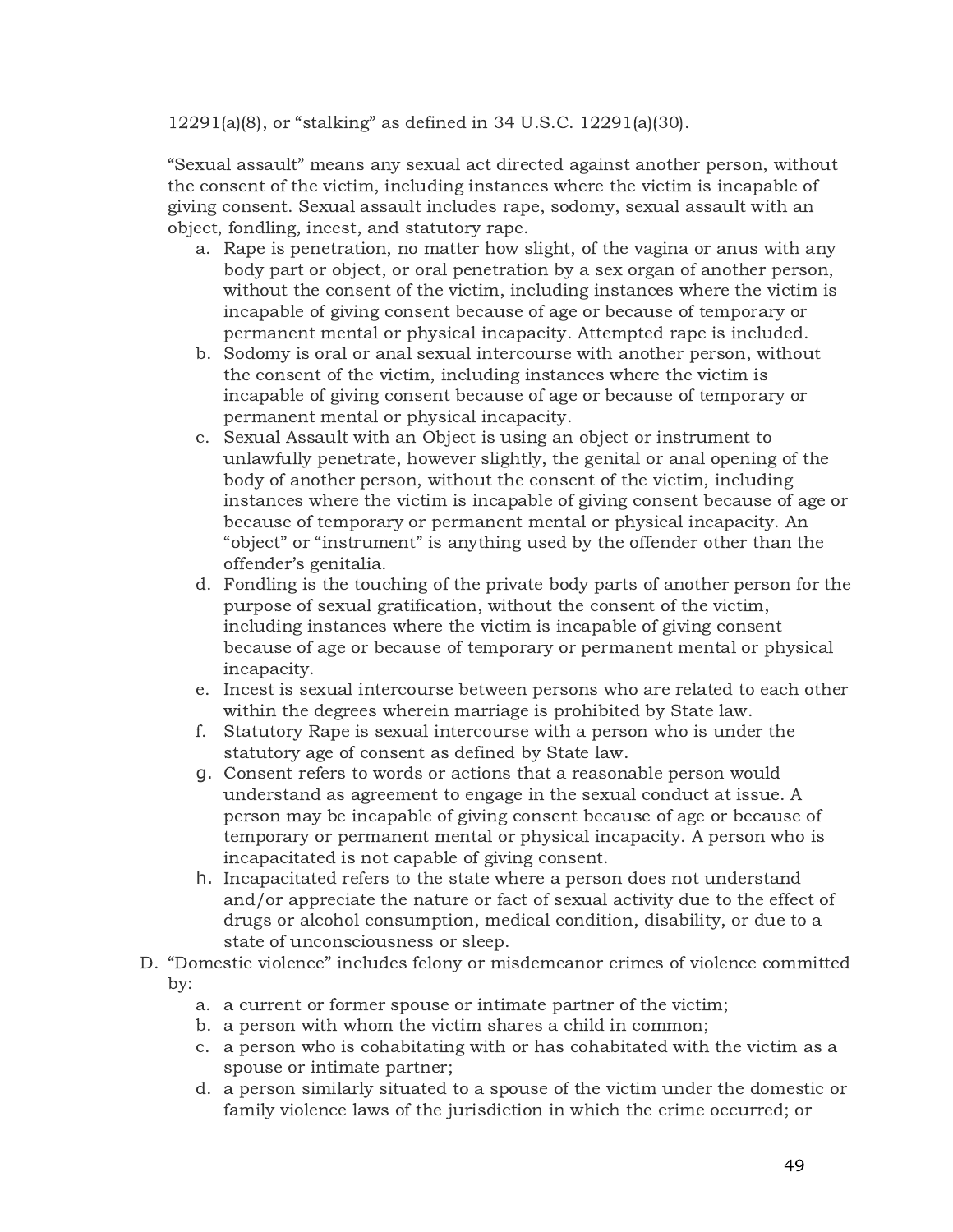- e. any other person against an adult or youth victim who is protected from that person's acts under the domestic or family violence laws of the jurisdiction in which the crime occurred.
- E. "Dating violence" means violence committed by a person who is or has been in a social relationship of a romantic or intimate nature with the victim. The existence of such a relationship shall be determined based on consideration of the length of the relationship, the type of relationship, and the frequency of interaction between the persons involved in the relationship.
- F. "Stalking" means engaging in a course of conduct directed at a specific person that would cause a reasonable person to  $- (1)$  fear for the person's safety or the safety of others; or (2) suffer substantial emotional distress.

Not all behavior with sexual connotations constitutes unlawful sexual harassment. Sex-based or gender-based conduct must be sufficiently severe, pervasive, and persistent such that it adversely affects, limits, or denies an individual's employment or education, or such that it creates a hostile or abusive employment or educational environment, or such that it is intended to, or has the effect of, denying or limiting a student's ability to participate in or benefit from the educational program or activities.

More information on Bullying, Harassment, and Intimidation can be found in Board Policy 2266, 5517 and 5517.01

West Branch Local Schools Title IX Coordinators: Evelyn Woods, (330) 938-2183 ext 37404, [evelyn.woods@wbwarriors.org](mailto:evelyn.woods@wbwarriors.org) or Fritz Schlueter, (330) 938-4300 ext. 37403

#### ZERO TOLERANCE

Students are expected to conduct themselves in such a way that they respect and consider the rights of others. Students of the District must conform to school regulations and accept directions from authorized school personnel. The Board has "zero tolerance" of violent, disruptive or inappropriate behavior, including excessive truancy by its students.

A student who fails to comply with established school rules or with any reasonable request made by school personnel on school property and/or at school-related events is subject to approved student discipline regulations. The Superintendent/designee develops regulations that establish strategies ranging from prevention to intervention to address student misbehavior.

Students and parents annually receive, at the beginning of the school year or upon entering during the year, access to the information on the rules and regulations to which they are subject while in school or participating in any school-related activity or event. The information includes the types of conduct which are subject to suspension or expulsion from school or other forms of disciplinary action. The Board directs the administration to make all students aware of the student code of conduct and the fact that any violations of the student code of conduct are punishable.

If a student violates this policy or the code of conduct, school personnel, students or parents should report the student to the appropriate Principal. The administration cooperates in any prosecution pursuant to the criminal laws of the State of Ohio and local ordinances.

The Student Code of Conduct is available for students/parents and is posted in a central location within each building.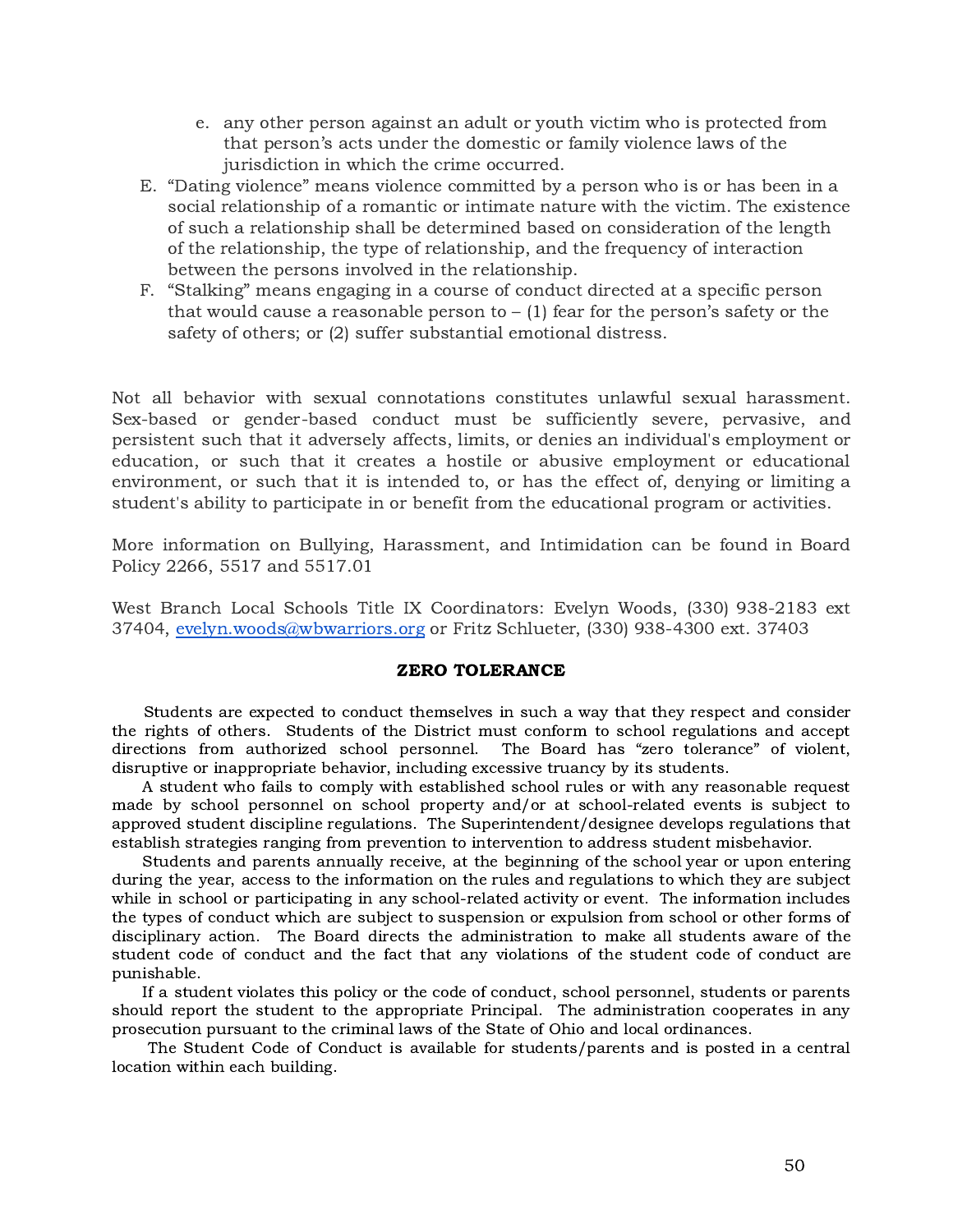#### STUDENT DISCIPLINE CODE

Each of the behaviors and/or types of misconduct described below are prohibited and may subject the student to disciplinary action including, but not limited to, student conference, parent/guardian notification, parent/guardian conference, detention, in-school discipline, suspension and/or expulsion from school. Furthermore, any criminal acts committed at or related to the School will be reported to law enforcement officials as well as disciplined at school. Certain criminal acts may result in permanent exclusion from school.

#### 1. Possession/use of drugs and/or alcohol

Possessing, using, transmitting or concealing, or being under the influence of any alcoholic beverage, controlled substance including, but not limited to, narcotics, mood altering drugs, counterfeit controlled substances, lookalikes, over the counter stimulants or depressants, anabolic steroids, or drug related paraphernalia.

If a building principal has a reasonable individualized suspicion of drug or alcohol use, s/he may request the student in question to submit to any appropriate testing, including but not limited to, a breathalyzer test or urinalysis. In such circumstances, the student will be taken to a private administrative or instructional area on school property for such testing with at least one other member of the teaching or administrative staff present as a witness to the test. If a student refuses to take the test, s/he will be advised that such denial leaves the observed evidence of alcohol or drug use unrefuted thus leading to possible disciplinary action. The student will then be given a second opportunity to take the test.

#### 2. Possession/use of tobacco

Possession, consumption, distribution, purchase or attempt to purchase, and/or use of tobacco products or electronic cigarettes or similar devices in school, on school grounds, on school buses, and at any interscholastic competition, extra-curricular event, or other school sponsored event. Tobacco products include, but are not limited to cigarettes, cigars, pipe tobacco, chewing tobacco, snuff or any other matter or look-alike substance that contains tobacco. Smoking of electronic, "vapor", other substitute forms of cigarettes, or clove cigarettes is also prohibited.

O.R.C. 3313.751 prohibits the use or possession of tobacco (in any form) by pupils in any area under the control of a school district or any activity supervised by any school district.

1st offense: 3 days In-School Assignment, referral to the SRO, and mandatory educational seminar.

2nd offense: 3 days Out of School Suspension, referral to the SRO, and mandatory educational seminar.

3rd offense: Out of school suspension not to exceed 10 days with recommendation of expulsion, and notification to the appropriate authorities.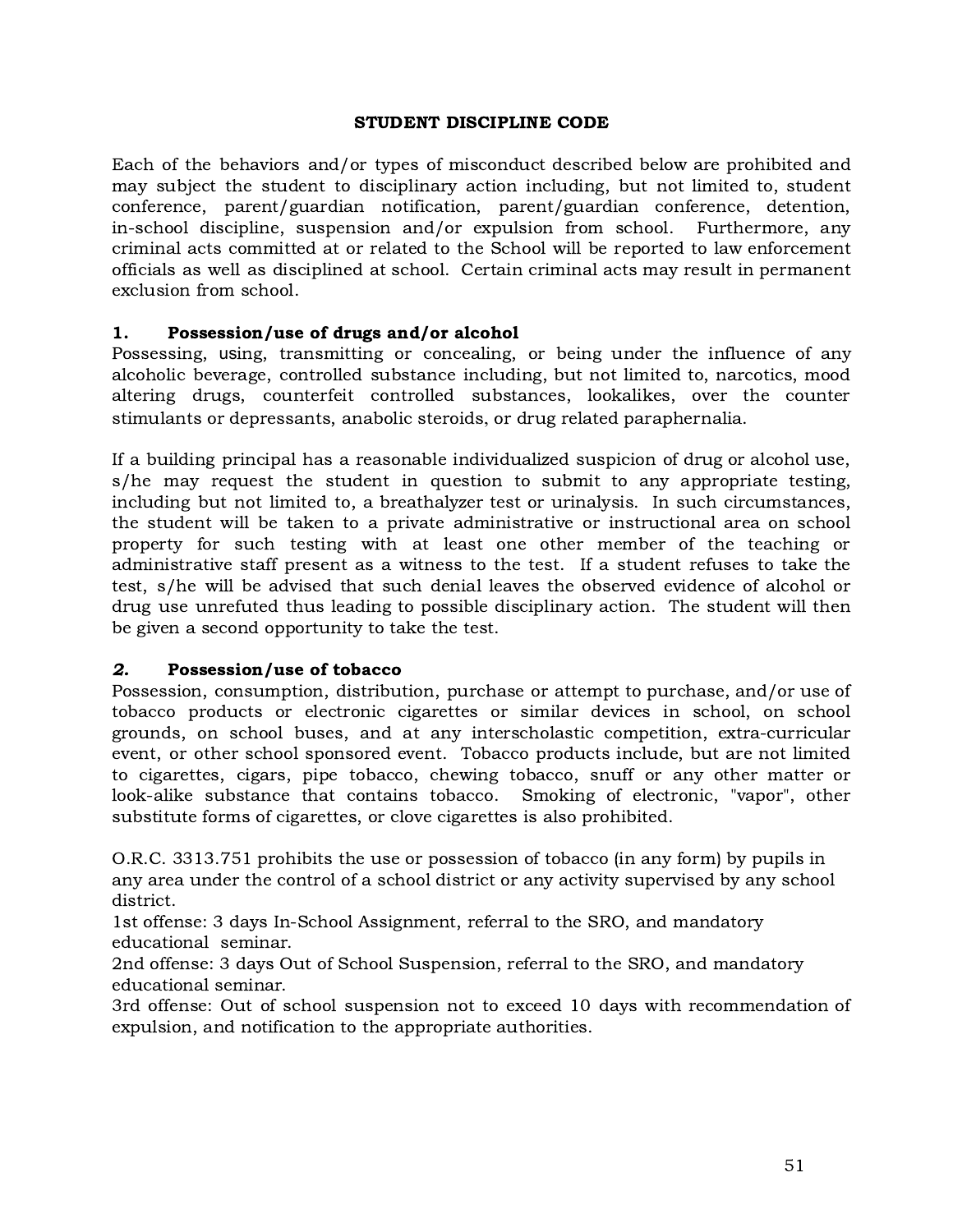#### 3. Use and/or possession of a firearm

Bringing a firearm (as defined in the Federal Gun-Free Schools Act of 1994) onto school property or to any school-sponsored activity, competition, program, or event, regardless of where it occurs, will result in a mandatory one (1) year expulsion under Ohio law. This expulsion may be reduced on a case-by-case basis by the Superintendent using the guideline(s) set forth in Board Policy 5610.

Firearm is defined as any weapon (including a starter gun) that will or is designed to or may readily be converted to expel a projectile by the action of an explosive; the frame or receiver of any such weapon; any firearm muffler or firearm silencer; or any destructive device (as defined in the Federal Gun-Free Schools Act of 1994). Firearms include any unloaded firearm and any firearm that is inoperable but that can be readily operated.

Students are prohibited from knowingly possessing an object on school premises, in a school or a school building, at a school activity or on a school bus that is indistinguishable from a firearm, whether or not the object is capable of being fired, and indicating they are in possession of such an object and that it is a firearm or knowingly displaying or brandishing the object and indicating it is a firearm.

#### 4. Use and/or possession of a weapon

A weapon is any device that may be used for offensive or defensive purpose, including but not limited to conventional objects such as guns, pellet guns, knives, or club type implements. It may also include any toy that is presented as a real weapon or reacted to as a real weapon. Possession and/or use of a weapon may subject a student to expulsion and possible permanent exclusion.

A knife is defined as any cutting instrument consisting of a sharp blade fastened to a handle, a razor blade or any similar device that is used for, or is readily capable of causing death or serious bodily injury.

#### 5. Use of an object as a weapon

Any object that is used to threaten, harm, or harass another may be considered a weapon. This includes but is not limited to padlocks, pens, pencils, laser pointers, and jewelry.

#### 6. Knowledge of dangerous weapons or threats of violence

Because the Board believes that students, staff members, and visitors are entitled to function in a safe school environment, students are required to report knowledge of dangerous weapons or threats of violence to the Principal. Failure to report such knowledge may subject the student to discipline.

#### 7. Arson

Intentional or purposeful destruction or damage to school or district buildings or property by means of fire. Anything, such as fire, that endangers school property and its occupants will not be tolerated. Arson is a felony.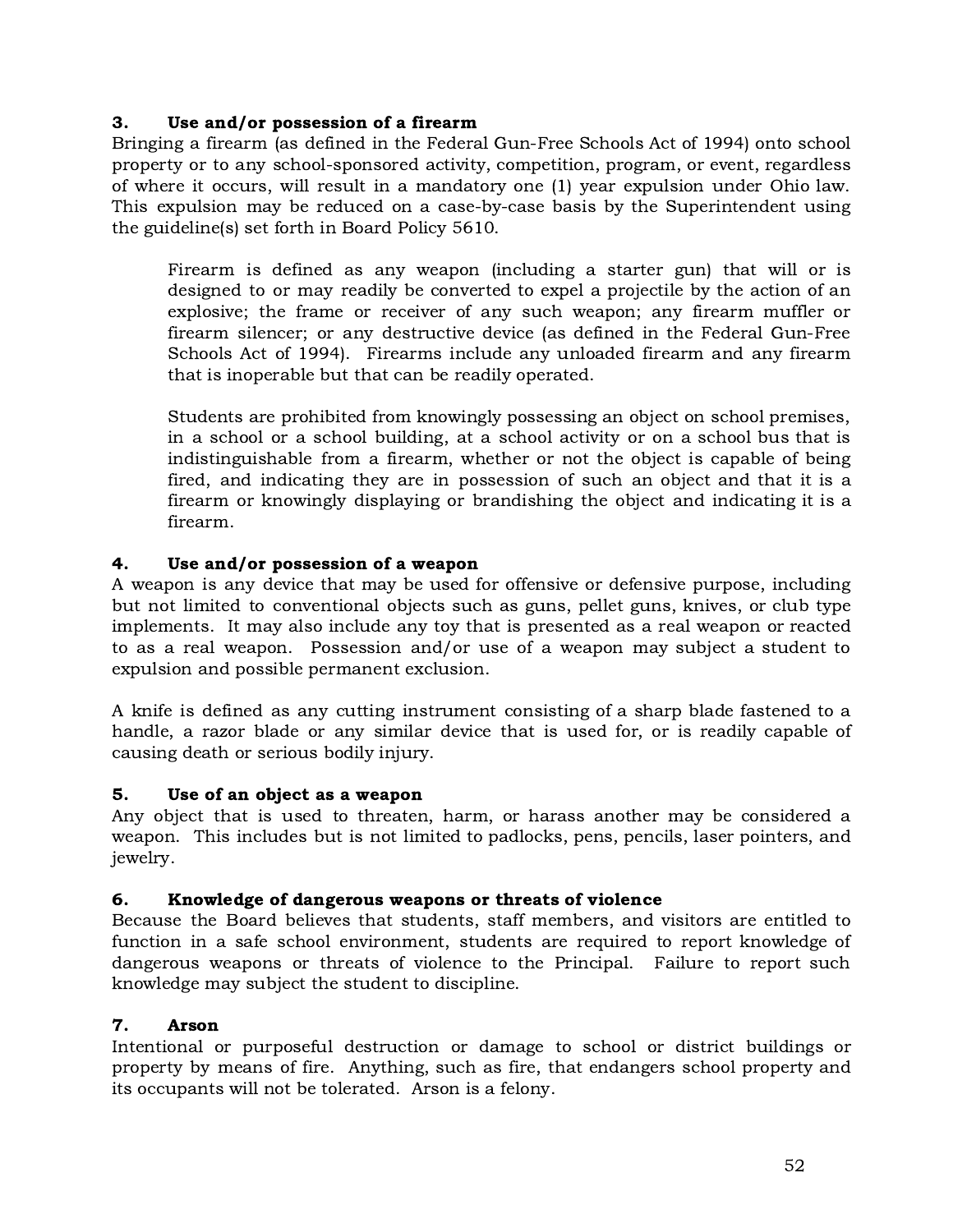#### 8. Physically assaulting a staff member/student/person associated with the District.

Acting with intent to cause fear in another person of immediate bodily harm or death, or intentionally bullying, inflicting or attempting to inflict bodily harm upon another person. Physical assault of a staff member, student, or other person associated with the District, regardless of whether it causes injury, will not be tolerated. Any intentional, harmful or potentially harmful physical contact or bullying initiated by a student against a staff member will be considered to be assault. Assault may result in criminal charges and may subject the student to expulsion.

#### 9. Verbally threatening (either orally, in writing or otherwise expressed) a staff member/student/person associated with the District.

Any oral or written statement or otherwise expressed action that a staff member, student, or other person associated with the District reasonably feels to be a threat will be considered a verbal assault. Profanity directed toward a staff member in a threatening tone may also be considered a verbal assault. Confrontation with a student or staff member that bullies, intimidates, or causes fear of bodily harm or death is also prohibited.

#### 10. Misconduct against a school official or employee, or the property of such a person, regardless of where it occurs.

The Board prohibits misconduct committed by a student against a school official or employee, including, but not limited to, harassment (of any type), vandalization, assault (verbal and/or physical), and destruction of property.

#### 11. Misconduct off school grounds

Students may be subject to discipline for their misconduct, even when it occurs off school property when the misconduct is connected to activities or incidents that occurred on property owned or controlled by the District.

Misconduct is defined as any violation of the Student Discipline Code.

#### 12. Extortion

Extortion is the use of threat, intimidation, force, or deception to take, or receive something from someone else. Extortion is against the law.

#### 13. Gambling

Gambling (i.e., playing a game of chance for stakes) includes casual betting, betting pools, organized-sports betting, and any other form of wagering. Students who bet on any school activity in which they are involved may also be banned from that school activity.

#### 14. Falsification of school work, identification, forgery

Falsifying signatures or data, or refusing to give proper identification or giving false information to a staff member. This prohibition includes, but is not limited to, forgery of hall/bus passes and excuses, as well as the use of false I.D.'s.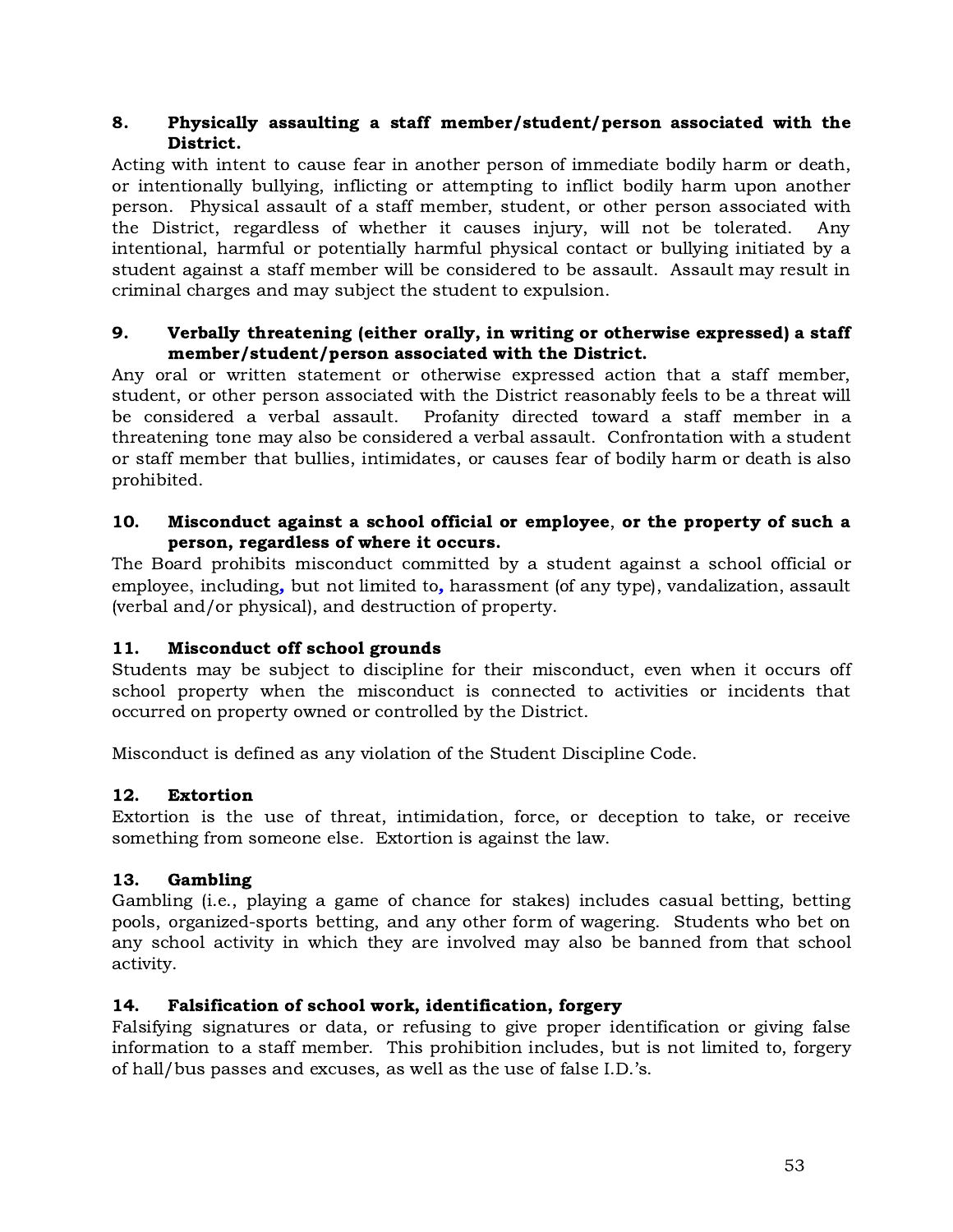Plagiarism and cheating are also forms of falsification and will subject the student to academic penalties as well as disciplinary action. First offense is a 0 on the assignment. Second offense will result in the student failing for the 9 weeks.

#### 15. Bomb Threats, and other false alarms and reports

Making a bomb threat (i.e., intentionally giving a false alarm of a bomb) against a school building or any premises at which a school activity is being held at the time the threat is made may result in expulsion for a period of up to one (1) school year. Additionally, intentionally giving a false alarm of a fire, or tampering or interfering with any fire alarm is prohibited. It should be remembered that false emergency alarms or reports endanger the safety forces that are responding to the alarm/report, the citizens of the community, and the persons in the building. What may seem like a prank, is a dangerous stunt that is against the law and will subject the student to disciplinary action.

#### 16. Terroristic Threat

Threatening, directly or indirectly, to commit a crime of violence with the purpose to terrorize another or with reckless disregard of the risk of causing terror in another.

#### 17. Possession and/or use of explosives and/or fireworks

Possessing or using any compound or mixture, the primary or common purpose of which is to function by explosion, with substantially instantaneous release of gas and heat (including, but not limited to explosives and chemical-reaction objects such as smoke bombs and poppers). Additionally, possessing or offering for sale any substance, combination of substances or article prepared to produce a visible and/or audible effect by combustion, explosion, deflagration or detonation.

#### 18. Trespassing/Loitering

Although schools are public facilities, the law allows the Board to restrict access to school property. Being present in any Board-owned facility or portion of a Board-owned facility when it is closed to the public or when the student does not have the authorization to be there, or unauthorized presence in a Boardowned vehicle; or unauthorized access or activity in a Board-owned computer, into district, school or staff computer files, into a school or district file server, or into the Network. When a student has been removed, suspended, expelled, or permanently excluded from school, the student is prohibited from being present on school property without authorization of the principal.

#### 19. Theft, or knowingly receiving or possessing stolen property

Unauthorized taking of property of another person or receiving or possessing such property. Students caught stealing will be disciplined and may be reported to law enforcement officials. Students should not bring anything of value to school without prior authorization from the school personnel. The School is not responsible for personal property.

#### 20. Insubordination

Students are expected to comply with the reasonable directions of staff. Willful refusal or failure to follow or comply with an appropriate direction given by a staff member, or acting in defiance of staff members.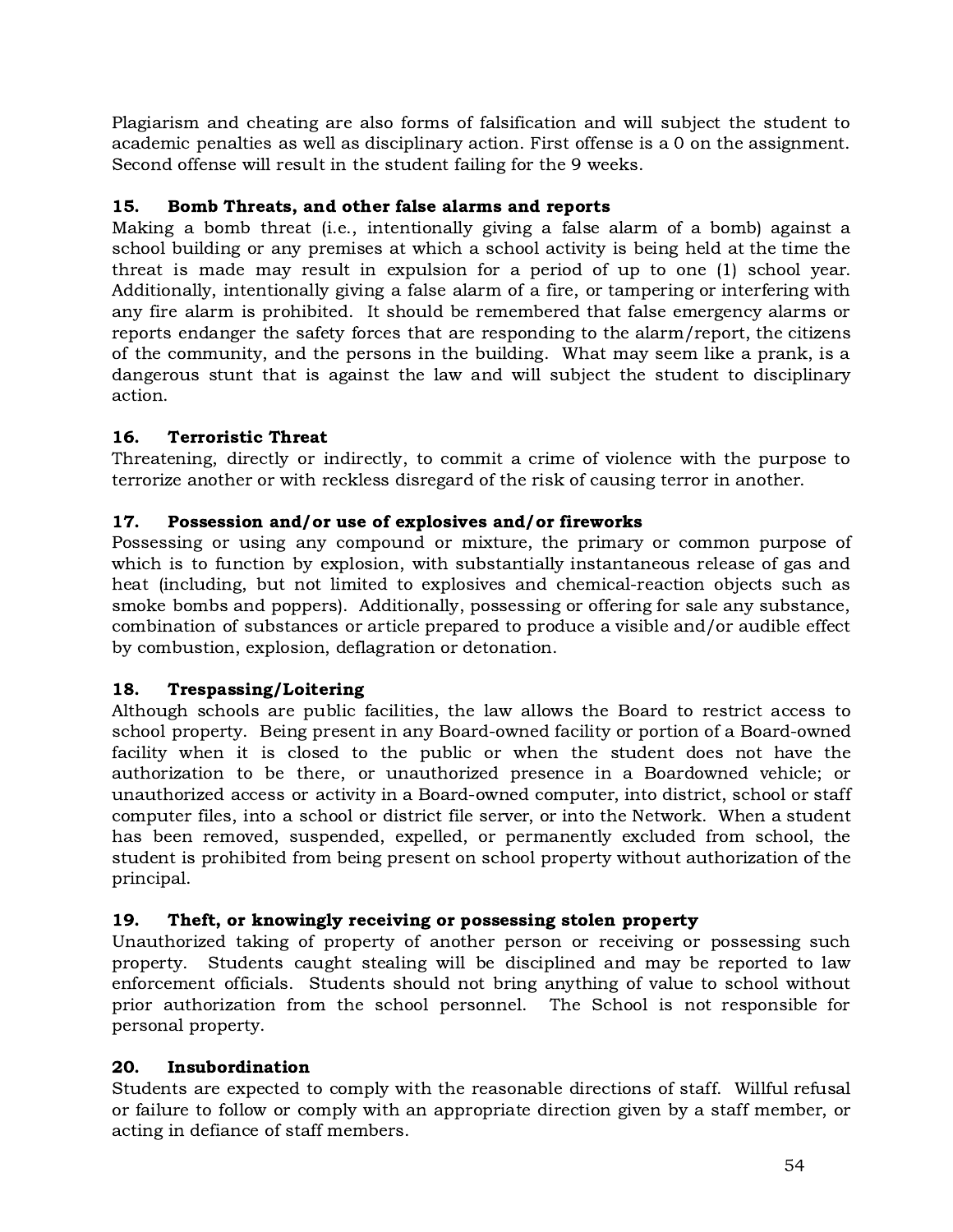#### 21. Damaging property (Vandalism)

Defacing, cutting, or otherwise damaging property that belongs to the school, district, other students, employees or others and disregard for school property.

#### 22. Absence/tardiness and Truancy

Failure to comply with the attendance laws of the State of Ohio and the rules of the school district. Attendance laws require students to be in school all day or to have a legitimate excuse for their absence. Penalties for unexcused absences can range from detention to a referral to court and/or revocation of the student's driver's license. Students are not permitted to leave the school building without following protocol as stated in the attendance policy.

#### 23. Unauthorized use of school or private property

Students must obtain permission to use any school property or any private property located on school premises. Any unauthorized use of school property, or private property located on school premises, shall be subject to disciplinary action.

#### 24. Refusing to accept discipline

Students failing to comply with disciplinary penalties may face enhanced penalties for such action.

#### 25. Aiding or abetting violation of school rules

Assisting other students in violation of any school rule. Students are expected to resist peer pressure and exercise sound decision making regarding their behavior.

#### 26. Displays of affection/sexual activities

Affection between students is personal and not meant for public display. This includes touching, petting, or any other contact that may be considered sexual in nature. Sexual activity of any nature is prohibited and will result in disciplinary action.

#### 27. Possession of electronic equipment

The School will supply any electronic equipment or devices necessary for participation in the educational program. Students shall not use or possess any electronic equipment on school property or at any school sponsored activity without the permission of the building Principal or his/her designee. Examples of prohibited devices include but are not limited to radios, "boom-boxes", headphones, CD/MP3 players, portable TV's, electronic games/toys, pagers, cellular telephones, beepers, other paging devices and other electronic(personal) communication devices, and the like. Unauthorized electronic equipment will be confiscated from the student by school personnel and disciplinary action will be taken.

#### 28. Violation of individual school/classroom rules

Each learning environment has different rules for students. These rules are for the safe and orderly operation of that environment. Students will be oriented to specific rules within each learning environment, all of which will be consistent with this Code.

#### **29.** Violation of bus rules (see Section  $V - T$  ransportation)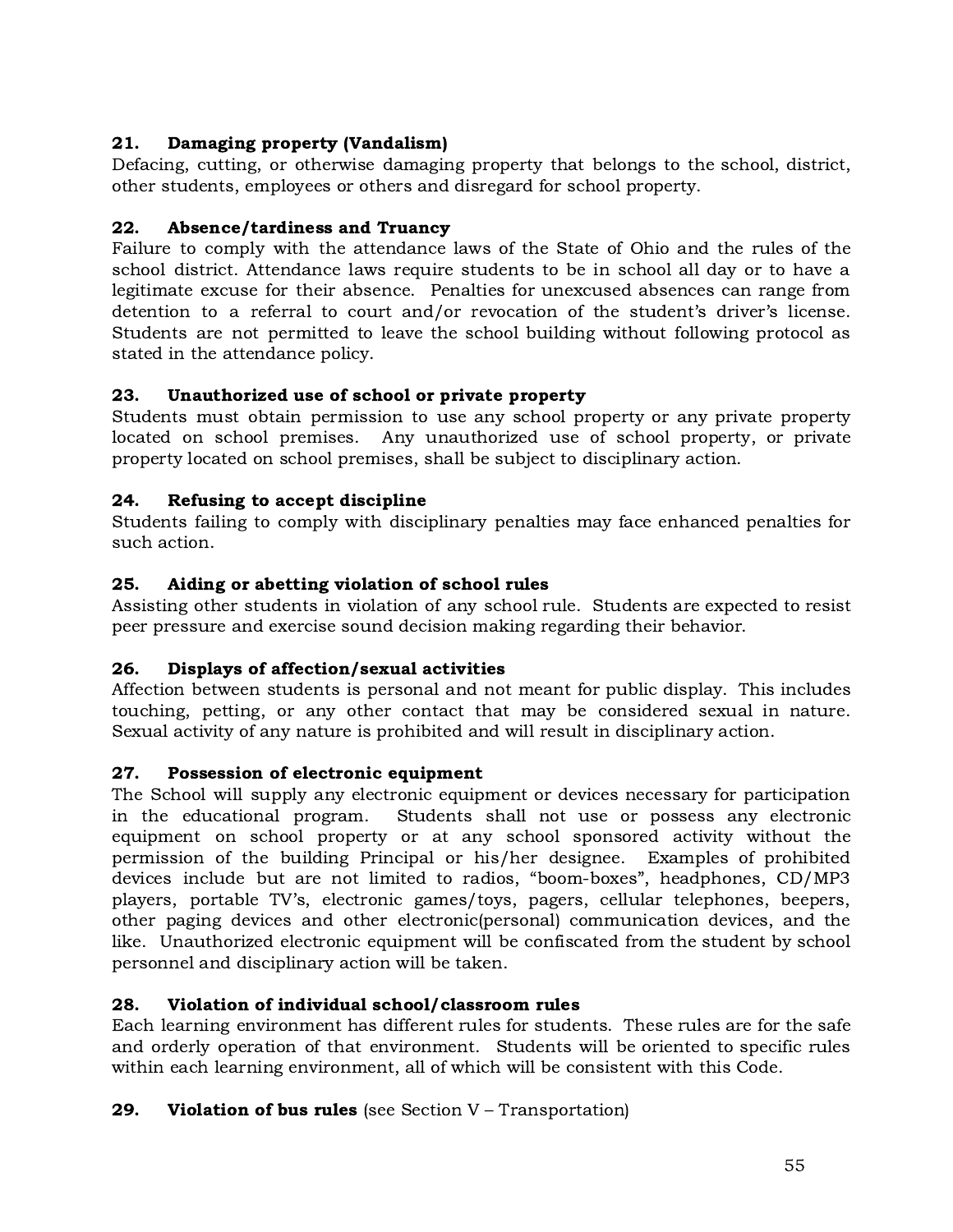#### 30. Interference, disruption or obstruction of the educational process

Any actions or manner of dress that materially and substantially disrupts or interferes with school activities or the educational process, or which threaten to do so are unacceptable. Such disruptions include, but are not limited to, delay or prevention of lessons, assemblies, field trips, athletic and performing arts events.

#### 31. Harassment and/or Aggressive Behavior (including Bullying/Cyberbullying)

The Board encourages the promotion of positive interpersonal relations between members of the school community. Harassment and/or aggressive behavior (including bullying/cyberbullying) toward a student, whether by other students, staff, or third parties is strictly prohibited and will not be tolerated. This prohibition includes physical, verbal, and psychological abuse, and any speech or action that creates a hostile, intimidating, or offensive learning environment. The Board will not tolerate any gestures, comments, threats, or actions which cause or threaten to cause bodily harm or personal degradation. Individuals engaging in such conduct will be subject to disciplinary action.

#### 32. Hazing

Performing any act, or coercing another, including the victim, to perform any act of initiation into any class, team, or organization, that causes or creates a substantial risk of causing mental or physical harm. Permission, consent, or assumption or risk by an individual subjected to hazing shall not lessen the prohibitions contained in this rule.

Hazing by any individual, school group, club, or team is not permitted. This includes any form of initiation that causes or creates a risk of causing mental or physical harm, no matter how willing the participants may be. Hazing activities are prohibited at any time in school facilities, on school property, and/or off school property but connected to activities or incidents that have occurred on school property.

All incidents of hazing must be reported immediately to any of the following individuals: the building principal or other administrator; teacher; coach; student club advisor/supervisor, and/or Superintendent. Students who engage in hazing may also be liable for civil and criminal penalties.

#### 33. Violent Conduct

Students may be expelled for up to one school year for committing an act at school, on other school property, at an interscholastic competition, extracurricular event, or any other school program, or directing an act at a Board official or employee, regardless of where or when that act may occur, or their property that would be a criminal offense if committed by an adult and results in serious physical harm to person(s) or property.

#### 34. Improper Dress

Clothing may not include words or visuals that are lewd, obscene, disruptive, abusive, or discriminatory, or that advertise drugs, alcohol or tobacco. Dress or grooming that is disruptive of the classroom or school atmosphere is not allowed. Shoes must be worn at all times for health and safety reasons.

#### 35. Careless or Reckless Driving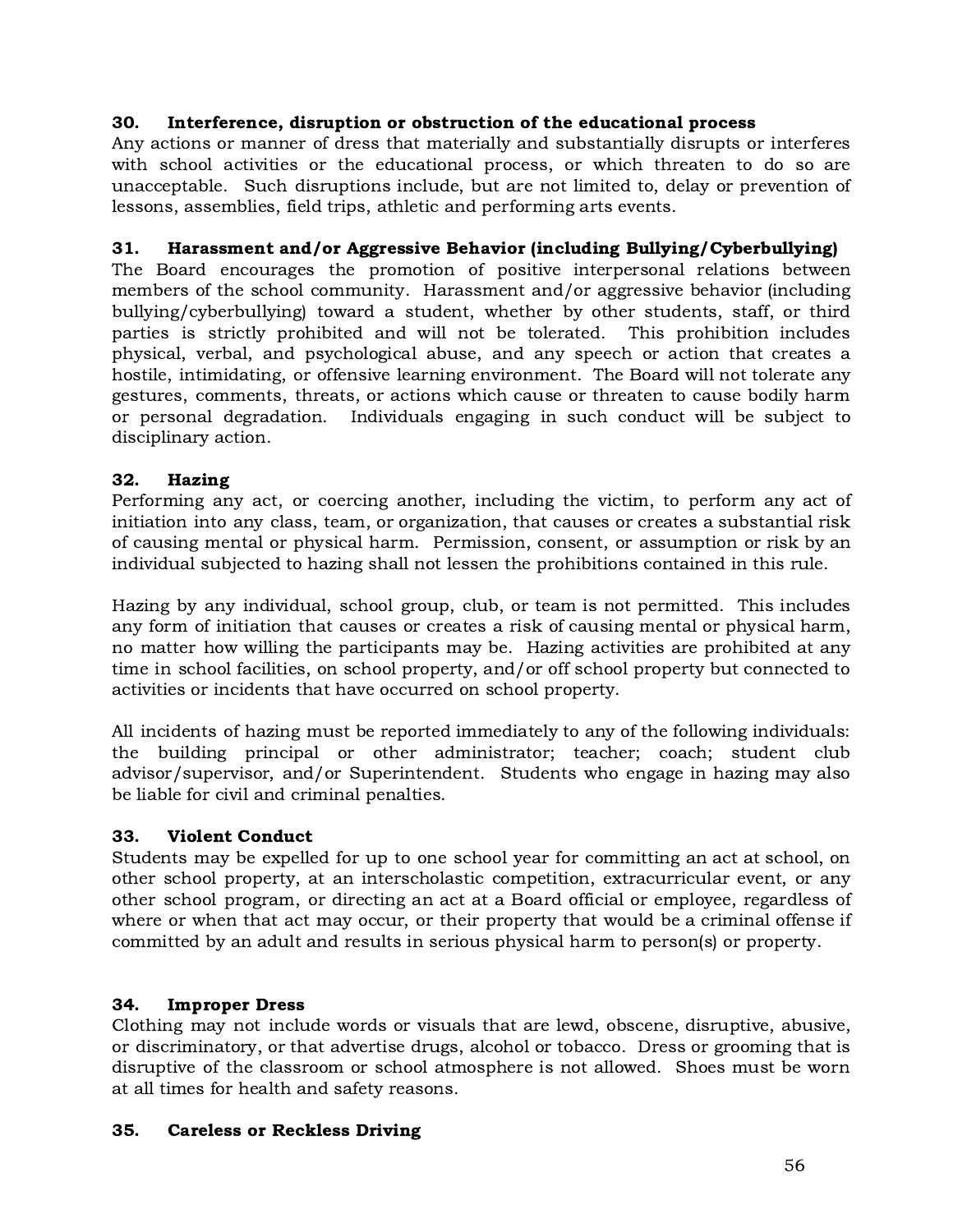Driving on school property in such a manner as to endanger persons or property.

#### 36. Burglary

Entering a building or a specific area of a building without consent and with intent to commit a crime, or entering a building without consent and committing a crime.

#### 37. Fighting

Engaging in adversarial physical contact (differentiated from poking, pushing, shoving or scuffling) in which one or the other party(ies) or both contributed to the situation by verbally instigating a fight and/or physical action. Promoting or instigating a fight (i.e., contributing to a fight verbally or through behavior).

#### 38. Lighting Incendiary Devices

Unauthorized igniting of matches, lighters and other devices that produce flames.

#### 39. Possession of Pornography

Possessing sexually explicit material.

#### 40. Unauthorized use of vehicles

Occupying or using vehicles during school hours without parental permission and/or school authorization.

#### 41. Obscene Language

The use of profane, indecent, obscene, or disrespectful language, verbal or written, including the use of obscene gestures, signs, pictures, or any publications toward or in description of any student, teacher, or any other person.

#### 42. Outside Access

Students are not permitted to allow outside access to the building. Doors should never propped open

#### 43. False Testimony

False testimony to school personnel. Lying may be interpreted as obstruction of school business. Students engaged in such activity may be subject to disciplinary action.

#### 44. Habitual Offender

Students who repeatedly violate school rules are showing a blatant disregard for the right of other students to receive a quality education. This will result in the acceleration of the normal system of enforcement methods or disciplinary consequences. The student could be suspended or expelled.

#### 45. Disrespect

Students must be polite, well mannered at all times. Student must not act rudely or disrespectful towards staff or other students.

#### DISCIPLINE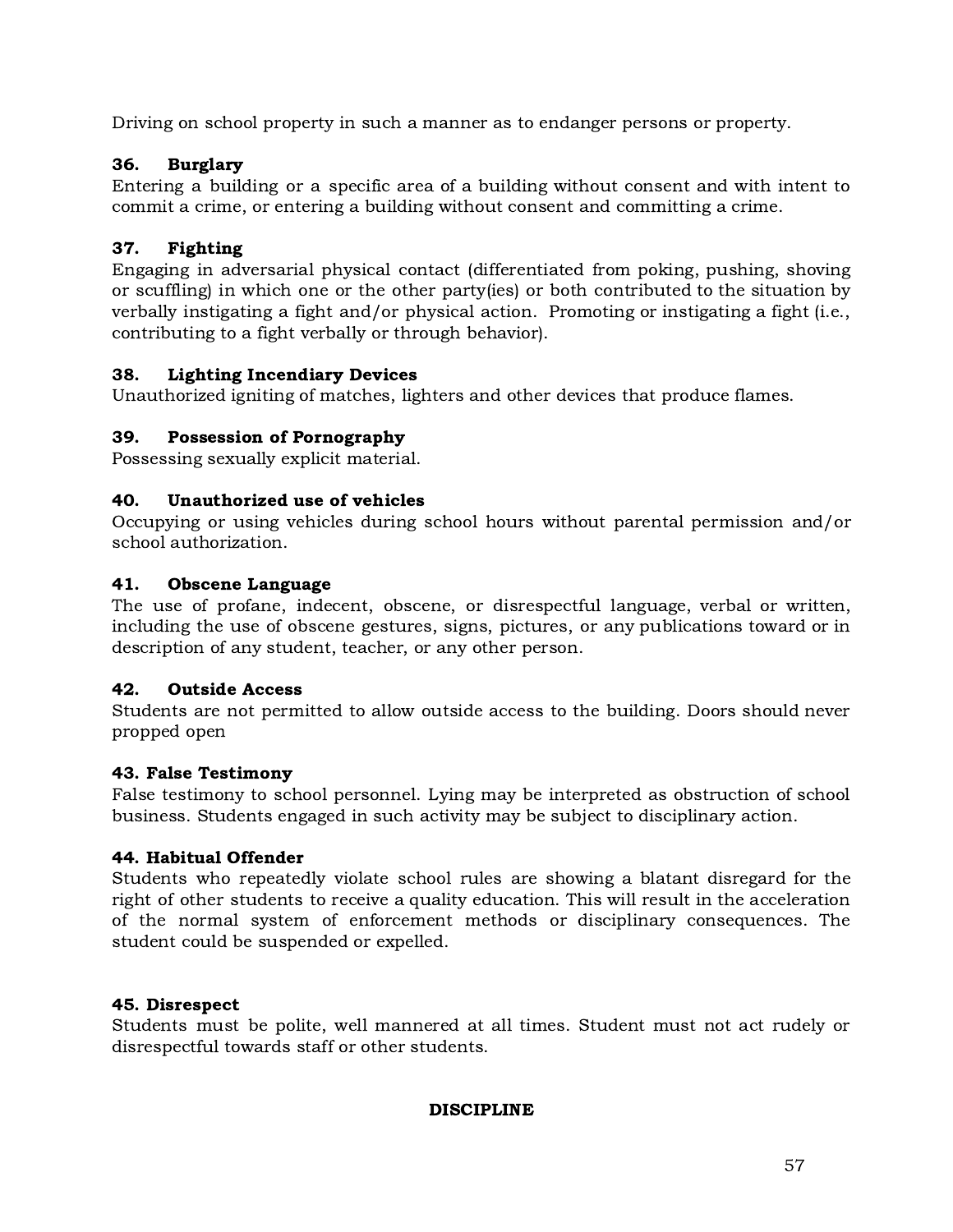It is important to remember that the School's rules apply going to and from school, at school, on school property, at school-sponsored events, on school transportation, and on property not owned or controlled by the Board but that is connected to activities or incidents that have occurred on property owned or controlled by the Board. Furthermore, students may be disciplined for conduct that, regardless of where or when it occurs, is directed at a Board official or employee, or the property of such official or employee. In some cases, a student can be suspended from school transportation for infractions of school bus rules.

The School is committed to providing prompt, reasonable discipline consistent with the severity of the incident. The consequences for misbehavior are designed to be fair, firm and consistent for all students in the School.

Because it is not possible to list every misbehavior that occurs, misbehaviors not listed above will be responded to as necessary by staff.

Two (2) types of discipline are possible, informal and formal.

#### Informal Discipline

Some disciplinary consequences which may be used but are not limited to:

- 1. Parent meeting and conferences
- 2. Before School, Lunch or Afternoon detentions
- 3. Reduced schedule (shortened school days)
- 4. Behavior contracts/Bullying Contracts

5. Denial of participation from school programs, special events and extracurricular activities-School or District Wide

6. Special programs (before, during and after school).

7. In-school assignments, Saturday School and out-of-school suspensions, expulsions, emergency removal from class, and police referral may be consequences for more serious infractions.

8. After-School Tutoring—Homework Violations

- 9. Writing assignments
- 10. Change of seating or schedule

In-School Discipline

Saturday school will be in session from 8 a.m. to 11 a.m.

A student missing any portion of his/her assigned time in Detention, In-School Discipline, Saturday School may be given an additional discipline. Failure to timely serve Detention, In-School Discipline, Saturday School assignment(s) may lead to suspension from school for a period not to exceed 10 days. Any such suspension shall be in accordance with District guidelines on suspension and expulsion.

The following rules apply to Detentions, In-School Discipline, Saturday School:

Students are required to have class assignments with them.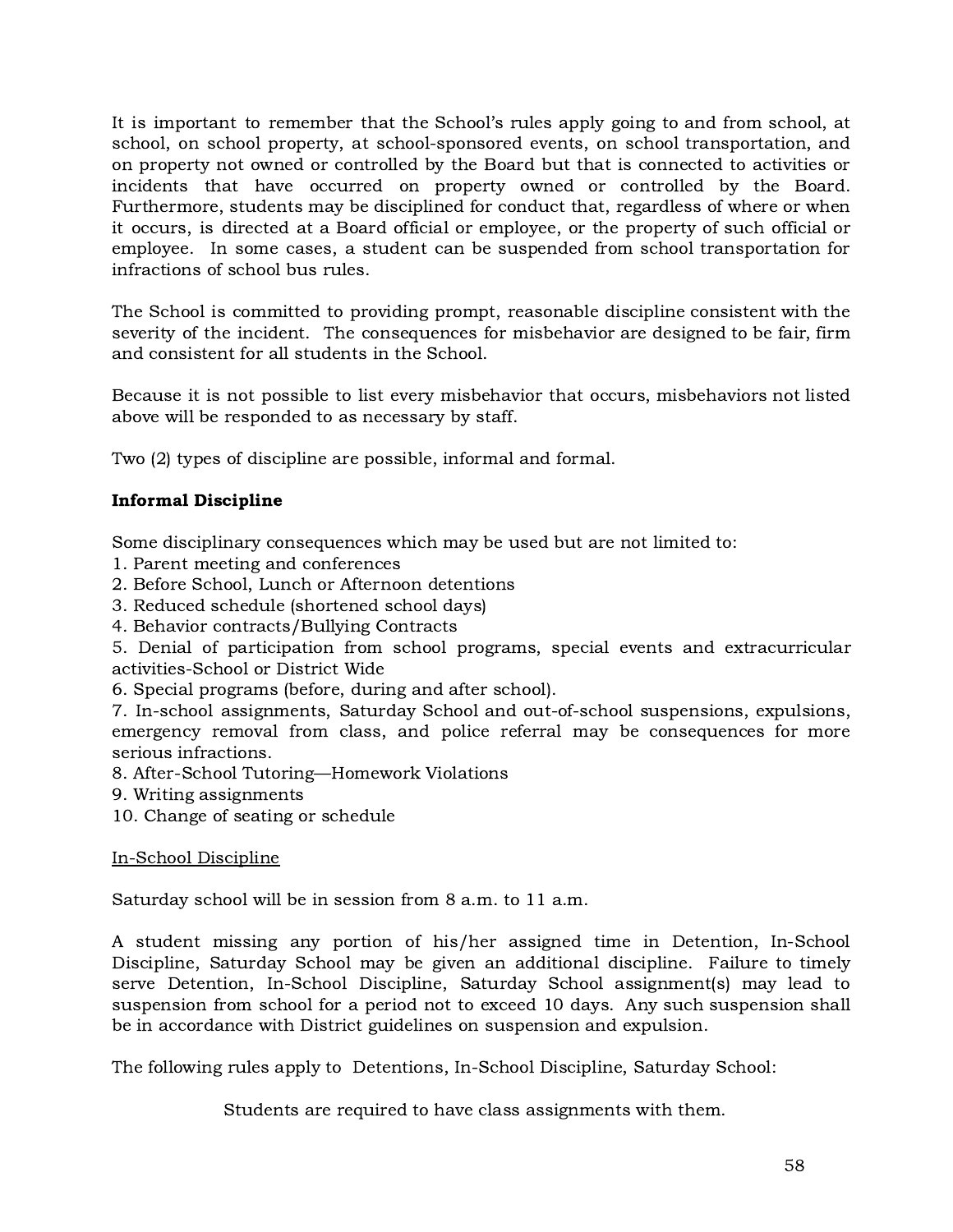Students are not to communicate with each other unless given permission to do so.

Students are to remain in their designated seats at all times unless permission is granted to do otherwise.

Students shall not be allowed to put their heads down or sleep.

No electronic communication devices, radios, CD/MP3 players, cards, magazines, or other entertainment/recreational articles or devices shall be allowed in the room.

No food or beverages shall be consumed.

Any student who has not passed all of the State-mandated assessment tests will be required to work on a study packet for one or more of the unpassed tests.

Students may be required to do a Warrior Reflection or an alternative education seminar/class.

Transportation to and from Saturday school is the student/parent's responsibility.

#### Formal Discipline

Formal discipline involves removal of the student from school. It includes emergency removal for up to three (3) school days, suspension for up to ten (10) school days, expulsion for up to eighty (80) school days or the number of days remaining in a semester, whichever is greater, and permanent exclusion. Expulsions may carry over into the next school year. Any student who is expelled from school for more than twenty (20) days or for any period of time if the expulsion will extend into the following semester or school year will be provided with information about services or programs offered by public and private agencies that work toward improving those aspects of the student's attitude and behavior that contributed to the incident that gave rise to the student's expulsion. The Superintendent at his/her discretion may require/allow a student to perform community service in conjunction with or in place of an expulsion. The Superintendent may impose a community service requirement beyond the end of the school year in lieu of applying the expulsion to the following school year. Removal for less than one (1) school day without the possibility of suspension or expulsion may not be appealed. Suspension, expulsion, and permanent exclusion may be appealed.

Students being considered for suspension are entitled to an informal meeting with the building administrator prior to removal*.* Also, students being considered for expulsion are entitled to an informal meeting with the Superintendent or designee prior to removal. During the informal meeting, the student will be notified of the charges and given the opportunity to respond.

Students involved in co-curricular and extra-curricular activities such as band and athletics can lose their eligibility for violation of the School rules.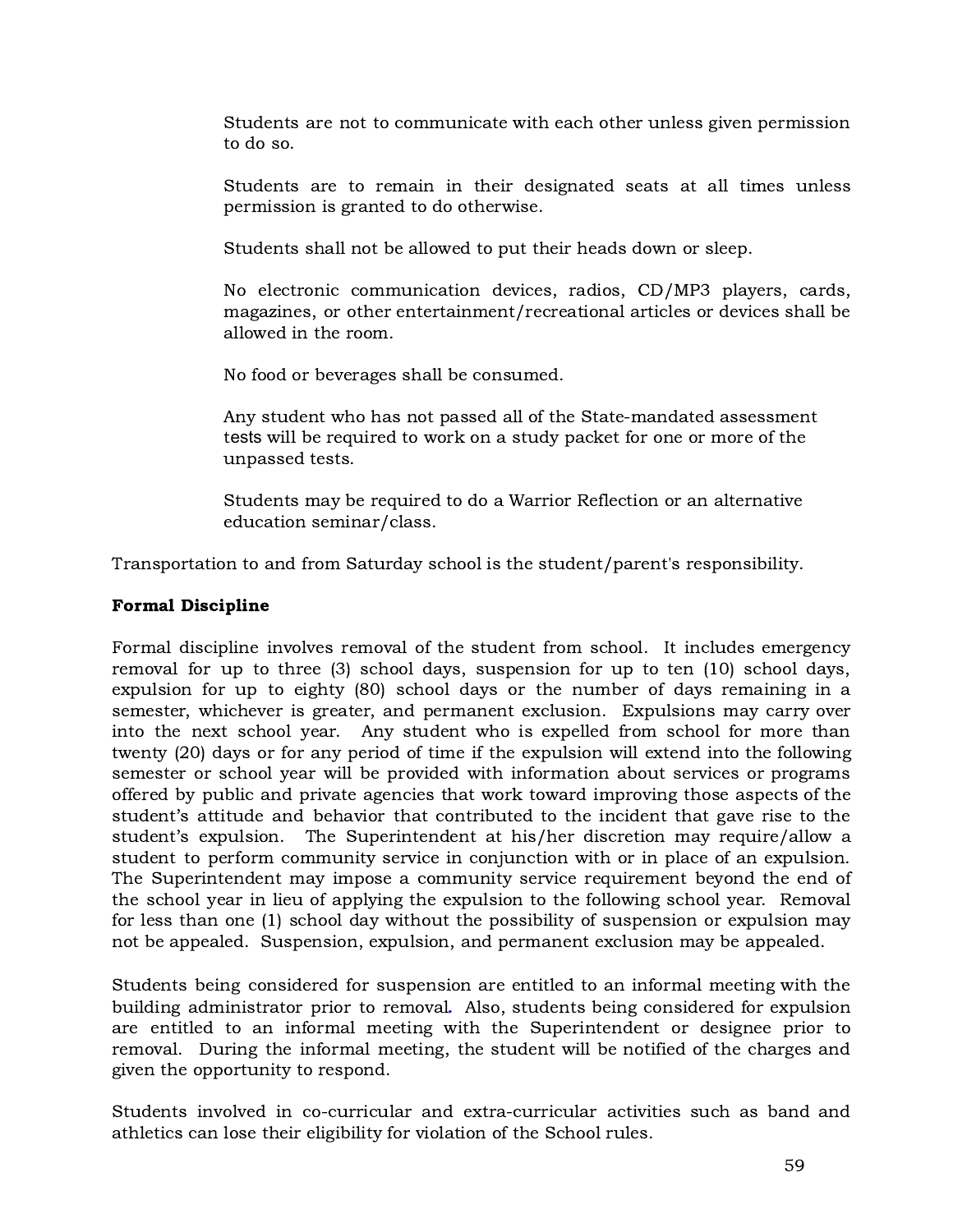If a student commits a crime while under the School's jurisdiction, s/he may be subject to school disciplinary action as well as action through local law enforcement.

#### DUE PROCESS RIGHTS

Before a student is suspended, expelled, or permanently excluded from school, there are specific procedures that must be followed.

As long as the in-school discipline is served entirely in the school setting, it will not require any notice or meeting, or be subject to appeal.

#### Suspension from School

When a student is being considered for a suspension, the administrator in charge will notify the student of the basis for the proposed suspension. The student will be given an opportunity to explain his/her view of the underlying facts. After that informal hearing, the Principal [or assistant principal or other administrator] will determine whether or not to suspend the student. If the decision is made to suspend the student, s/he and his/her parents will be given written notification of the suspension within one (1) day setting forth the reason for the suspension, the length of the suspension, and the process for appeal. The suspension may be appealed, within 5 days after receipt of the suspension notice, to the Superintendent. The request for an appeal must be in writing.

During the appeal process, the student shall not be allowed to remain in school.

If the appeal is heard by the Board's designee, the appeal shall be conducted in a private hearing. If the appeal is heard by the Board of Education, the appeal shall be conducted in executive session unless the student or his/her representative requests otherwise. A verbatim transcript will be made and witnesses will be sworn in prior to giving testimony. If the appeal decision is to uphold the suspension, the next step in the appeal process is to the Court of Common Pleas.

#### Emergency Removal

If a student's presence poses a continuing danger to persons or property, or an ongoing threat of disrupting the academic process taking place either in a classroom or elsewhere on the school premises, the Superintendent, principal or assistant principal may remove the student from any curricular or extracurricular activity or from the school premises. A teacher may remove the student from any curricular or extracurricular activity under the teacher's supervision, but not from the premises.

If a teacher makes an emergency removal, the teacher will notify a building administrator of the circumstances surrounding the removal in writing within one (1) school day. No prior notice or hearing is required for any removal under this procedure. In all cases of normal disciplinary procedures where a student is removed from curricular or extracurricular activity for less than one school day, and is not subject to further suspension for expulsion, the following due process requirements do not apply.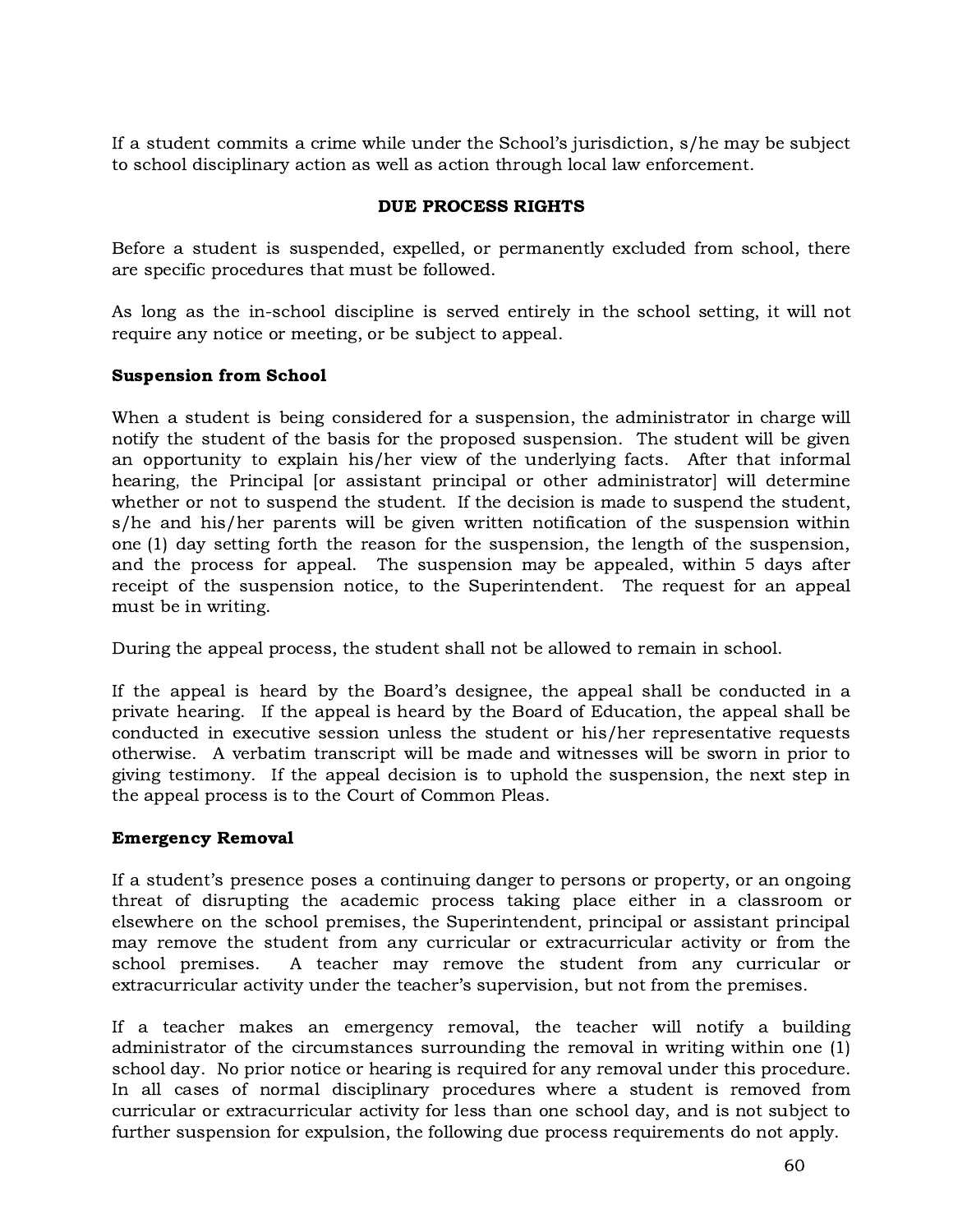If the emergency removal exceeds one (1) school day, then a hearing will be held on the next school day after the removal is ordered. Written notice of the hearing and the reasons for removal and any intended disciplinary action will be provided to the student, as soon as practical prior to the hearing. If the student is subject to an out of school suspension, the student will have the opportunity to appear at an informal hearing before the principal, assistant principal, Superintendent or a designee, and may challenge the reasons for the removal or otherwise explain his/her actions.

Students in Grades Pre-K through 3

A student in any of grades pre-kindergarten through 3 may be removed only for the remainder of the school day, and shall be permitted to return to any curricular and extra-curricular activities on the next school day (following the day in which the student was removed or excluded). When a student in any of grades pre-kindergarten through 3 is removed and returned to his/her curricular and extra-curricular activities the next school day, the Principal is not required to hold a hearing (or provide written notice of same).

Within one (1) school day of the decision to suspend, written notification will be given to the parent(s)/guardian(s) or custodian(s) of the student. This notice will include the reasons for the suspension, the right of the student or his/her parent(s)/guardian(s) or custodian(s) to appeal to the Board or its designee, and the student's right to be represented in all appeal proceedings. If it is likely that the student may be subject to expulsion, the hearing will take place within three (3) school days and will be held in accordance with the procedures outlined in the Student Expulsion Policy. The person who ordered or requested the removal will be present at the hearing. In an emergency removal, a student may be kept from class until the matter of the alleged misconduct is resolved either by reinstatement, suspension or expulsion.

#### Expulsion from School

When a student is being considered for expulsion, the student and parent will be provided with a formal notice of the proposed expulsion. This written notice will include the reasons for the intended expulsion, notification of the opportunity to appear in person before the Superintendent or the Superintendent's designee to challenge the reasons for the expulsion and/or explain the student's action, and notification of the time and place to appear. Students being considered for expulsion may be removed immediately. A hearing will be scheduled no earlier than three (3), nor no later than five (5) school days after the notice is given. Parents may request an extension of time for the hearing. The student may be represented by his/her parents, legal counsel, and/or by a person of his/her choice at the hearing.

In accordance with Board Policy 5610, the Superintendent shall initiate expulsion proceedings against a student who has committed an act that warrants expulsion under Board policy even if the student withdraws from school prior to the hearing or decision to impose the expulsion. The expulsion will be imposed for the same duration that it would have been had the student remained enrolled.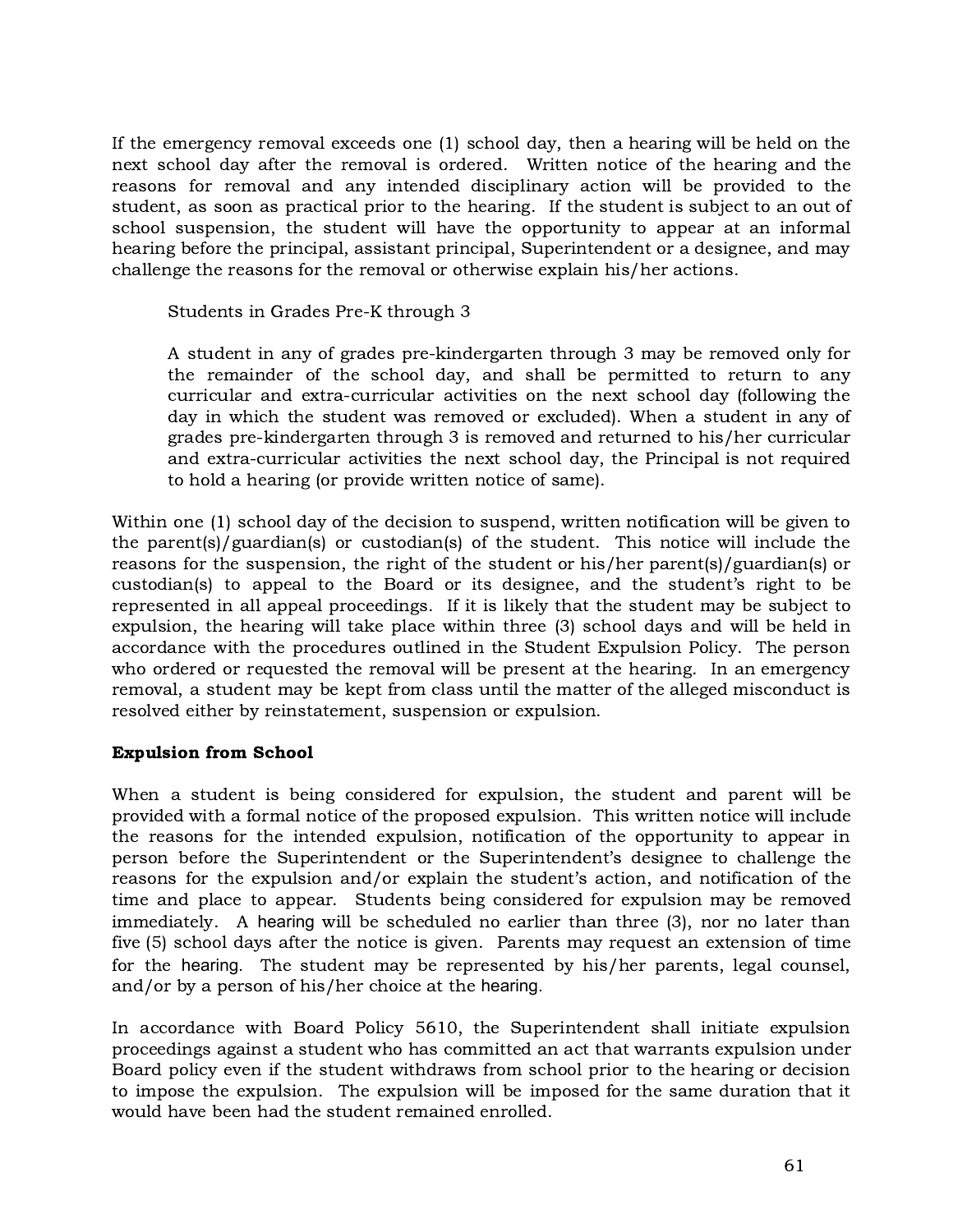If a student is expelled, the student and the student's parents will be provided with written notice within one (1) school day of the imposed expulsion. The notice will include the reasons for the expulsion, the right of the student, or the student's parent(s)/guardian(s) or custodian(s) to appeal the expulsion to the Board or its designee, the right to be represented in all appeal proceedings, the right to be granted a hearing before the Board or its designee, and the right to request that the hearing be held in executive session.

Within 14 days after the Superintendent notifies the parents of the expulsion, the expulsion may be appealed, in writing, to the Board of Education or its designee. A hearing on the requested appeal will be formal with an opportunity for sworn testimony. If the expulsion is upheld on appeal, a student's parents may pursue further appeal to the Court of Common Pleas.

Students serving expulsions will not be awarded grades or credit during the period of expulsion. Expulsion for certain violations including use or possession of alcohol or drugs, may result in revocation of student's driver's license. When a student is expelled, the Superintendent will notify any college in which the expelled student is enrolled under the Postsecondary Enrollment Option at the time the expulsion is imposed.

#### Permanent Exclusion

State law provides for the permanent exclusion of a student, 16 years of age or older who engages in certain criminal activity. Permanently excluded students may never be permitted to return to school anywhere in the State of Ohio. A permanent exclusion may be considered if the student is convicted or adjudicated delinquent for committing one or more of the following crimes while on the property of any Ohio school:

- A. conveying deadly weapons onto school property or to a school function;
- B. possessing deadly weapons onto school property or at a school function;
- C. carrying a concealed weapon onto school property or at a school function;
- D. trafficking in drugs onto school property or at a school function;
- E. murder, aggravated murder on school property or at a school function;
- F. voluntary or involuntary manslaughter on school grounds or at a school function;
- G. assault or aggravated assault on school property or at a school function;
- H. rape, gross sexual imposition or felonious sexual penetration on school grounds, or at a school function, when the victim is a school employee;
- I. complicity in any of the above offenses, regardless of the location.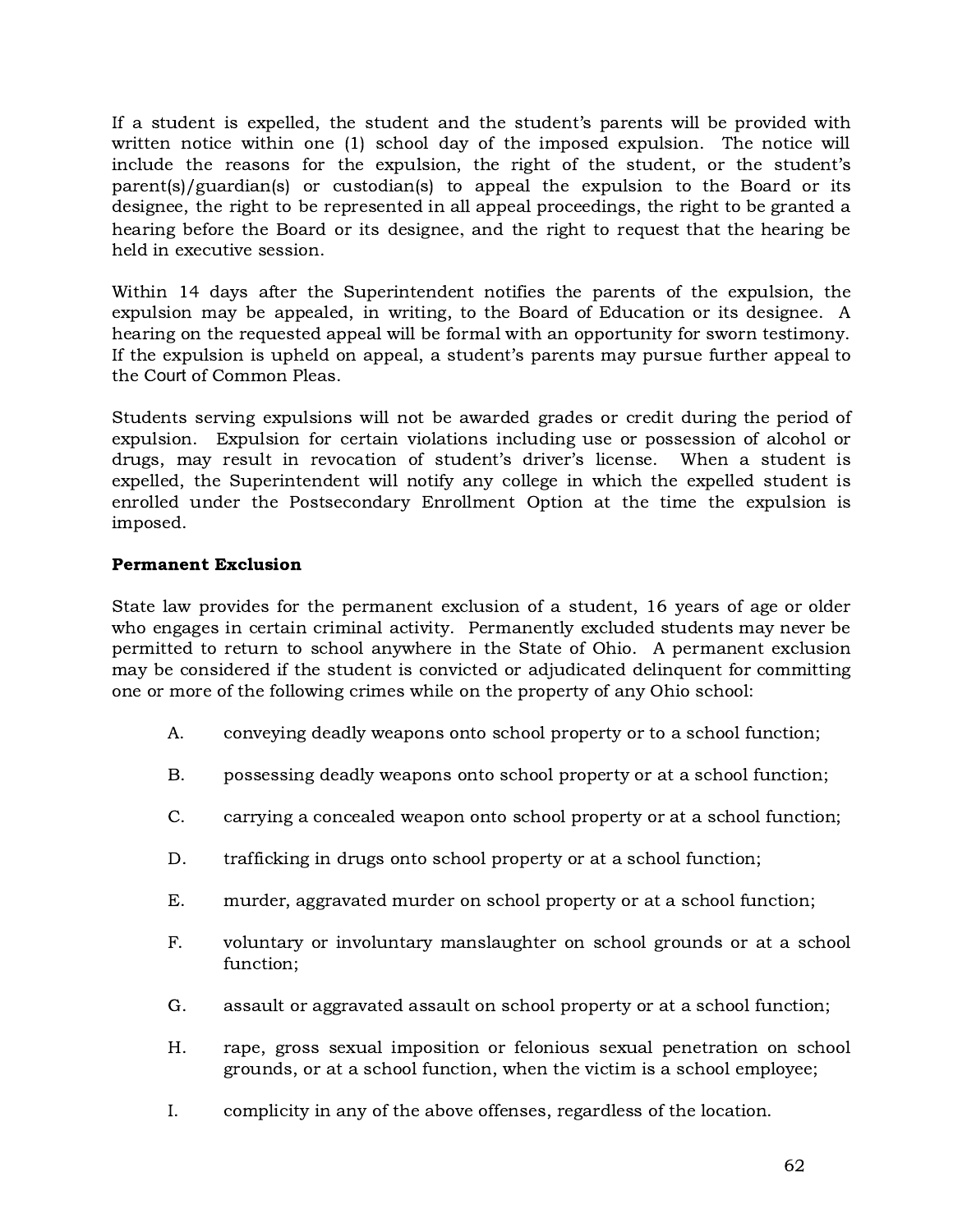This process is formal and may follow an expulsion with the proper notification to the parents.

#### Discipline of Students with Disabilities

Students with disabilities are entitled to the rights and procedures afforded by the Individuals with Disabilities Education Improvement Act (I.D.E.I.A.), and, where applicable, the Americans with Disabilities Act (A.D.A.), and/or Section 504 of the Rehabilitation Act of 1973.

#### Suspension of Bus Riding/Transportation Privileges

When a student is being considered for suspension of bus riding/transportation privileges, the administrator in charge will notify the student of the reason. The student will be given an opportunity to address the basis for the proposed suspension at an informal hearing. After that informal hearing, the principal [or assistant principal or other administrator] will decide whether or not to suspend his/her bus riding/transportation privileges for all or part of the school year.

If a student's bus riding/transportation privileges are suspended, s/he and his/her parents will be notified, in writing within one day, of the reason for and the length of the suspension.

#### SEARCH AND SEIZURE

Administrators may search a student or his/her property (including vehicles, purses, knapsacks, gym bags, etc.) with or without the student's consent, whenever they reasonably suspect that a search will lead to the discovery of evidence of a violation of law or school rules. The extent of the search will be governed by the seriousness of the alleged infraction and the student's age. General housekeeping inspection of school property may be conducted with reasonable notice. Student lockers are the property of the District and students have no reasonable expectation of privacy in their contents or in the contents of any other District property including desks or other containers. School authorities may conduct random searches of lockers and their contents at any time without announcement. Unannounced and random canine searches may also be conducted.

Additionally, students have NO reasonable expectation of privacy in their actions in public areas including but not limited to, common areas, hallways, cafeterias, classrooms and gymnasiums. The District may use video cameras in such areas and on all school vehicles transporting students to and from regular and extracurricular activities.

Anything that is found in the course of a search may be used as evidence of a violation of school rules or the law, and may be taken, held or turned over to the police. The School reserves the right not to return items that have been confiscated.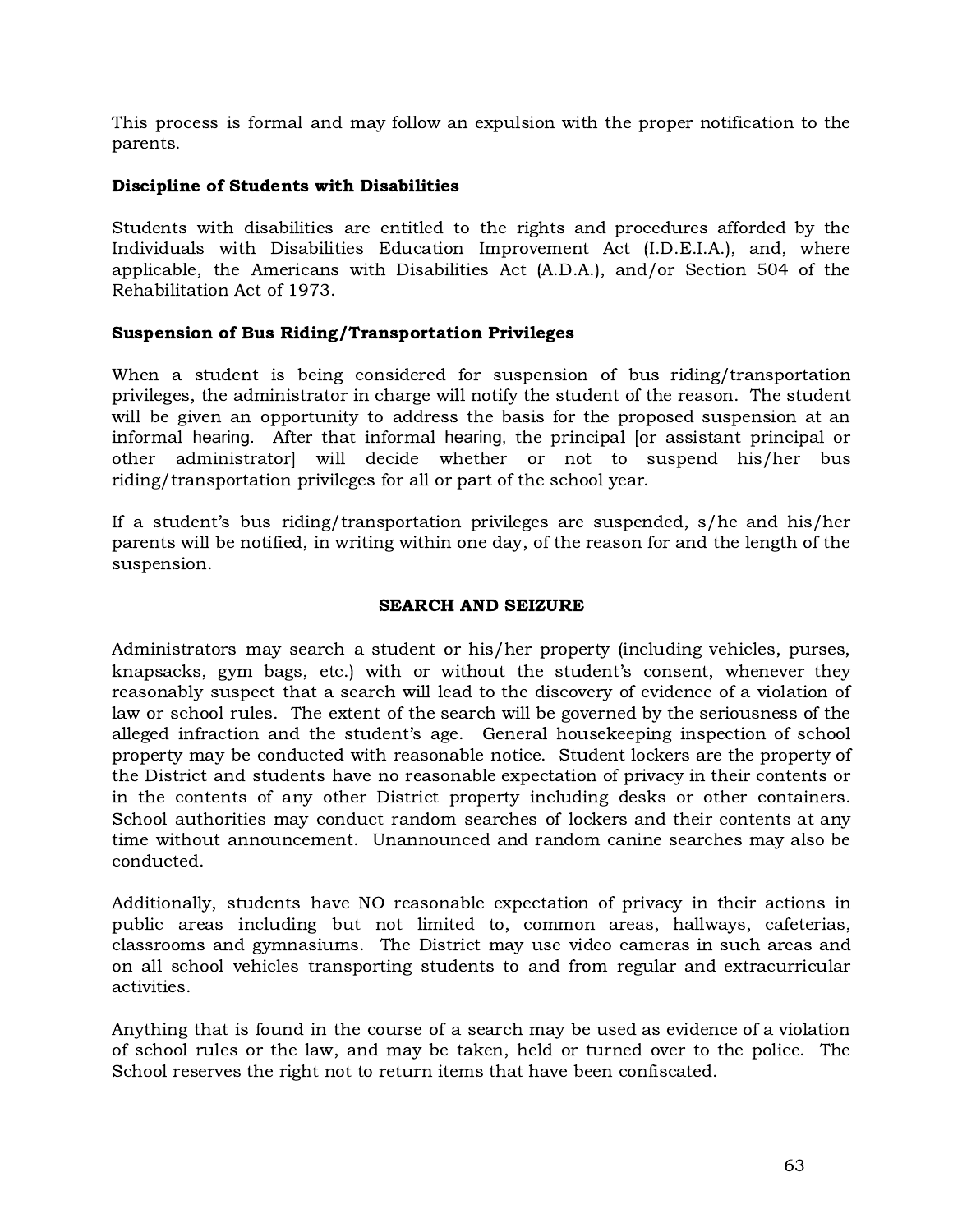#### INTERROGATION OF STUDENTS

The School is committed to protecting students from harm that may be connected with the school environment and also recognizes its responsibility to cooperate with law enforcement and public child welfare agencies. While the School believes these agencies should conduct their investigations off school property if possible, investigations can take place at school in emergency situations or if the violation being investigated occurred on school property.

Before students are questioned as witnesses or suspects in an alleged criminal violation, the building administrator will attempt to contact a parent prior to questioning and shall remain in the room during questioning.

If a student is questioned as the subject of alleged child abuse or neglect, the building administrator will attempt to contact a parent prior to questioning, and s/he (or a designated guidance counselor) will remain in the room during questioning. If the agency investigating the alleged child abuse or neglect suspects the parent is the perpetrator, neither parent will be contacted prior to questioning, but the building administrator (or a designated guidance counselor) will remain in the room during questioning.

If law enforcement or children's services agency removes a student from school, the building administrator will notify a parent.

#### STUDENT RIGHTS OF EXPRESSION

The School recognizes the right of students to express themselves. With the right of expression comes the responsibility to do so appropriately. Students may distribute or display, at appropriate times, non sponsored, noncommercial written material and petitions; buttons, badges, or other insignia; clothing, insignia, and banners; and audio and video materials. All items must meet school guidelines.

- A. Material cannot be displayed if it:
	- 1. is obscene to minors, libelous, or pervasively indecent or vulgar;
	- 2. advertises any product or service not permitted to minors by law;
	- 3. intends to be insulting or harassing;
	- 4. intends to incite fighting; or
	- 5. presents a clear and present likelihood that, either because of its content or manner of distribution or display, it will cause or is likely to cause a material and substantial disruption of school or school activities, a violation of school regulations, or the commission of an unlawful act.
- B. Material may not be displayed or distributed during class periods, or between classes. Permission may be granted for display or distribution during lunch periods, and/or before or after school in designated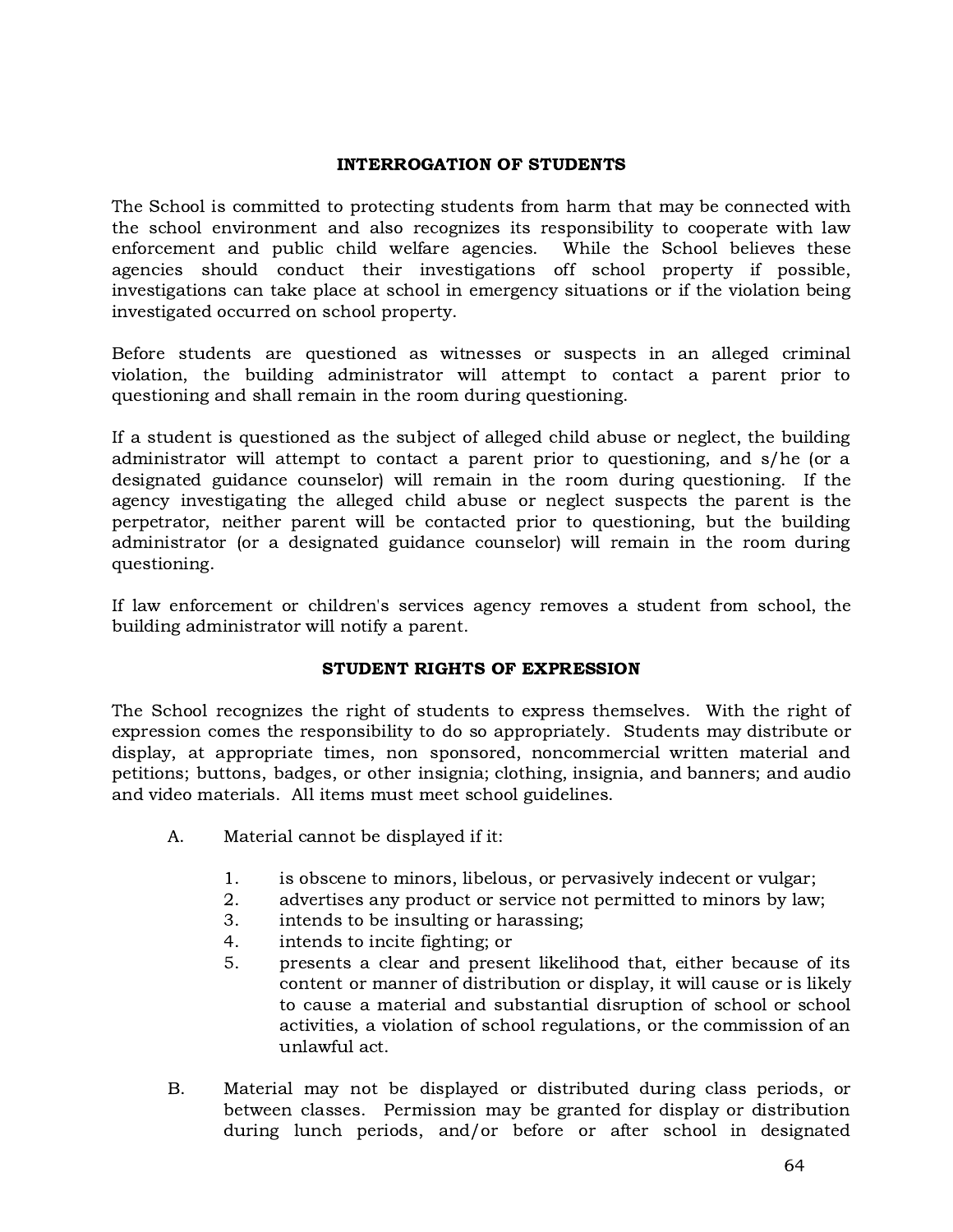locations, as long as exits are not blocked and there is proper access and egress to the building.

Students who are unsure whether materials they wish to display meet school guidelines may present them to the building principal twenty-four (24) hours prior to display.

#### SECTION V - TRANSPORTATION

#### Bus Transportation to School

The School provides transportation for all eligible students K-12 who reside in the district. The transportation schedule and routes are available by contacting the Transportation supervisor at (330) 938-6246.

Students may only ride assigned buses and must board and depart from the bus at assigned bus stops. Students will not be permitted to ride unassigned buses for any reason other than an emergency, except as approved by the Principal.

The principal may approve a change in a student's regular assigned bus stop to address a special need. Parents should send a note to the principal stating the reason for the request and the duration of the requested change.

#### Bus Conduct

Students who are riding to and from school on District-provided transportation must follow all basic safety rules. This applies to school-owned buses as well as any contracted transportation.

The driver may assign seating or direct students in any reasonable manner to maintain transportation safety.

Students must comply with all of the District's code of conduct regulations.

Students must comply with the following basic safety rules:

Prior to loading (on the road and at school)

Each student shall:

- 1. be on time at the designated loading zone (5 minutes prior to scheduled stop);
- 2. stay off the road at all times while walking to and waiting for school transportation;
- 3. line up single file off the roadway to enter;
- 4. wait until the school transportation is completely stopped before moving forward to enter;
- 5. refrain from crossing a highway until the driver signals it is safe to cross;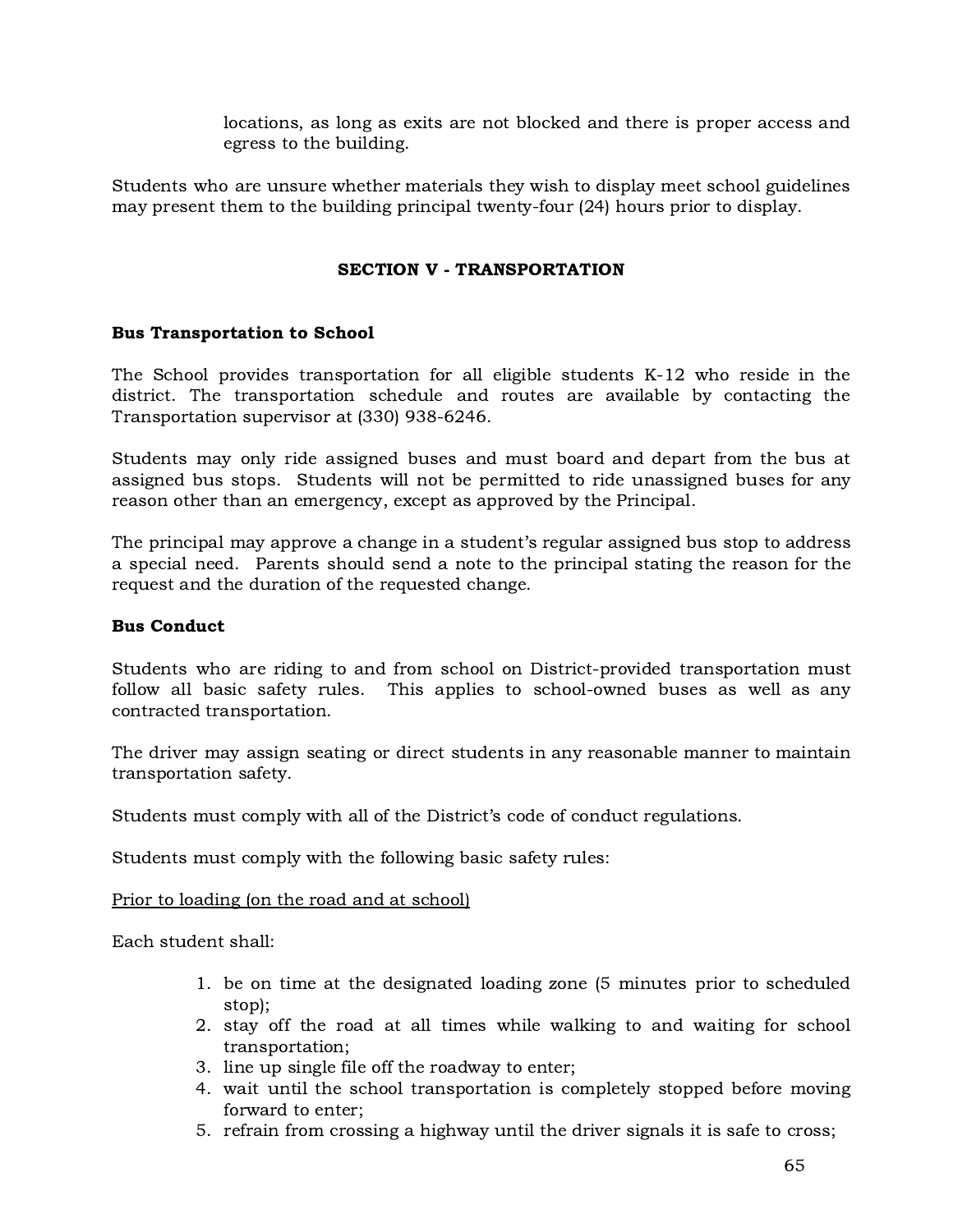- 6. properly board and depart the vehicle;
- 7. go immediately to a seat and be seated.

Drivers will not wait for students who are not at their designated stops on time.

#### During the trip

Each student shall:

- 1. remain seated while the school transportation is in motion;
- 2. keep head, hands, arms, and legs inside the school transportation at all times;
- 3. not push, shove or engage in scuffling;
- 4. not litter in the school vehicle or throw anything in, into, or from the vehicle;
- 5. keep books, packages, coats, and all other objects out of the aisle;
- 6. be courteous to the driver and to other riders;
- 7. do not eat or drink unless medically necessary;
- 8. do not use nuisance devices (e.g., laser pointers) on the bus in a way that disrupts the safe transportation of students and/or endangers students or employees;
- 9. do not tamper with the school vehicle or any of its equipment (including, but not limited to emergency and/or safety equipment).

Exiting the school vehicle

Each student shall:

- 1. remain seated until the vehicle has stopped;
- 2. cross the road, when necessary, at least 10 feet in front of the vehicle, but only after the driver signals that it is safe;
- 3. be alert to a possible danger signal from the driver.

The driver will not discharge students at places other than their regular stop at home or at school unless s/he has proper authorization from school officials.

#### Videotapes on School Buses

The Board of Education has installed video cameras on school buses to monitor student behavior.

If a student misbehaves on a bus and his/her actions are recorded on a videotape, the tape will be submitted to the Principal and may be used as evidence of misbehavior.

Parents are not permitted to view videos due to student and staff privacy rights.

#### Penalties for Infractions

A student who misbehaves on the bus shall be disciplined in accordance with the Student Discipline Code and may lose the privilege of riding on the bus.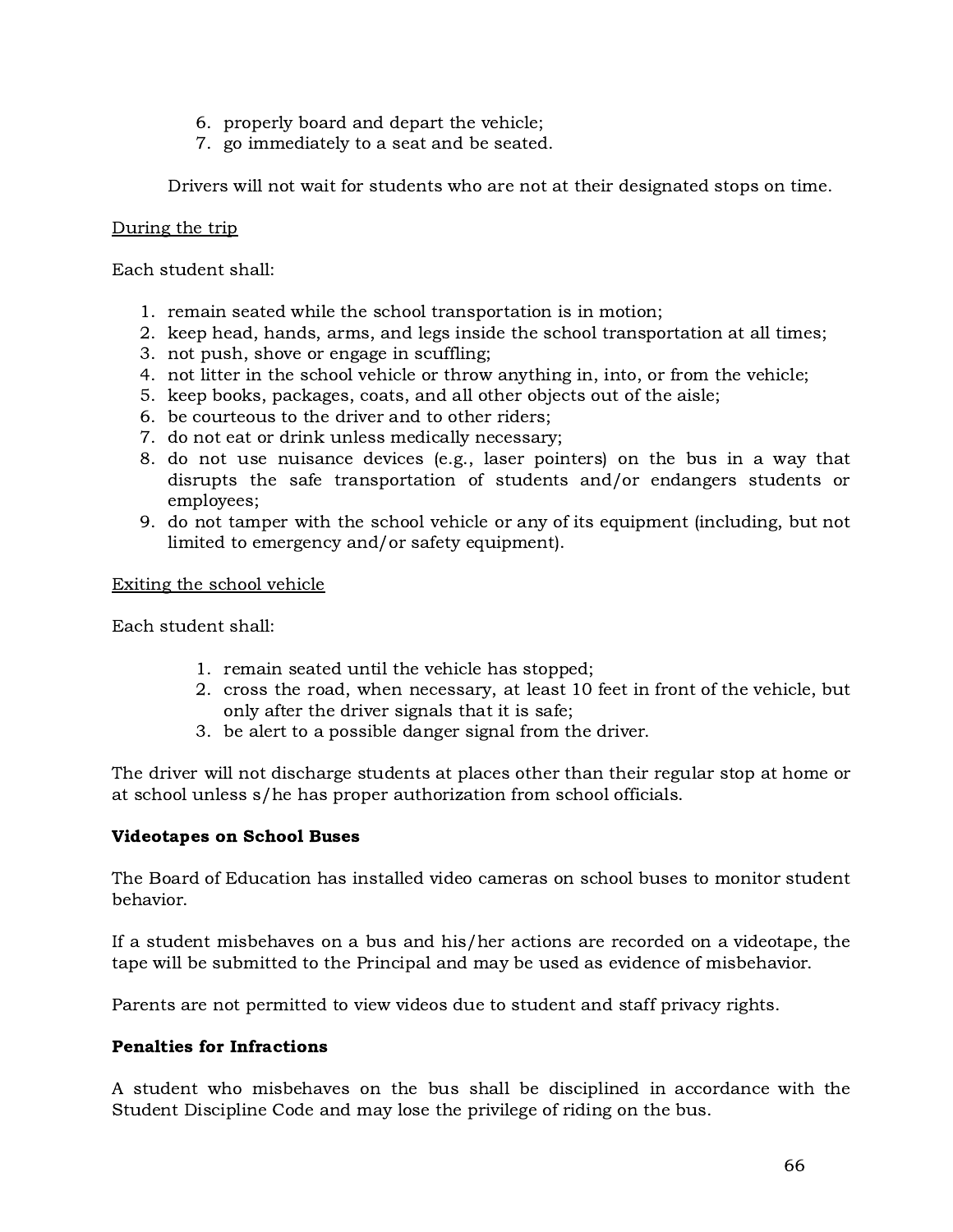#### Transportation of Students By Private Vehicle

When transportation by District vehicle is either not available or feasible, there may be a need to provide transportation to students by private vehicle. However, no students will be permitted to ride in a private vehicle unless written consent is provided by each student's parent using Form 8660 F2 – Parental Consent for Transportation by Private Vehicle. Upon request, parents of participating students will be given the name of the driver, the owner of the vehicle, and the description of the vehicle.

#### Self-Transportation to School

Driving to school is a privilege that can be revoked at any time. Students who are provided the opportunity to ride school transportation are encouraged to do so. Students and their parents assume full responsibility and liability for any transportation to and from school not officially provided by the School.

The following rules shall apply:

Students under age 18 must have written parent permission prior to driving to school.

Students and their parents shall complete the Student Vehicle Form – Application to Drive Vehicles On School Property and provide evidence of:

driver's license;

insurance certificate;

vehicle registration.

Students are required to obey the parking lot speed limit of five(5) mph.

The student must obtain a permit from the main office and pay a fee of \$30.00 for the entire school year.

If a student's parking permit is suspended, no fees will be refunded.

Failure to comply with these rules will result in loss of privileges and/or disciplinary actions for a student.

When the School provides transportation, students shall not drive to school-sponsored activities.

unless the student's parents provide written authorization for the student to drive and release the Board from liability using Form 5515 F2 Parental Authorization and Release From Liability Form – which is approved by the principal.